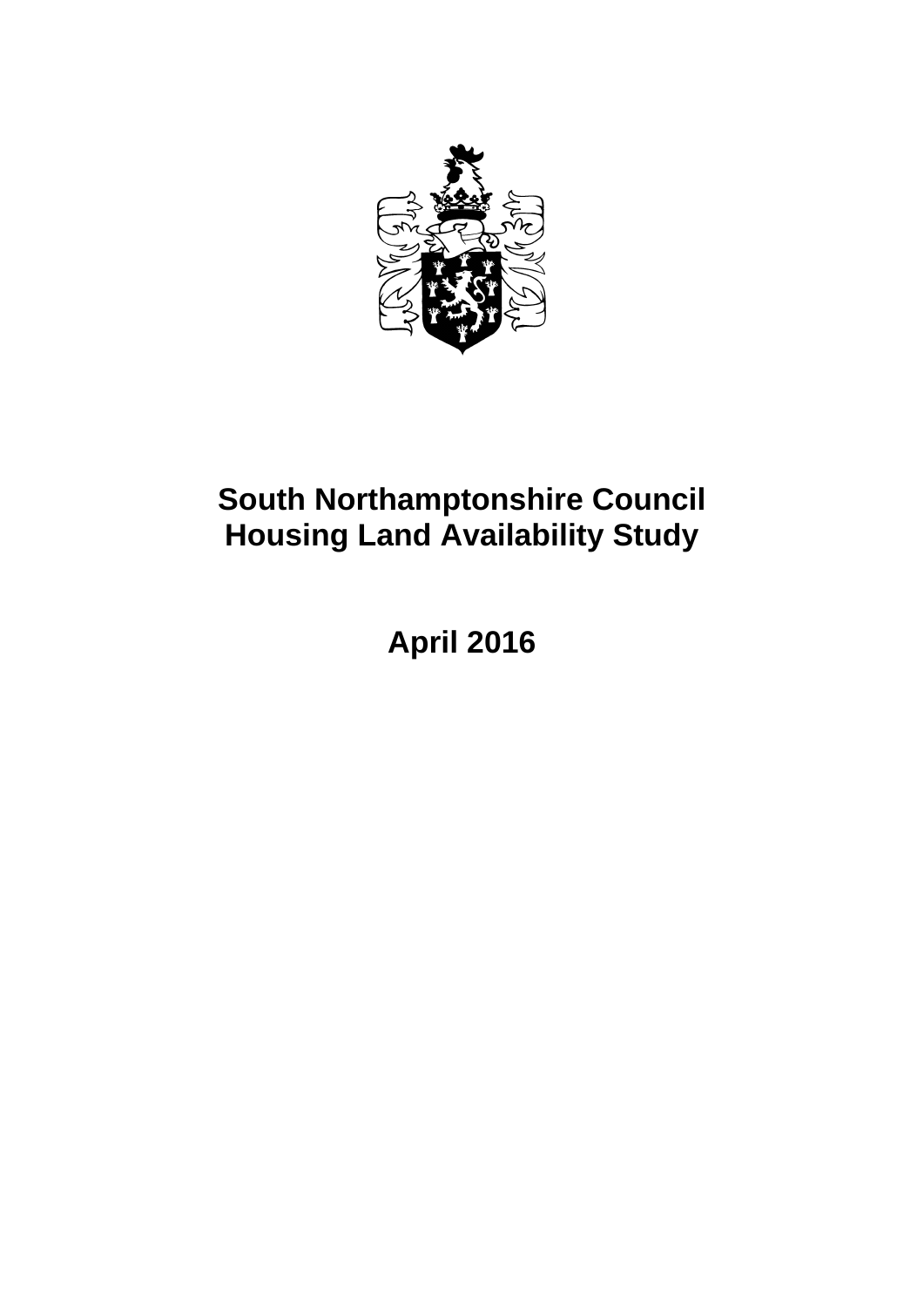#### **SUMMARY**

#### **THE FIVE YEAR SUPPLY OF DELIVERABLE HOUSING LAND**

There is an **8.71 Year** Housing Land Supply in South Northamptonshire (excluding the Northampton Related Development Area). This is based on the objectively assessed housing NEED target set out in the adopted West Northamptonshire Joint Core Strategy (WNJCS) (December 2014).

|                | FIVE YEAR SUPPLY OF DELIVERABLE HOUSING LAND                                               | <b>DWELLINGS</b><br>(OAN) |
|----------------|--------------------------------------------------------------------------------------------|---------------------------|
| A              | <b>Total Housing Requirement</b><br>$(OAN = 2011 - 2029)$                                  | 6,318                     |
| B              | <b>Housing Requirement</b><br>$(OAN = 2011 - 2016)$                                        | 1,685                     |
| C              | Completions<br>$(OAN = 2011 - 2016)$                                                       | 1,671                     |
| D              | Shortfall (B-C)                                                                            | 14                        |
| E              | Basic 5 year housing requirement (2016 - 2021)                                             | 1,825                     |
| F              | 5 year housing requirement + Shortfall (2016 - 2021)<br>$(D + E)$                          | 1,839                     |
| G              | 5% Buffer $1$<br>$(5%$ of F)                                                               | 92                        |
| H              | Housing Supply Required $2016 - 20210$ (F + G)                                             | 1,931                     |
| $\overline{1}$ | Major urban sites with planning permission deliverable<br>within next 5 years              | 1,912                     |
| J              | Major allocated urban sites without planning permission<br>deliverable within next 5 years | 102                       |
| K              | Major rural sites with planning permission deliverable<br>within next 5 years              | 920                       |
| L              | Minor urban sites with planning permission deliverable<br>within next 5 years              | 64                        |
| M              | Minor rural sites with planning permission deliverable<br>within next 5 years              | 270                       |
| N              | Supply based on windfall allowance                                                         | 165                       |
| O              | Lapse Rate                                                                                 | 68                        |
| P              | Deliverable Supply $(l + J + K + L + M + N - O)$                                           | 3,365                     |
| Q              | Surplus of Deliverable supply (P) over supply required (H)                                 | 1,434                     |
| R.             | Number of Years Supply including 5% buffer<br>$= 3,365/(1,931/5)$                          | 8.71                      |

l  $1$  If a 20% buffer is applied this would result in a supply required of 2.207 dwellings (1,839 + 20% of 1,839 = 368  $)= 2207$ . This would result in a land supply of 7.62 years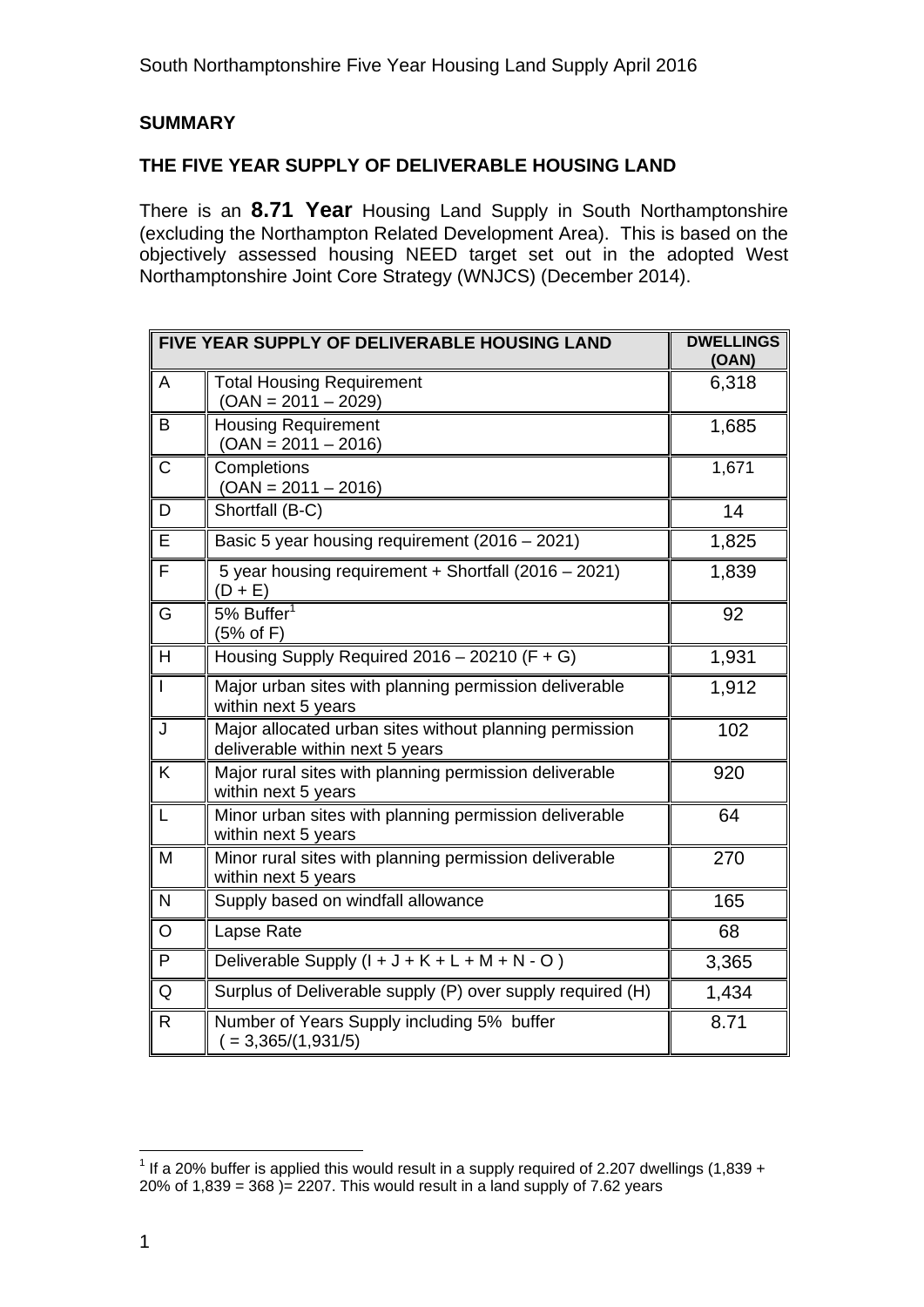#### **1. INTRODUCTION: THE NEED FOR A HOUSING LAND SUPPLY**

1.1 The Council is required to make provision for land to be available to build a certain number of houses either through allocations in Local Plans or by approving applications on suitable sites. The scale and location of development is governed by national and local plan policy that essentially is to develop in sustainable locations and to meet objectively assessed local needs. In South Northamptonshire this means a predominantly urban orientated strategy. The Council needs to meet housing targets whilst ensuring that its urban focussed sustainable development strategy is not undermined by over delivery within the rural areas.

#### **The National Planning Policy Framework (2012)**

1.2 The National Planning Policy Framework (the Framework) is a material planning consideration in plan making and in decision making and therefore must be given due weight. In order to ensure choice and competition the Framework requires local planning authorities to include a 5% or 20% buffer in the calculation of Housing Land Supply. Paragraph 47 of the Framework states:

*To boost significantly the supply of housing, local planning authorities should:* 

*Use their evidence base to ensure that their Local Plan meets the full, objectively assessed needs for market and affordable housing in the housing market area, as far as is consistent with the policies set out in this Framework, including identifying key sites which are critical to the delivery of the housing strategy over the plan period;* 

- *Identify and update annually a supply of specific deliverable sites sufficient to provide five years' worth of housing against their housing requirements with an additional buffer of 5% (moved forward from later in the plan period) to ensure choice and competition in the market for land. Where there has been a record of persistent under delivery of housing, local planning authorities should increase the buffer to 20% (moved forward from later in the plan period) to provide a realistic prospect of achieving the planned supply and to ensure choice and competition in the market for land;*
- *identify a supply of specific, developable sites or broad locations for growth, for years 6-10 and, where possible, for years 11-15;*
- *for market and affordable housing, illustrate the expected rate of housing delivery through a housing trajectory for the plan period and set out a housing implementation strategy for the full range of housing describing how they will maintain delivery of a five-year supply of housing land to meet their housing target; and*
- *set out their own approach to housing density to reflect local circumstances.*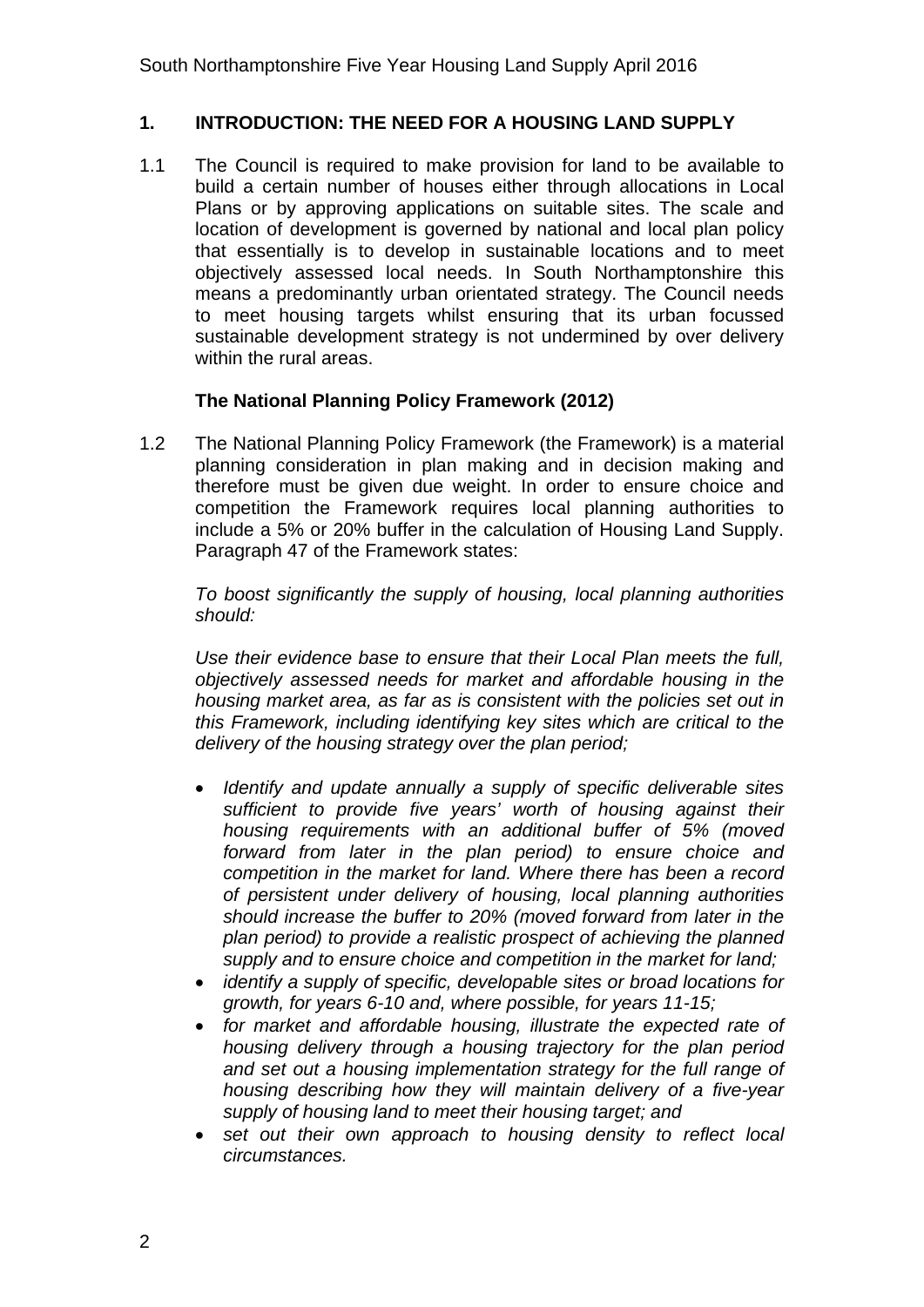This is supplemented by two definitions:

*To be considered deliverable, sites should be available now, offer a suitable location for development now, and be achievable with a realistic prospect that housing will be delivered on the site within five years and in particular that development of the site is viable. Sites with planning permission should be considered deliverable until permission expires, unless there is clear evidence that schemes will not be implemented within five years, for example they will not be viable, there is no longer a demand for the type of units or sites have long term phasing plans.* 

*To be considered developable, sites should be in a suitable location for housing development and there should be a reasonable prospect that the site is available and could be viably developed at the point envisaged.* 

- 1.3 The Framework supports the inclusion of a Windfall allowance in 5 year supply if there is compelling evidence.
- 1.4 Of critical importance is the statement in the Framework that Local Plan policies for the supply of housing should not be considered up-to-date if a local planning authority is unable to demonstrate a five-year supply of deliverable housing sites.
- 1.5 This paper sets out an assessment of whether there is a five-year supply of deliverable housing land in South Northamptonshire District.
- 1.6 There are some key considerations that the Council needs to take account of that affect the way the housing land supply calculation is derived. In reaching the conclusions set out in this report each of these issues has been carefully considered by both senior officers of the Council, the Portfolio Holder for Planning and the Environment and the Portfolio Holder for Economic Development, Regeneration and Housing. The Report has also been considered and adopted by the Council's Planning Policy and Regeneration Strategy Committee.

#### **2 ON WHAT GEOGRAPHICAL AREA SHOULD THE HOUSING LAND SUPPLY CALCULATION BE BASED?**

2.1 The West Northamptonshire Joint Core Strategy (WNJCS) includes housing figures for the Northampton Related Development Area (NRDA) and the remainder of South Northamptonshire District. This is a similar approach to that included in the former Regional Plan that set housing targets for the Northampton Implementation Area and remainder of South Northamptonshire District. The fundamental difference between the two documents is the fact that in the WNJCS the NRDA is defined on a Plan as a geographical area. Therefore both the quantity and phasing of housing required to meet the needs of both areas is known, as is the location of where development is expected.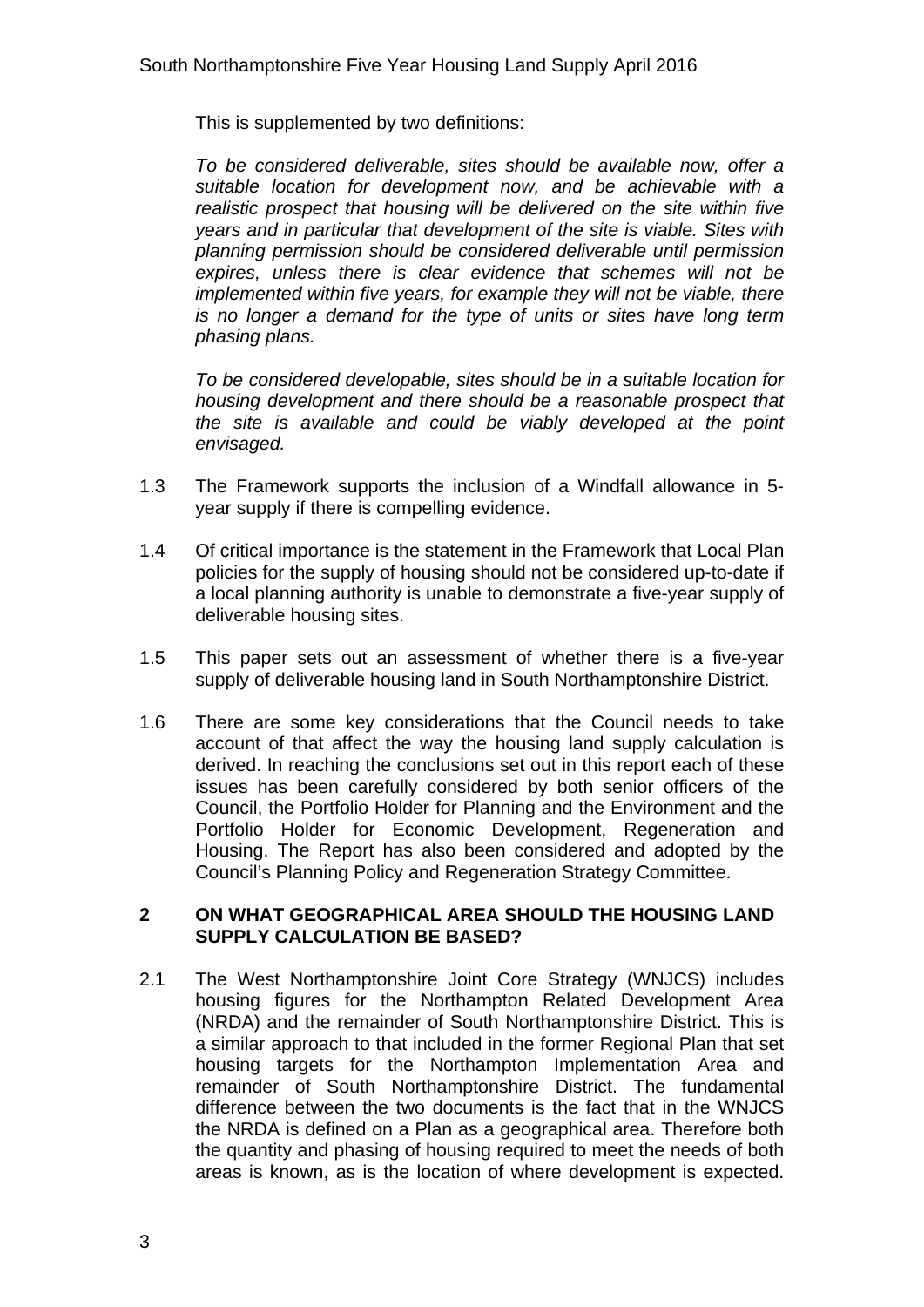This reflects the purpose of the housing proposed, which is to meet identified local needs (i.e. the sites on the edge of Northampton are required to meet the local housing needs of Northampton and thus logically should form part of its housing calculations). The OAN figures have been produced to reflect the NRDA and remaining parts of Daventry and South Northamptonshire Districts.

#### **3. WHAT IS THE HOUSING NEED?**

#### **Objectively Assessed Need in WNJCS**

3.1 The adopted WNJCS sets out the housing requirement for South Northamptonshire excluding the NRDA as follows:

Total Housing NEED (2011- 2029) =  $6,318$  dwellings.

3.2 Appendix 3 of the WNJCS sets out the anticipated number of dwellings (the trajectory) that are anticipated to be built in South Northamptonshire (excluding the NRDA) for the Plan period (2011 – 2029). Between 2011 and 2016 the WNJCS expected a total of 1,685 dwellings to be completed. This leaves a residual target of 4,633 dwellings to be built between 2016 and 2029 (6,318 – 1,685). The WNJCS sets out how it expects this OAN housing need target (excluding any shortfall) to be met for the remainder of the Plan Period. This states that 1,825 dwellings should be delivered over the next five years between 2016 and 2021. This is set out in Table 1 below.

| <b>Table</b><br><b>Requirement</b><br>1:<br><b>Housing</b><br><b>OAN</b><br><b>Northamptonshire (excluding NRDA)</b> |             |             | <b>South</b><br>for |           |
|----------------------------------------------------------------------------------------------------------------------|-------------|-------------|---------------------|-----------|
|                                                                                                                      | $2011/12 -$ | $2016/17 -$ | $2021/22 -$         | 2026/27 - |
|                                                                                                                      | 2015/16     | 2020/21     | 2025/26             | 2028/29   |
| <b>OAN</b>                                                                                                           | 1,685       | 1,825       | 1,755               | 1,053     |

#### **Shortfall**

- 3.3 The National Planning Practice Guidance considers that local planning authorities should aim to deal with any under-supply within the next five years of the plan period where possible. Therefore in recognition of this consideration and for the purposes of this Report the Council will adopt this approach.
- 3.4 The Trajectory (Table 1 above) expected that 1,685 dwellings would be delivered for the period  $2011 - 2016$ . In reality 1,671 dwellings were completed. This means that since 2011 the Council has under delivered by a net 14 dwellings against the need requirement. Table 2 sets this out on an annual basis.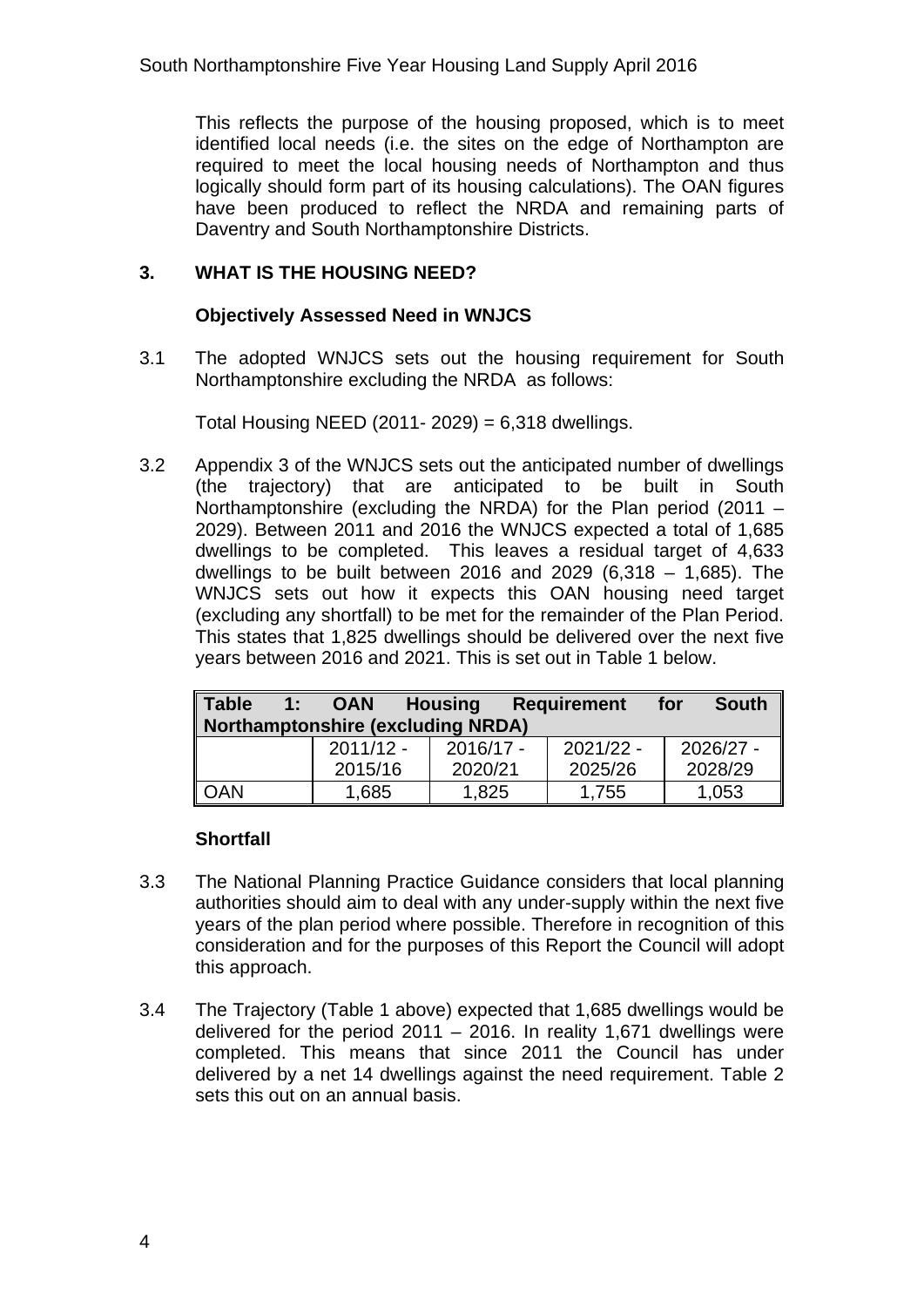| Table 2: Comparison of Delivery against Completions 2011 - 2016 |                |             |                  |  |  |  |
|-----------------------------------------------------------------|----------------|-------------|------------------|--|--|--|
|                                                                 | Target         | Actual      | Under (-) / over |  |  |  |
|                                                                 | Completions    | Completions | supply $(+)$     |  |  |  |
|                                                                 | (Appendix 3 of |             |                  |  |  |  |
|                                                                 | WNJCS)         |             |                  |  |  |  |
| 2011/2012                                                       | 304            | 304         |                  |  |  |  |
| 2012/2013                                                       | 226            | 226         |                  |  |  |  |
| 2013/2014                                                       | 385            | 333         | $-52$            |  |  |  |
| 2014/2015                                                       | 385            | 343         | $-42$            |  |  |  |
| 2015/2016                                                       | 385            | 465         | $+80$            |  |  |  |
| <b>Totals</b>                                                   | 1,685          | 1,671       | $-14$            |  |  |  |

#### **The 5% OR 20% Buffer to meet the requirements of the Framework**

3.5 The Framework requires Local Authorities to include an:

 '*additional buffer of 5% (moved forward from later in the plan period) to ensure choice and competition in the market for land. Where there has been a record of persistent under delivery of housing, local planning authorities should increase the buffer to 20% (moved forward from later in the plan period) to provide a realistic prospect of achieving the planned supply and to ensure choice and competition in the market for land'* 

- 3.6 Paragraph 3.4 of this Report states that since 2011 the Council has delivered 14 dwellings less than the Trajectory.
- 3.7 The Council accepts that it has under delivered against the OAN targets with the base date of 2011. However the total under delivery (14 dwellings) is both very small and has only occurred in 2 of the 5 years of the Plan period. In accordance with the provisions of the Framework this is not considered to be **persistent.** Therefore a 5% buffer needs to be applied, brought forward from later in the Plan period  $2$ . A previous appeal decision at Potterspury (June 2015) (APP/Z2830/A/14/2224285) also concluded that the buffer should be added to both the shortfall and basic housing requirement.

- *5 Year requirement = 1,825 dwellings*
- *Shortfall = 14 dwellings*
- *Total 5 year requirement = 1,839 dwellings*
- *20% of 1,825 + shortfall of 14 = 368 dwellings*
- *Revised 5 Year requirement + 20% buffer = 1,839 + 368 dwellings = 2,207 dwellings*

l

<sup>2</sup>*For information: If a 20% buffer were applied the requirement would be as follows:*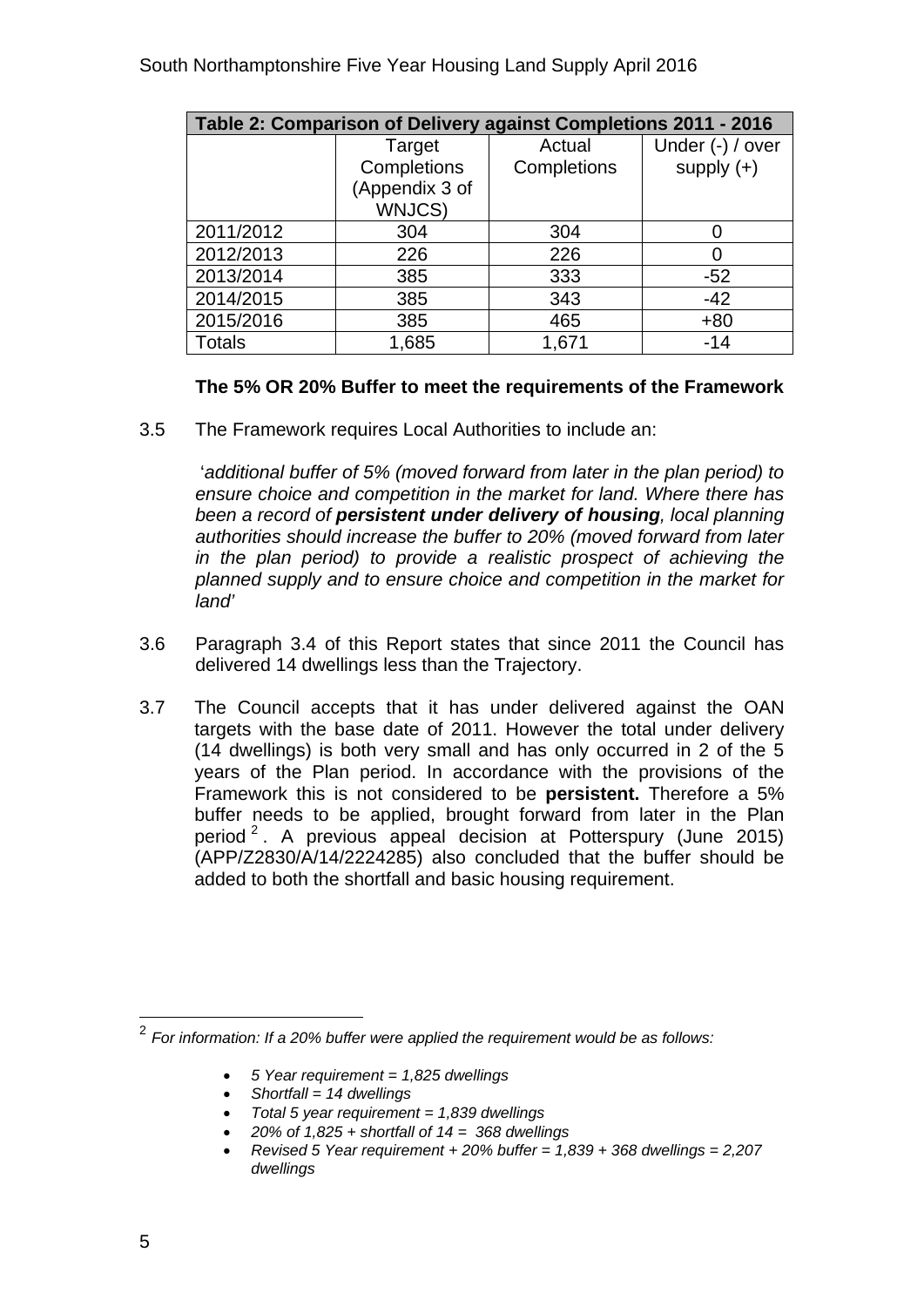Therefore:

The basic housing requirement for 2016 - 2021 is 1,825 dwellings.

- 5 Year requirement = 1,825 dwellings<sup>3</sup>
- $\bullet$  Shortfall = 14 dwellings
- $\bullet$  Total 5 year requirement = 1,839 dwellings
- $\bullet$  5% of 1,825 + shortfall of 14 = 92 dwellings
- Revised 5 Year requirement  $+ 5%$  buffer = 1,839  $+ 92$  dwellings  $= 1,931$  dwellings
- 3.8 In accordance with the Framework and to avoid double counting the 92 dwellings brought forward from later in the plan period have been reduced from the Trajectory (Appendix 4 to this Report) for years 6 to 15 (2021/22 – 2028/29) at an annual average of 11.5 dwellings per annum**.**
- 3.9 Table 3 below sets out the revised annual dwelling requirement for South Northamptonshire (excluding the NRDA) as set out in Appendix 3 of the WNJCS taking into account:
	- the requirement to include 14 dwelling shortfall in the next 5 year period
	- the requirement to bring forward the 5% buffer (92 dwellings from later in the plan period to the next 5 years
	- the consequential need to reduce the remaining plan period (years 6-15) by the 92 dwellings

 3 Source Appendix 3 of the WNJCS as summarised in Table 1 of this Report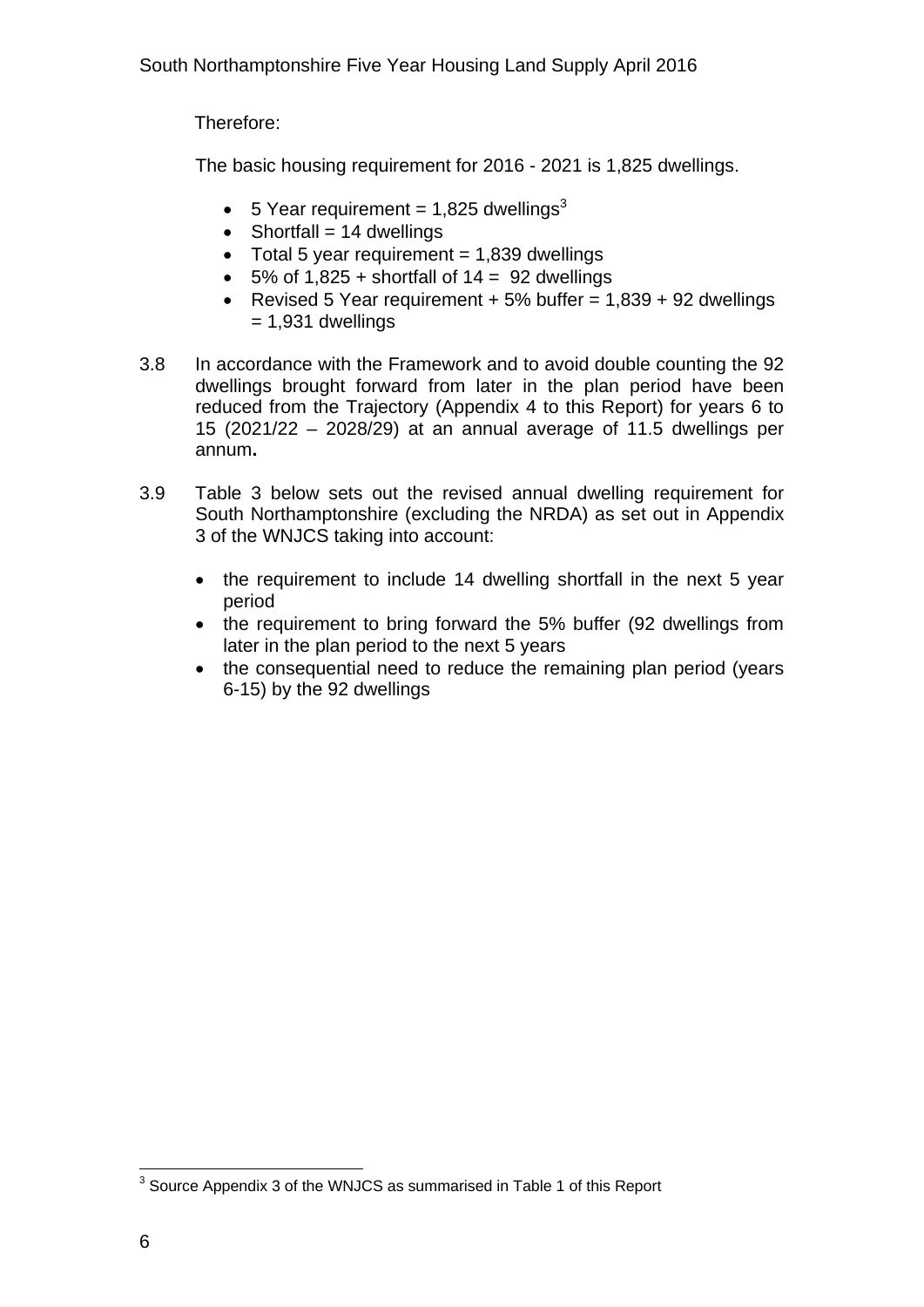|               | Table 3: Housing Target 2016/17 - 2020/21 with Shortfall |                                                      |                                                      |  |  |  |  |
|---------------|----------------------------------------------------------|------------------------------------------------------|------------------------------------------------------|--|--|--|--|
| Year          | <b>Trajectory</b><br><b>Target</b>                       | <b>Revised Target</b><br>with Shortfall <sup>4</sup> | <b>Revised Target</b><br>with 5% Buffer <sup>5</sup> |  |  |  |  |
| 2016/17       | 386                                                      | 389                                                  | 408                                                  |  |  |  |  |
| 2017/18       | 386                                                      | 389                                                  | 408                                                  |  |  |  |  |
| 2018/19       | 351                                                      | 354                                                  | 372                                                  |  |  |  |  |
| 2019/20       | 351                                                      | 354                                                  | 372                                                  |  |  |  |  |
| 2020/21       | 351                                                      | 353                                                  | 371                                                  |  |  |  |  |
| 2021/22       | 351                                                      | 351                                                  | 339                                                  |  |  |  |  |
| 2022/23       | 351                                                      | 351                                                  | 339                                                  |  |  |  |  |
| 2023/24       | 351                                                      | 351                                                  | 339                                                  |  |  |  |  |
| 2024/25       | 351                                                      | 351                                                  | 339                                                  |  |  |  |  |
| 2025/26       | 351                                                      | 351                                                  | 340                                                  |  |  |  |  |
| 2026/27       | 351                                                      | 351                                                  | 340                                                  |  |  |  |  |
| 2027/28       | 351                                                      | 351                                                  | 340                                                  |  |  |  |  |
| 2028/29       | 351                                                      | 351                                                  | 340                                                  |  |  |  |  |
| <b>Totals</b> | 4633                                                     | 4647                                                 | 4647                                                 |  |  |  |  |

#### **4. WHAT IS THE ASSESSED HOUSING DELIVERY?**

#### **Major Sites (10 or more dwellings)**

- 4.1 The Council considers that not all of the housing on permitted major sites will be delivered over the next five years. In order to obtain robust and up to date evidence on delivery, the Council has contacted known developers/landowners or agents associated with major sites where 10 or more dwellings remain to be completed. The Council considers that the developers/applicants themselves are the best source of information as they are fully aware of any outstanding issues that need to be resolved and the time required for a site to be started as well as local market conditions and planned development rates for a particular site. **For the purposes of preparing this Report known developers/ landowners were contacted 3 times requesting information and it was made clear on each occasion that if no response was received by the prescribed date then the Council's proposed delivery rates would be assumed to be correct**.
- 4.2 Appendix 1 to this Report sets out the expected rate of delivery from major sites based on this information. These are summarised below and will be monitored as rates do change over time for a variety of reasons including for example:
	- Starts and completions

l

 $4$  This is the identified 14 dwelling shortfall included in the first five years of the remaining Plan period.<br><sup>5</sup> Thie is

This is the identified 5% Buffer (including shortfall (92 dwellings) included in the first five years of the remaining Plan period and reduced from years 6 – 15.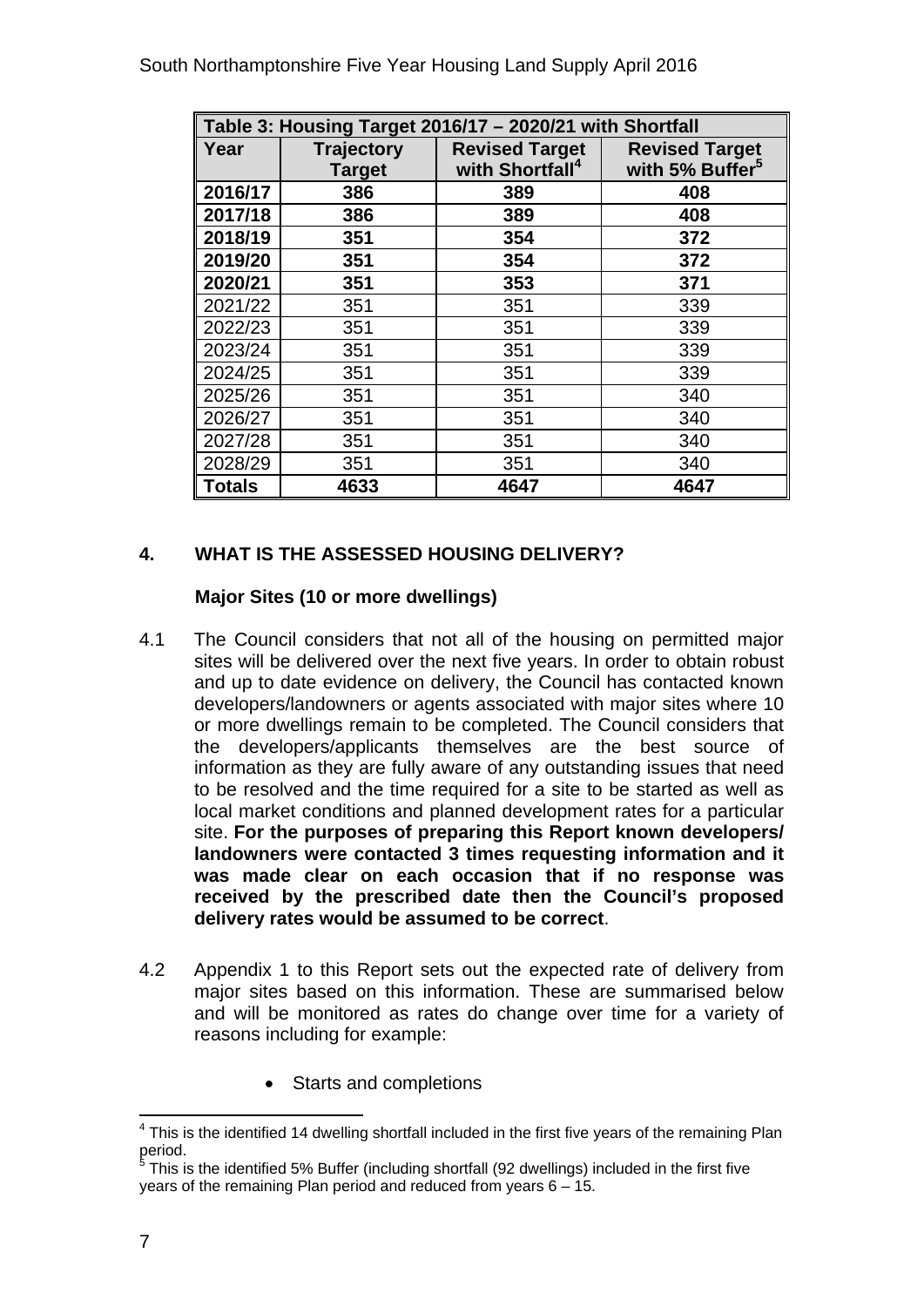- Submission of a new planning application or start of preapplication discussions
- On-going discussions on major sites as a part of the development management process
- Changed understanding based on revised or new and emerging evidence
- Changes to the underlying economic situation
- 4.3 In summary it is anticipated that 2,014 dwellings will be delivered from major sites in Towcester and Brackley over the next 5 years.
- 4.4 In summary it is anticipated that 920 dwellings will be delivered from major sites in the rural areas over the next 5 years.

#### **Minor Sites (less than 10 dwellings)**

4.6 Small sites with Planning permission are expected to be delivered in the next 5 years in accordance with the Framework. The Council is not aware of any issues that will prevent the delivery of the 334 dwellings with planning permission on minor sites in a timely manner. This is reflected in this Report. Appendix 1 to this Report sets out the minor sites.

#### **Windfall Allowance**

4.7 The Framework supports the inclusion of a Windfall allowance in a 5 year supply if there is compelling evidence. Paragraph 48 states:

*'Local planning authorities may make an allowance for windfall sites in the five-year supply if they have compelling evidence that such sites have consistently become available in the local area and will continue to provide a reliable source of supply. Any allowance should be realistic having regard to the Strategic Housing Land Availability Assessment, historic windfall delivery rates and expected future trends, and should not include residential gardens;* 

4.8 Appendix 2 to this Report sets out the rates of completions on windfall sites. In the 5 years since 2011 there has been an annual average of 288 windfall completions with an annual average of 88 of these on sites of less than 10 dwellings. The inclusion of a windfall allowance in the calculation of the 5 year housing land supply is well established and has been consistently supported at appeals. It is proposed to include a windfall of 55 dwellings per annum in the trajectory to take account of this historical evidence. As with previous years it is proposed to include a windfall allowance for only years 3, 4 and 5 of the housing supply as it is assumed that all sites likely to be delivered in years 1 and 2 have already been through the planning application process. The evidence shows that there has consistently been a significantly higher level of windfall completions in the District than the allowance in the calculation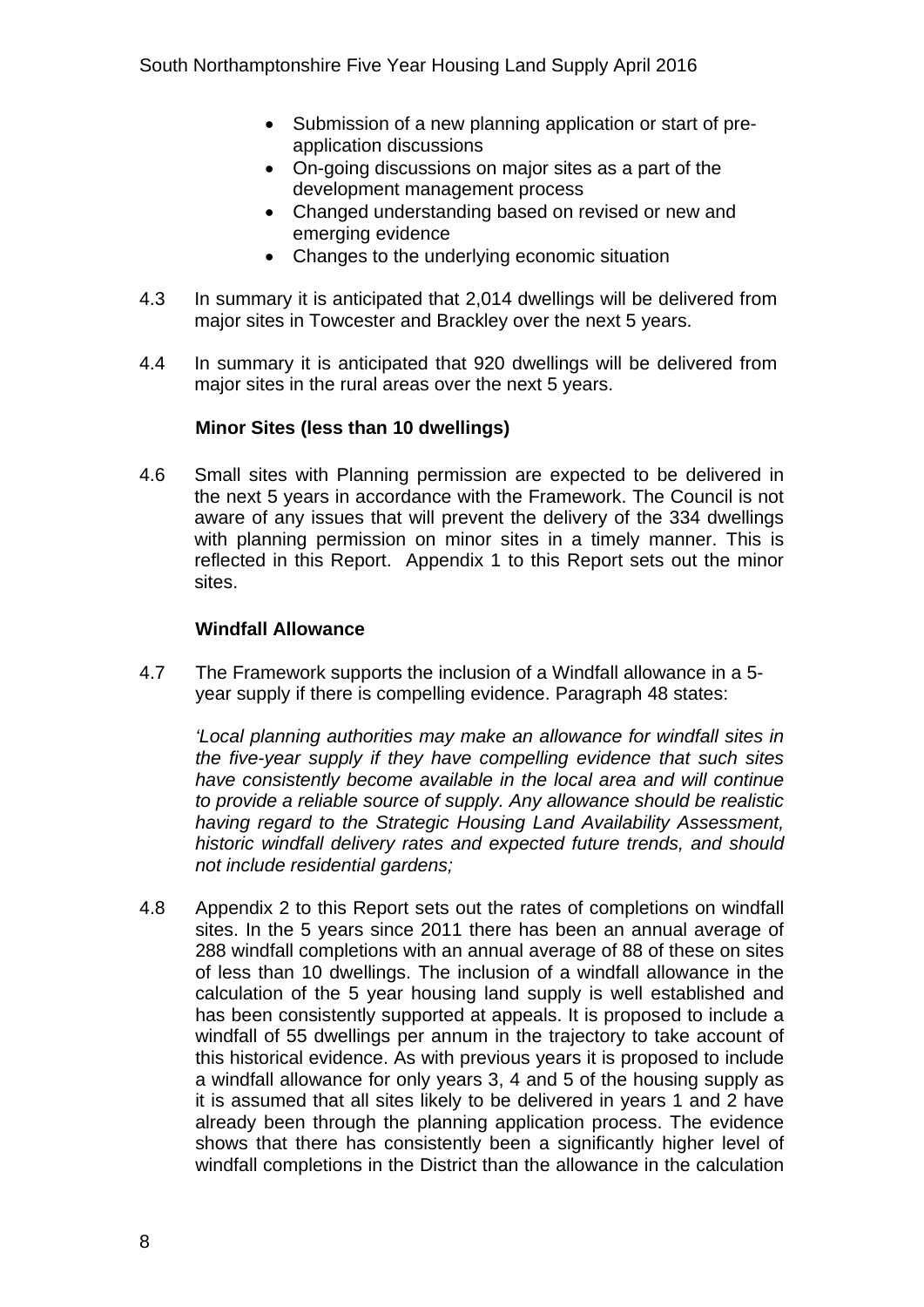of the 5 year housing land supply. In addition, the Council has recently commenced work on a Local Plan Part 2A that includes the re-defining of village confines. In turn this could result in further small scale development opportunities being made available in future years within villages.

4.9 The Report therefore allows for a total of 165 dwellings from windfall sites in the next five years. This is 55 dwellings in each of years 3, 4 and 5.

#### **South Northamptonshire Local Plan Part 2A**

4.10 The Council has already met the rural housing requirement of 2.360 dwellings as set out in the WNJCS through completions since 2011 or through sites with a current planning permission. Since 2011 1,196 dwellings had been completed on sites in the rural areas. At April 2016 there were outstanding planning permissions for a further 1,232 dwellings in the rural areas. This total of 2,428 dwellings exceeds the OAN for the rural areas by 68 dwellings. Furthermore Appendix 4 to this Report indicates that on the assumption that all of the dwellings identified in the rural areas were to be completed by 2029 as envisaged then some 2,923 dwellings would be delivered in the rural areas. This would be 563 (23%) higher than the 2,360 dwelling requirement. Part of Policy R1 of the WNJCS states:

*Once the housing requirement for the rural areas has been met through planning permissions or future allocations, further housing development will only be permitted where it can be demonstrated that it:* 

- *1. would result in environmental improvements on a site including for example the re-use of previously developed land and best practice in design; or*
- *2. is required to support the retention of or improvement to essential local services that may be under threat (in particular the local primary school or primary health services); and*
- *3. has been informed by an effective community involvement exercise prior to the submission of a planning application; or*
- *4. is a rural exceptions site that meets the criteria set out in policy H3; or*
- *5. has been agreed through an adopted Neighbourhood Plan.*
- 4.11 Despite this fact the Council acknowledges that it is important that some villages in the District continue to accommodate some additional market and affordable housing. Any further development will need to be in accordance with the criteria set out in Policy R1 as set out above and will also need to be at a scale that is both proportionate to help sustain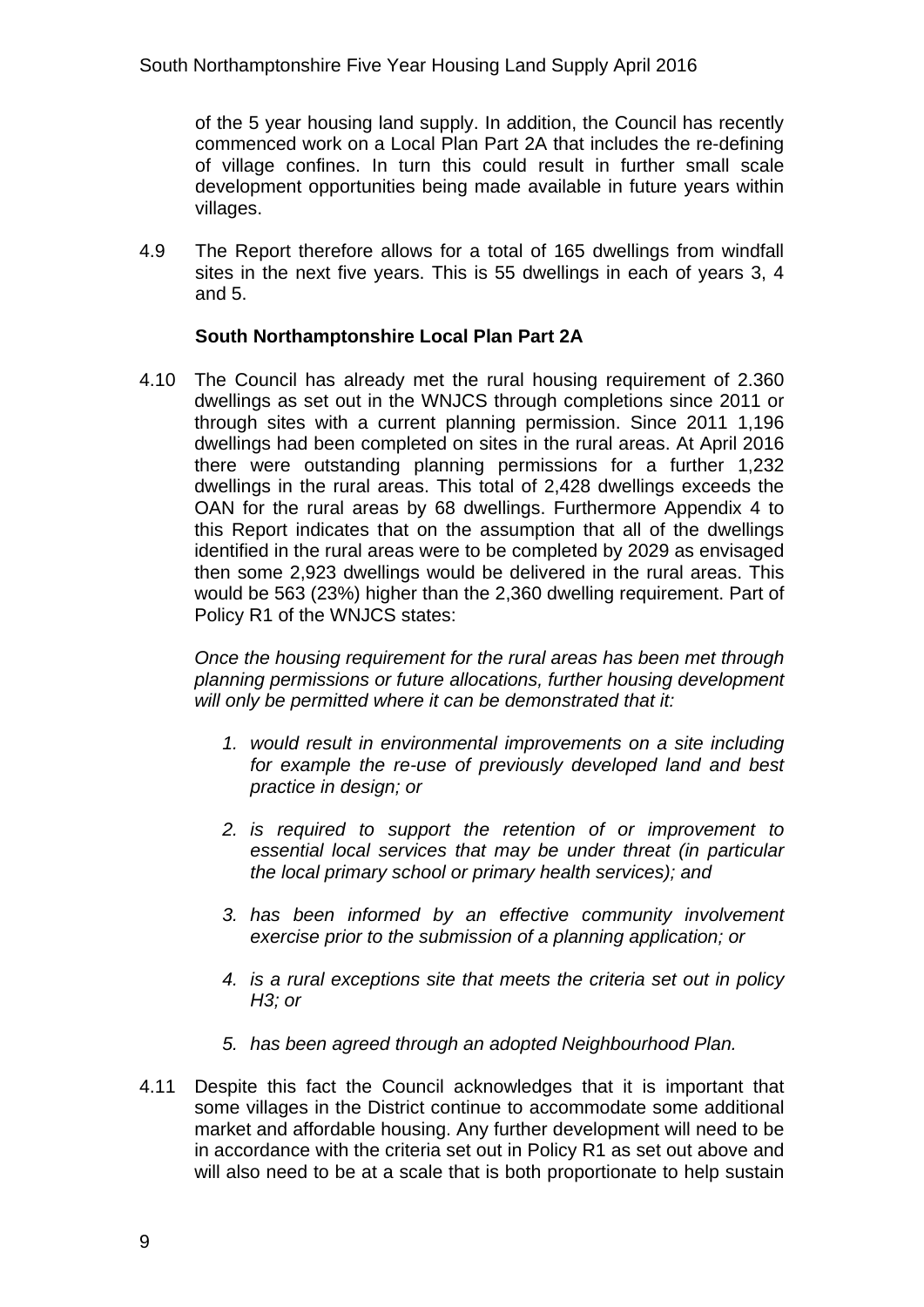the viability and vitality of an individual village and that individually or cumulatively does not compromise the urban focussed sustainable development strategy of the WNJCS.

- 4.12 Work is progressing on the Part 2A Local Plan that will determine which, if any, villages should accommodate growth as well as the location, scale and type of any growth. This may include the need for some appropriately scaled allocations for housing. Draft proposals on these matters are expected at the end of 2016.
- 4.13 The fact that the Council can demonstrate a robust 5 Year Housing Land Supply and that it has already met the OAN requirement for the rural areas as set out in the WNJCS clearly means that there is no need for additional developments that are considered contrary to existing policy to come forward prior to the completion of the Part 2A Local Plan. As the scale and location of any future allocations for housing in the rural areas, that may be included in the Part 2A Local Plan, are not yet known, no allowance has been made for these possible allocations in the Trajectory. The only allowance made is for small scale windfall developments that are likely to come forward that are compliant with existing Policy. If required, this will be updated as the Plan progresses.

#### **Lapse Rate**

- 4.14 It is reasonable to assume that not all planning permissions will be implemented, particularly the smaller sites which have not been subject to individual assessment. In order to ensure a robust approach, there is a need to make an allowance for non-implementation (or lapse rate) of a proportion of some permissions.
- the last monitoring year (15/16) sites comprising 46 dwellings lapsed. 4.15 Any application which expired prior to 1st April 2016, and was not renewed has been deleted from the supply of planning permissions. In The Table in Appendix 3 to this Report identifies the number of lapses since the start of the plan period (2011). This shows that in the 5 years of the Plan period a total of 123 dwellings have lapsed at an average of 24 dwellings per year. The lapse rate has varied since 2011 and 2016 from 0.4% to 2.7%. It is therefore reasonable to allow for a 5% lapse rate within the 5 Year Housing Land supply calculation. At April 2016 there were 1,361 dwellings with planning permission on sites which were not started. 5% of  $1,362 = 68$  dwellings
- 4.16 In summary the following dwellings are expected to be delivered in the next 5 years:
	- Major Sites (Urban areas) =  $2,014$  dwellings
	- Major Sites (Rural Areas) = 920 dwellings
	- Minor Sites (Urban areas) = 64 dwellings
	- Minor Sites (Rural Areas) = 270 dwellings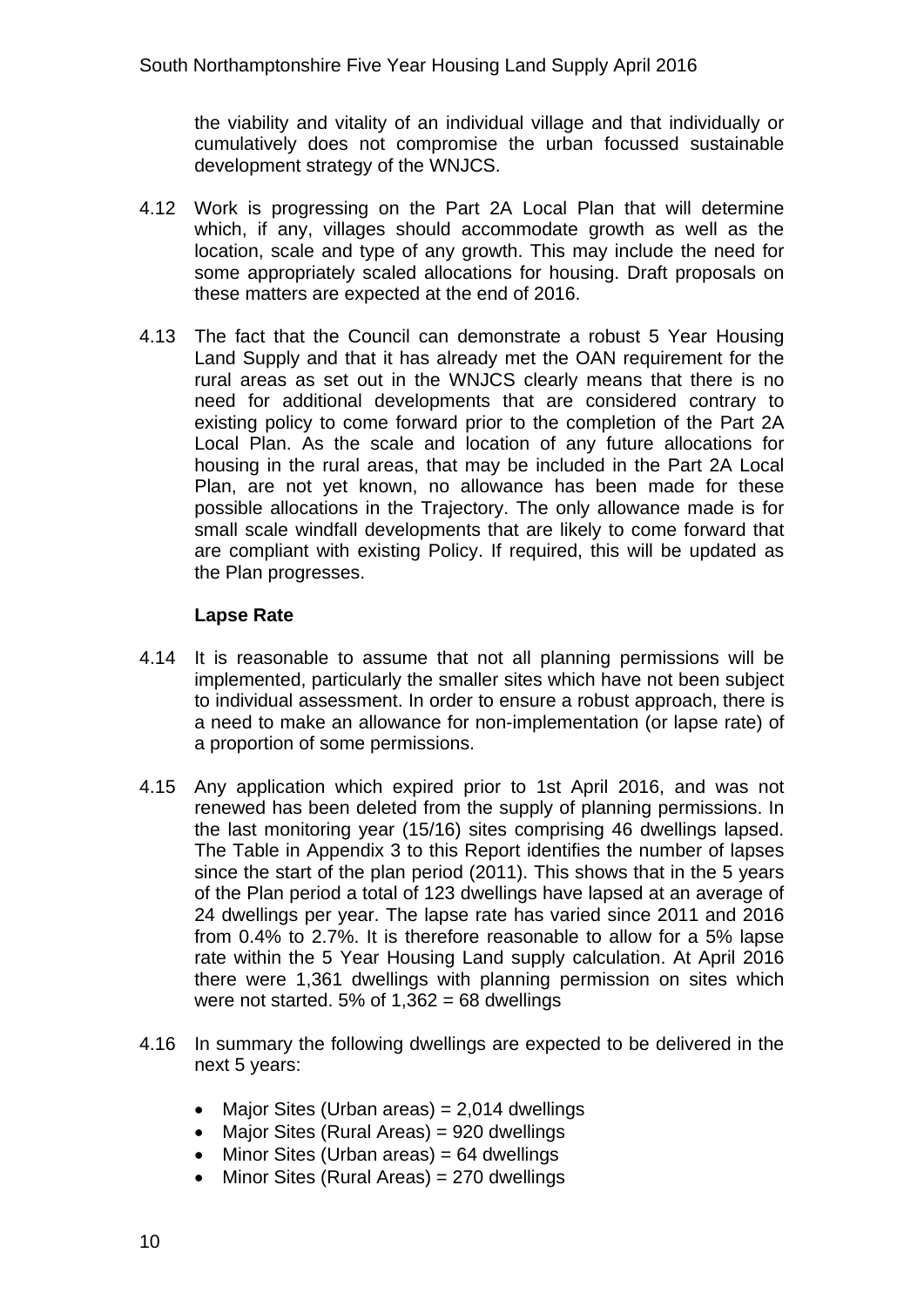South Northamptonshire Five Year Housing Land Supply April 2016

- $\bullet$  Windfall Allowance = 165 dwellings
- $\triangle$  Lapse Rate = 68 dwellings
- $\bullet$  Total assessed Delivery = 3,365 dwellings
- 4.17 Appendix 4 to this Report sets out the anticipated delivery with the WNJCS Trajectory for the Plan period.

#### **5. THE FIVE YEAR SUPPLY OF DELIVERABLE HOUSING LAND**

5.1 Table 4 sets out the 5 Year Supply of housing land calculation for South Northamptonshire.

| <b>LAND</b>    | TABLE 4: FIVE YEAR SUPPLY OF DELIVERABLE HOUSING                                           | <b>DWELLINGS</b><br>(OAN) |
|----------------|--------------------------------------------------------------------------------------------|---------------------------|
| A              | <b>Total Housing Requirement</b><br>$(OAN = 2011 - 2029)$                                  | 6,318                     |
| B              | <b>Housing Requirement</b><br>$(OAN = 2011 - 2016)$                                        | 1,685                     |
| C              | Completions<br>$(OAN = 2011 - 2016)$                                                       | 1,671                     |
| D              | Shortfall (B-C)                                                                            | 14                        |
| E              | Basic 5 year housing requirement (2016 - 2021)                                             | 1,825                     |
| F              | 5 year housing requirement + Shortfall (2016 - 2021)<br>$(D + E)$                          | 1,839                     |
| G              | 5% Buffer <sup>6</sup><br>(5% of F)                                                        | 92                        |
| H              | Housing Supply Required $2016 - 2021$ (F + G)                                              | 1,931                     |
| $\overline{1}$ | Major urban sites with planning permission deliverable<br>within next 5 years              | 1,912                     |
| J              | Major allocated urban sites without planning permission<br>deliverable within next 5 years | 102                       |
| K              | Major rural sites with planning permission deliverable<br>within next 5 years              | 920                       |
| L              | Minor urban sites with planning permission deliverable<br>within next 5 years              | 64                        |
| M              | Minor rural sites with planning permission deliverable<br>within next 5 years              | 270                       |
| N              | Supply based on windfall allowance                                                         | 165                       |
| $\circ$        | Lapse Rate                                                                                 | 68                        |
| P              | Deliverable Supply $(l + J + K + L + M + N - O)$                                           | 3,365                     |
| Q              | Surplus of Deliverable supply (P) over supply required (H)                                 | 1,434                     |
| R.             | Number of Years Supply including 5% buffer<br>$( = 3,365/(1,931/5)$                        | 8.71                      |

 6 If a 20% buffer is applied this would result in a supply required of 2.207 dwellings (1,839 + 20% of  $1,839 = 368$  = 2207. This would result in a land supply of 7.62 years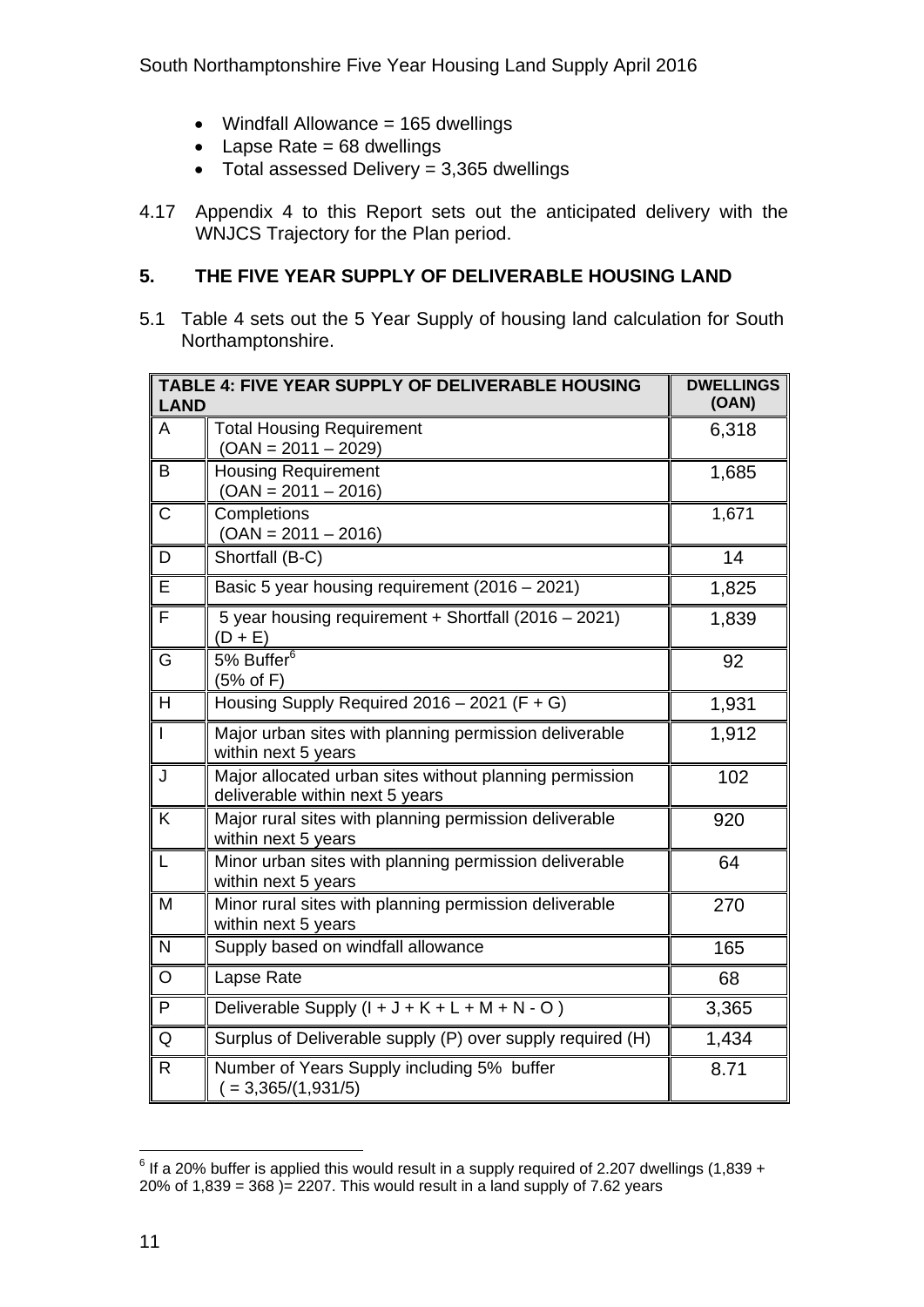#### **6 Monitoring**

- 6.1 The WNJCS includes a series of relevant indicators and appropriate targets for its policies. One of the indicators is to monitor the delivery of the number of dwellings per year and the target set out in the WNJCS is to meet or exceed the housing targets set out in the WNJCS housing trajectory. The monitoring framework considers that if 'Individual SUE trajectories deliver +/-25% on a rolling 3 year period (permissions and completions measured)' then the following monitoring contingencies would be for the relevant local authorities to:
	- Work with developers/landowners to develop viable and suitable schemes.
	- Review trajectory/requirement
	- Update SHLAA annually and full review every 5 years minimum.
	- Review policy

#### **7 Delivery Figures in the WNJCS**

- 7.1 The WNJCS also includes a DELIVERY housing figure of 7,170 dwellings for the same period. The proposed delivery figure for South Northamptonshire is a little higher than the need figure. The WNJCS clearly explains that for the purposes of calculating the housing land supply the NEED figure should be used. This has been confirmed in a recent appeal decision (Appeal Ref: APP/Z2830/A/14/2224285: Land East of Poundfield Road, Potterspury).
- 7.2 Paragraph 5.42 of the WNJCS states:

*South Northamptonshire is shown with two figures, one relating to the objectively assessed need figure as described previously in paragraph 5.31 above, and the other relating to their proposed delivery, which is planned to be higher than their objectively assessed need. In the case of South Northamptonshire delivery will be measured and reported against both planned delivery and the objectively assessed need. For the purpose of calculating the 5 year land supply, the figures to be used are the NEED Target line, but for the avoidance of doubt, appropriate planning permission will be granted to meet the planned delivery target set out in Policy S3.* 

7.3 Using the same methodology and delivery rates, in order to determine whether or not the Council is also meeting the delivery targets and to comply with paragraph 5.42 of the WNJCS the Council has assessed the land supply position against the delivery figure. This is set out in Appendix 5 to this Report.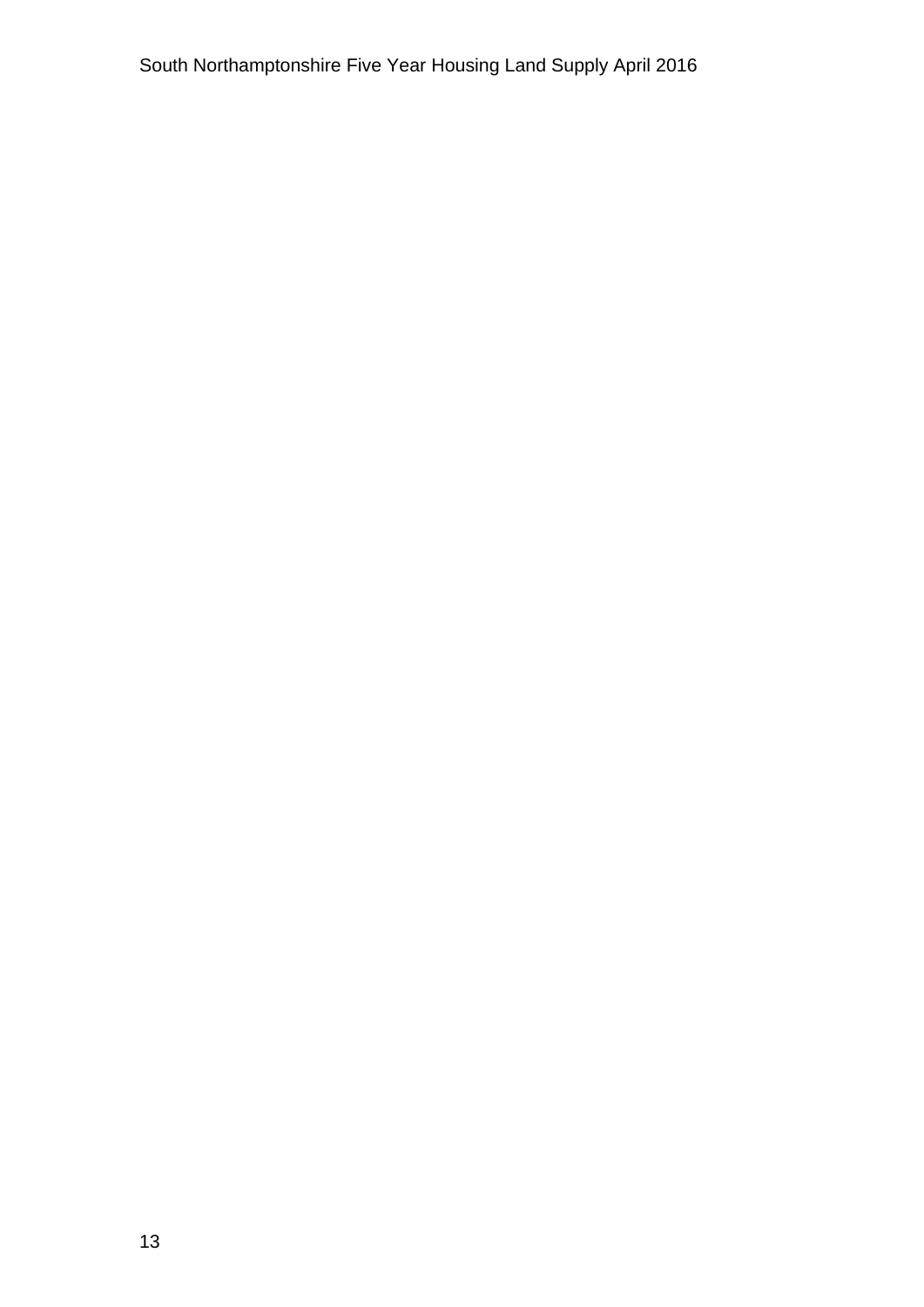| <b>Appendix 1: Major Sites</b>        |                   |                    |            |            |                        |                            |                           |               |
|---------------------------------------|-------------------|--------------------|------------|------------|------------------------|----------------------------|---------------------------|---------------|
| <b>Address</b>                        | <b>Settlement</b> | App No.            | Approved   | Lapse date | <b>Total dwellings</b> | <b>Remaining Dwellings</b> | <b>5 Year Completions</b> | <b>Status</b> |
| <b>Brackley</b>                       |                   |                    |            |            |                        |                            |                           |               |
| 38-50 Market Place                    | <b>Brackley</b>   | S/2014/1795/RES    | 18/12/2014 | 18/12/2017 | 14                     | 14                         | 14                        | UC            |
| <b>Brackley Sawmills</b>              | <b>Brackley</b>   | S/2014/0557/MAF    | 16/07/2014 | 16/07/2017 | 53                     | 53                         | 53                        | <b>NS</b>     |
| <b>Radstone Fields</b>                | <b>Brackley</b>   | S/2015/2884/MAR    | 12/02/2016 | 12/02/2019 | 115                    | 115                        | 115                       | <b>NS</b>     |
| <b>Radstone Fields</b>                | <b>Brackley</b>   | S/2016/0069/MAR    | 11/03/2016 | 11/03/2019 | 141                    | 141                        | 141                       | <b>NS</b>     |
| <b>Turweston Road</b>                 | <b>Brackley</b>   | S/2011/0141/MAO    | 10/02/2014 | 10/02/2017 | 350                    | 350                        | 140                       | <b>NS</b>     |
| <b>Radstone Fields</b>                | <b>Brackley</b>   | S/2010/0995/MAO    | 21/06/2013 | 21/06/2016 | 407                    | 407                        | 151                       | UC            |
| <b>Old Glebe Radstone</b><br>Road     | <b>Brackley</b>   | S/2014/1506/MAF    | 12/06/2014 | 12/06/2014 | 49                     | 14                         | 14                        | <b>UC</b>     |
| <b>Bronnleys Radstone</b><br>Road     | <b>Brackley</b>   | S/2014/2173/MAR    | 12/02/2015 | 12/02/2018 | 44                     | 33                         | 33                        | <b>UC</b>     |
| <b>Foxhill Farm</b>                   | <b>Brackley</b>   | S/2012/1557/MA     | 23/06/2014 | 23/06/2017 | 180                    | 180                        | 180                       | <b>NS</b>     |
| Phase 1 Radstone<br>Fields            | <b>Brackley</b>   | S/2013/1096/MAR    | 25/11/2013 | 25/11/2016 | 87                     | 52                         | 52                        | <b>UC</b>     |
| <b>Brackley Sawmills</b>              | <b>Brackley</b>   | S/2014/0556/MAR    | 16/07/2014 | 16/07/2017 | 86                     | 62                         | 62                        | <b>UC</b>     |
| <b>Radstone Fields</b>                | <b>Brackley</b>   | S/2013/0885/MAR    | 23/12/2013 | 23/12/2016 | 162                    | 86                         | 86                        | <b>UC</b>     |
| <b>Town Farm</b>                      | <b>Brackley</b>   | S/2011/0740/MAF    | 09/09/2011 | 09/09/2014 | 14                     | $8\phantom{1}$             | 8                         | <b>UC</b>     |
| <b>Radstone Fields</b>                | <b>Brackley</b>   | S/2013/1276/MAR    | 23/12/2013 | 23/12/2016 | 88                     | $\mathbf{3}$               | 3                         | <b>UC</b>     |
| Daniaud Court                         | <b>Brackley</b>   | Allocation         |            |            | 47                     | 47                         | 47                        | <b>NS</b>     |
| <b>Stuart &amp; York Drive</b>        | <b>Brackley</b>   | Allocation         |            |            | 55                     | 55                         | 55                        | <b>NS</b>     |
| <b>Brackley Totals</b>                |                   |                    |            |            | 1892                   | 1620                       | 1154                      |               |
| <b>Towcester</b>                      |                   |                    |            |            |                        |                            |                           |               |
| <b>Moat Lane</b>                      | Towcester         | S/2015/2925/MAF    | 29/03/2016 | 29/03/2019 | 17                     | 17                         | 17                        | <b>NS</b>     |
| <b>Burcote Road Trading</b><br>Estate | Towcester         | S/2015/2354/MAR    | 11/02/2016 | 11/02/2019 | 90                     | 90                         | 90                        | <b>NS</b>     |
| Springfields                          | Towcester         | S/2013/1485/MAF    | 31/07/2013 | 31/07/2016 | 87                     | 53                         | 53                        | <b>UC</b>     |
| <b>Moat Lane</b>                      | Towcester         | S/2012/1476/MAF    | 31/07/2013 | 31/07/2016 | 58                     | 55                         | 55                        | <b>UC</b>     |
| <b>Wood Burcote Court</b>             | Towcester         | S/2015/2464/MAR    | 19/02/2016 | 19/02/2019 | 120                    | 120                        | 120                       | <b>UC</b>     |
| <b>Wood Burcote Court</b>             | <b>Towcester</b>  | S/2012/0799/MAO    | 02/04/2015 | 02/04/2018 | 90                     | 90                         | 83                        | <b>UC</b>     |
| <b>Towcester Vale</b>                 | Towcester         | S/2007/0374/OUTWNS | 27/03/2015 | 27/03/2018 | 2750                   | 2750                       | 340                       | <b>UC</b>     |
| <b>Towcester Totals</b>               |                   |                    |            |            | 3212                   | 3175                       | 758                       |               |
| <b>Urban Area Totals</b>              |                   |                    |            |            | 5,104                  | 4795                       | 1912                      |               |
| <b>Rural Areas</b>                    |                   |                    |            |            |                        |                            |                           |               |
| Peace Hill                            | <b>Bugbrooke</b>  | S/2015/1573/MAF    | 31/03/2016 | 31/03/2019 | 17                     | 17                         | 17                        | <b>NS</b>     |
| The Hunters                           | Deanshanger       | S/2015/0968/MAF    | 02/07/2015 | 02/07/2018 | 13                     | 13                         | 13                        | <b>NS</b>     |
| <b>Britannia Works</b>                | Deanshanger       | S/2011/0782/MAF    | 16/12/2013 | 16/12/2016 | 14                     | 14                         | 14                        | <b>NS</b>     |
| Hayes Road                            | Deanshanger       | S/2015/1941/MAO    | 03/11/2015 | 03/11/2018 | 18                     | 18                         | 18                        | <b>NS</b>     |
| Westhorp                              | Greatworth        | S/2015/0635/MAF    | 11/06/2015 | 11/06/2015 | 10                     | 10                         | 10                        | <b>NS</b>     |
| <b>Astrop Grange</b>                  | Kings Sutton      | S/2015/1704/MAF    | 22/10/2015 | 22/10/2018 | 10                     | 10                         | 10                        | UC            |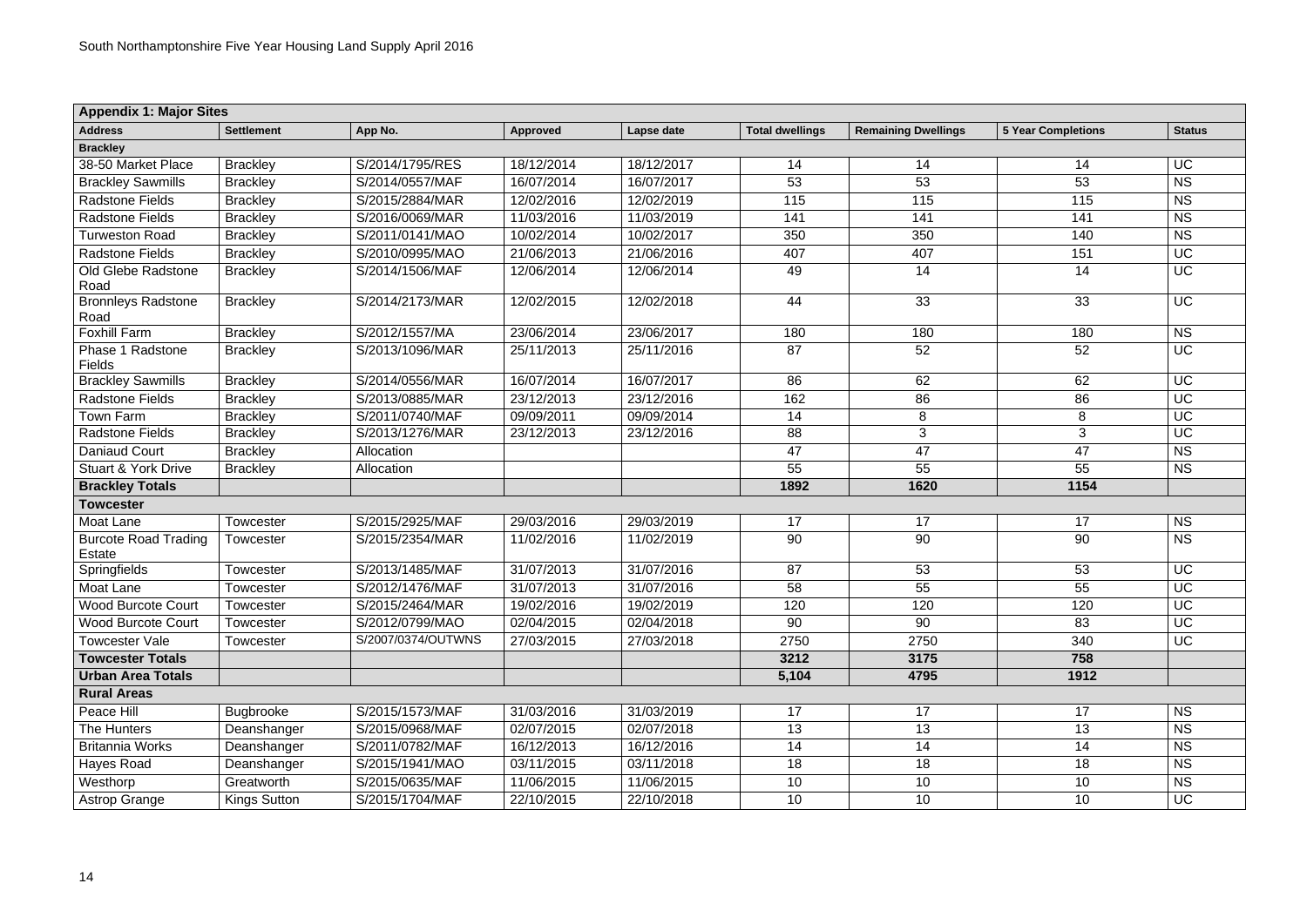| <b>Appendix 1: Major Sites</b>   |                         |                 |            |            |                        |                            |                           |               |  |
|----------------------------------|-------------------------|-----------------|------------|------------|------------------------|----------------------------|---------------------------|---------------|--|
| <b>Address</b>                   | <b>Settlement</b>       | App No.         | Approved   | Lapse date | <b>Total dwellings</b> | <b>Remaining Dwellings</b> | <b>5 Year Completions</b> | <b>Status</b> |  |
| <b>Hampton Drive</b>             | <b>Kings Sutton</b>     | S/2012/1417/MAF | 04/07/2013 | 04/07/2016 | 35                     | 35                         | 35                        | UC            |  |
| <b>Banbury Lane</b>              | <b>Middleton Cheney</b> | S/2014/1477/MAF | 26/06/2014 | 26/06/2017 | 10                     | 6                          | 6                         | <b>UC</b>     |  |
| Main Road                        | <b>Middleton Cheney</b> | S/2012/0256/MAR | 29/05/2012 | 29/05/2015 | 16                     | $\overline{2}$             | $\overline{2}$            | <b>UC</b>     |  |
| <b>Cosgrove Road</b>             | Old Stratford           | S/2011/1092/MAO | 21/10/2013 | 21/10/2016 | 32                     | 32                         | 32                        | <b>NS</b>     |  |
| Land east of<br>Deanshanger Road | Old Stratford           | S/2012/0368/MAR | 14/06/2012 | 14/06/2015 | 33                     | 33                         | 33                        | <b>UC</b>     |  |
| <b>Towcester Road</b>            | Old Stratford           | S/2014/2183/MAR | 12/02/2015 | 12/02/2018 | 125                    | 125                        | 125                       | <b>UC</b>     |  |
| <b>Grays Close</b>               | Potterspury             | S/2012/0154/MAO | 28/04/2014 | 28/04/2017 | 10                     | 10                         | 10                        | <b>NS</b>     |  |
| <b>Chaplins Yard</b>             | Roade                   | S/2013/1409/MAF | 02/06/2014 | 02/06/2017 | 105                    | 52                         | 52                        | UC            |  |
| Land of Ashton Road              | Roade                   | S/2015/0664/MAR | 10/09/2015 | 10/09/2018 | 292                    | 292                        | 275                       | <b>UC</b>     |  |
| Catch Yard Farm                  | Silverstone             | S/2015/0080/MAR | 24/04/2015 | 24/04/2018 | 220                    | 220                        | 195                       | <b>UC</b>     |  |
| Syresham Village Hall            | Syresham                | S/2014/1701/MAO | 15/05/2015 | 15/05/2018 | 26                     | 26                         | 26                        | <b>NS</b>     |  |
| <b>Chapel Lane</b>               | <b>Bisworth</b>         | S/2013/0225/MAF | 29/05/2013 | 29/05/2014 | 27                     | 27                         | 27                        | <b>UC</b>     |  |
| <b>Bedford Road</b>              | <b>Yardley Hastings</b> | S/2013/1595/MAO | 13/02/2014 | 13/02/2017 | 20                     | 20                         | 20                        | <b>NS</b>     |  |
| <b>Rural Areas Totals</b>        |                         |                 |            |            | 1033                   | 962                        | 920                       |               |  |
| <b>Totals</b>                    |                         |                 |            |            | 6137                   | 5757                       | 2832                      |               |  |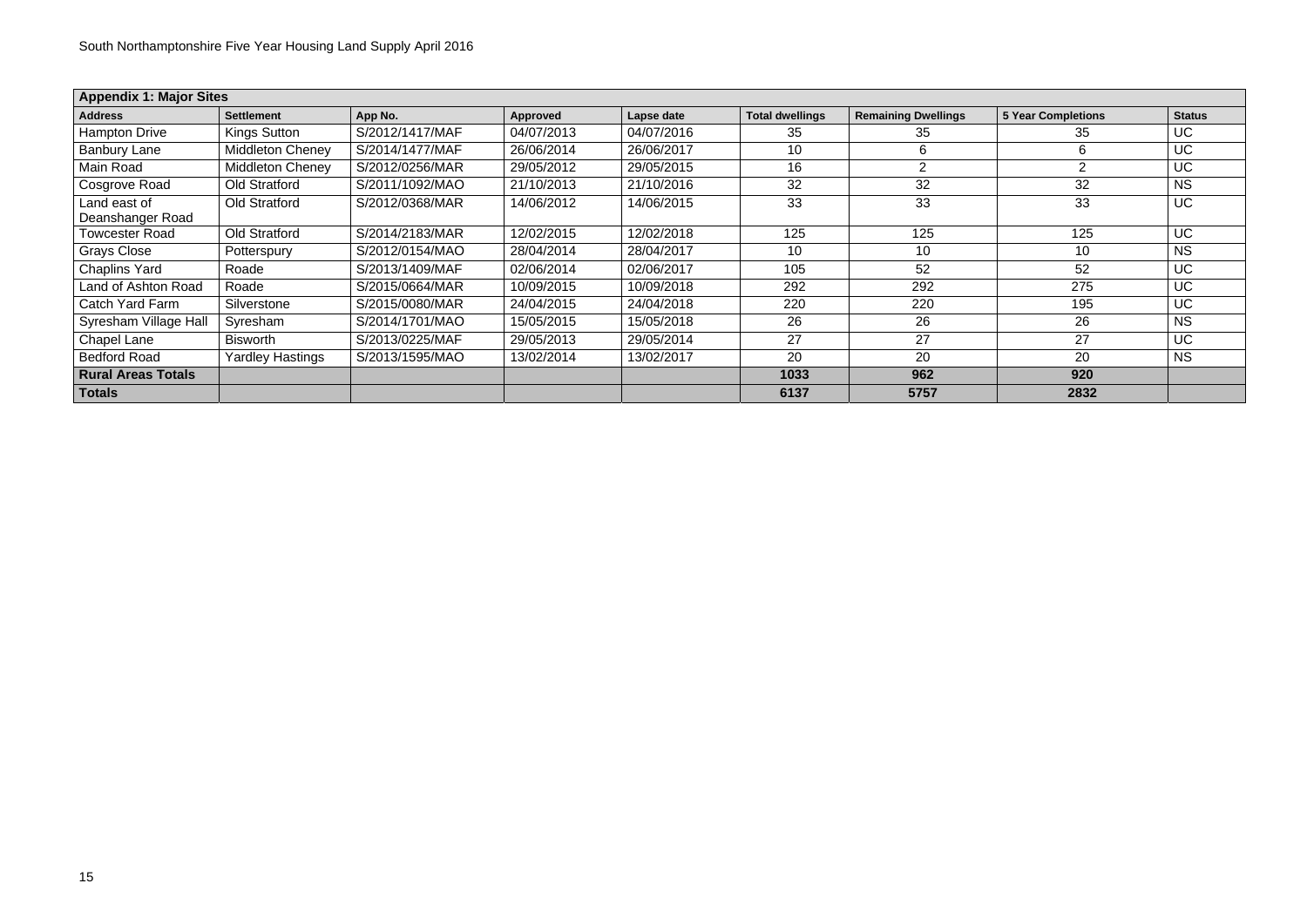#### **Site Assessments (Towcester)**

**Notes** Design Code agreed with developers. Phase 1 expected to be around 245 dwellings (Bloor Homes) and 300 dwellings (Persimmon Homes).Applications expected summer 2016. First completions anticipated March 2017. The Government has recently invested £3.1m to improve the capacity and traffic flow at the A5/A43 roundabout. Works were completed earlier in 2015. Additional pinch point funding (£4.5m) has been agreed for improvements to the Abthorpe roundabout and work is now underway. Discussions to provide the A5/Racecourse Site Access Junction that is required to serve Phase 1 of the development are at an advanced stage. Developer has confirmed the delivery of 340 dwellings over the next 5 years. .

| <b>Settlement</b>      | l owcester             | <b>Site</b>                  | Towcester South       | <b>Reference</b>          | S/2007/0374/OUTWNS |
|------------------------|------------------------|------------------------------|-----------------------|---------------------------|--------------------|
| <b>Total Dwellings</b> | 2,750                  | <b>Total Dwellings to be</b> | 2,750                 | <b>Anticipated 5 Year</b> | 340                |
|                        |                        | completed                    |                       | <b>Delivery</b>           |                    |
| <b>Planning Status</b> | tline Permission<br>⊿น | <b>Developer</b>             | / Bloors<br>Persimmon |                           |                    |

# 340

3 remaining dwellings will

| Settlement             | Гоwсester                 | <b>Site</b>                  | <b>Wood Burcote Court</b> | <b>Reference</b>          | S/2012/0799/MAO |
|------------------------|---------------------------|------------------------------|---------------------------|---------------------------|-----------------|
|                        |                           |                              |                           |                           | S/2015/2464/MAR |
| <b>Total Dwellings</b> | 210                       | <b>Total Dwellings to be</b> | 210                       | <b>Anticipated 5 Year</b> | 203             |
|                        |                           | completed                    |                           | <b>Delivery</b>           |                 |
| <b>Planning Status</b> | Outline and Reserved      | <b>Developer</b>             | Redrow                    |                           |                 |
|                        | <b>Matters permission</b> |                              |                           |                           |                 |
| <b>Notes</b>           |                           |                              |                           |                           |                 |
|                        |                           |                              |                           |                           |                 |

Reserved matters approved for 120 dwellings (Phase 1). Work on access underway. Developer confirmed delivery of 203 dwellings over next 5 years.

| <b>Settlement</b>                                                                                                                                                                  | Гowcester                 | <b>Site</b>                  | Green Lane & Springfields | Reference                 | S/2012/1485/MAF |  |  |
|------------------------------------------------------------------------------------------------------------------------------------------------------------------------------------|---------------------------|------------------------------|---------------------------|---------------------------|-----------------|--|--|
|                                                                                                                                                                                    |                           |                              |                           |                           |                 |  |  |
| <b>Total Dwellings</b>                                                                                                                                                             | 87                        | <b>Total Dwellings to be</b> | -53                       | <b>Anticipated 5 Year</b> | 53              |  |  |
|                                                                                                                                                                                    |                           | completed                    |                           | <b>Delivery</b>           |                 |  |  |
| <b>Planning Status</b>                                                                                                                                                             | <b>Under Construction</b> | <b>Developer</b>             | Lovells                   |                           |                 |  |  |
| <b>Notes</b>                                                                                                                                                                       |                           |                              |                           |                           |                 |  |  |
| Site under construction. 53 of the 87 dwellings remain to be completed. No confirmation from developers on anticipated delivery. It is assumed that the full 53 remaining dwelling |                           |                              |                           |                           |                 |  |  |

be completed over the next 5 years.

dwellings within the next 5

| <b>Settlement</b>                                                                                                                                                                | <b>Towcester</b>          | <b>Site</b>                  | Moat Lane                    | <b>Reference</b>          | S/2012/1476/MAF<br>S/2015/2925/MAF |  |  |
|----------------------------------------------------------------------------------------------------------------------------------------------------------------------------------|---------------------------|------------------------------|------------------------------|---------------------------|------------------------------------|--|--|
|                                                                                                                                                                                  |                           |                              |                              |                           |                                    |  |  |
| <b>Total Dwellings</b>                                                                                                                                                           | 75                        | <b>Total Dwellings to be</b> | 72                           | <b>Anticipated 5 Year</b> | 72                                 |  |  |
|                                                                                                                                                                                  |                           | completed                    |                              | <b>Delivery</b>           |                                    |  |  |
| <b>Planning Status</b>                                                                                                                                                           | <b>Under Construction</b> | <b>Developer</b>             | <b>Clayson Country Homes</b> |                           |                                    |  |  |
| <b>Notes</b>                                                                                                                                                                     |                           |                              |                              |                           |                                    |  |  |
| Planning permission granted for an additional 17 dwellings on the site in 2015/16. Site under construction. Developer confirmed delivery of the remaining 72 dwellings within th |                           |                              |                              |                           |                                    |  |  |
| years.                                                                                                                                                                           |                           |                              |                              |                           |                                    |  |  |

nation from developer on

| Settlement                                                                                                                                                                        | Towcester              | <b>Site</b>                  | <b>Burcote Road</b> | <b>Reference</b>          | S/2012/1285/MAF |  |  |  |
|-----------------------------------------------------------------------------------------------------------------------------------------------------------------------------------|------------------------|------------------------------|---------------------|---------------------------|-----------------|--|--|--|
| <b>Total Dwellings</b>                                                                                                                                                            | 90                     | <b>Total Dwellings to be</b> | 90                  | <b>Anticipated 5 Year</b> | 90              |  |  |  |
|                                                                                                                                                                                   |                        | completed                    |                     | <b>Delivery</b>           |                 |  |  |  |
| <b>Planning Status</b>                                                                                                                                                            | <b>Full Permission</b> | <b>Developer</b>             | Bellway             |                           |                 |  |  |  |
| <b>Notes</b>                                                                                                                                                                      |                        |                              |                     |                           |                 |  |  |  |
| Full planning permission granted. Applications to discharge conditions expected to be cleared by end of June. . Housebuilder marketing board on site. No confirmation from develo |                        |                              |                     |                           |                 |  |  |  |
| anticipated delivery. It is assumed that the full 90 dwellings will be completed over the next 5 years.                                                                           |                        |                              |                     |                           |                 |  |  |  |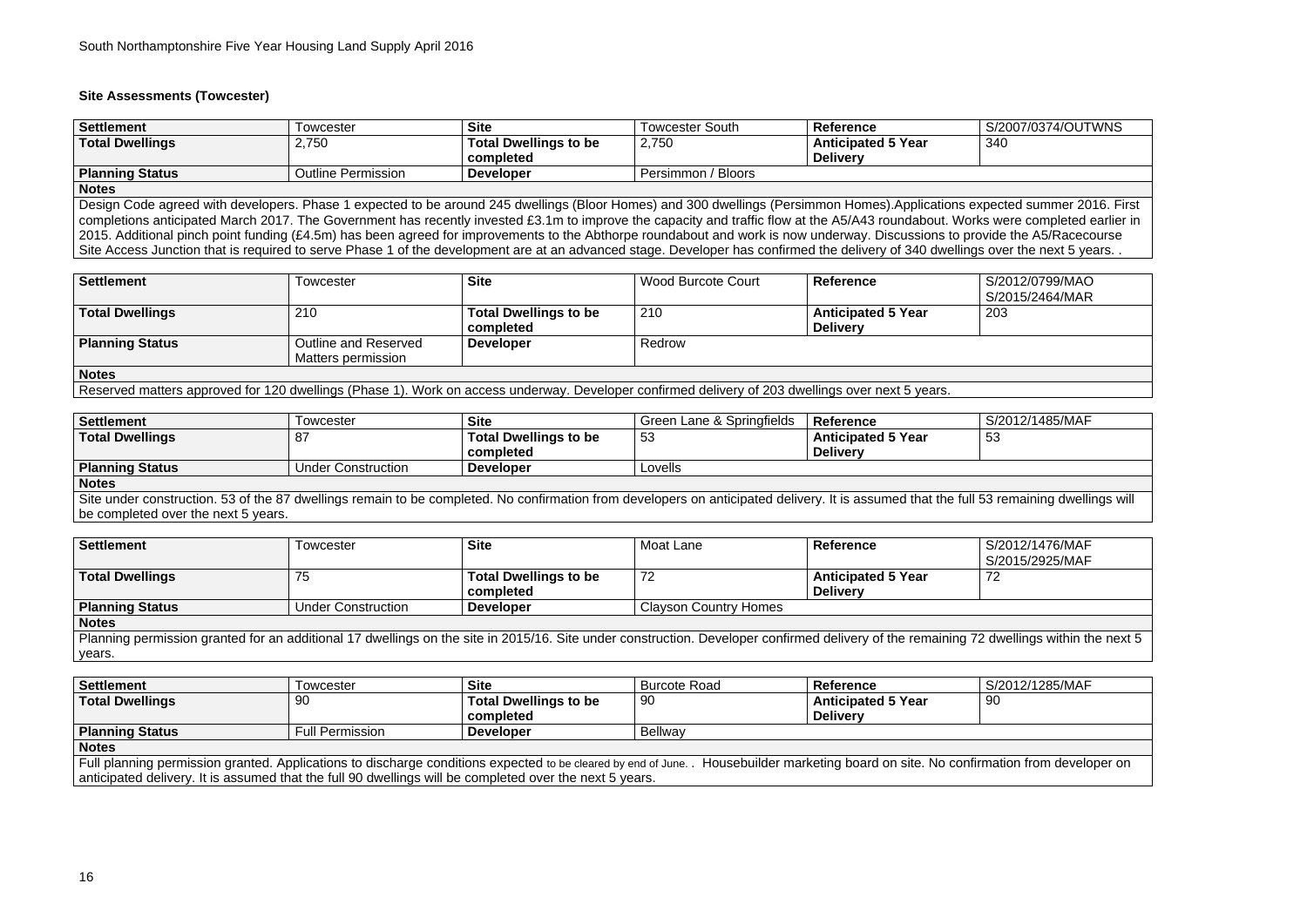## **Site Assessments (Brackley)**

### **Settlement** Brackley **Site** 38 – 50 Market Place **Reference** S/2014/1795/RES 14

| Settlement                                                                                                                                                                 | <b>Brackley</b>           | <b>Site</b>                  | l 38 – 50 Market Place | Reference                 | S/2014/1795/F |  |  |
|----------------------------------------------------------------------------------------------------------------------------------------------------------------------------|---------------------------|------------------------------|------------------------|---------------------------|---------------|--|--|
| <b>Total Dwellings</b>                                                                                                                                                     |                           | <b>Total Dwellings to be</b> |                        | <b>Anticipated 5 Year</b> | 14            |  |  |
|                                                                                                                                                                            |                           | completed                    |                        | <b>Delivery</b>           |               |  |  |
| Planning Status                                                                                                                                                            | <b>Under Construction</b> | <b>Developer</b>             | Abbeymill Homes        |                           |               |  |  |
| <b>Notes</b>                                                                                                                                                               |                           |                              |                        |                           |               |  |  |
| Site Under construction. No confirmation from the developer on anticipated delivery. The Council considers the development of the full 14 dwellings over the next 5 years. |                           |                              |                        |                           |               |  |  |

53

| Settlement                                                                               | <b>Brackley</b>    | <b>Site</b>                  | Sawmills     | Reference                 | S/2014/0557/MAF |  |  |  |
|------------------------------------------------------------------------------------------|--------------------|------------------------------|--------------|---------------------------|-----------------|--|--|--|
| <b>Total Dwellings</b>                                                                   | 53                 | <b>Total Dwellings to be</b> | 53           | <b>Anticipated 5 Year</b> | 53              |  |  |  |
|                                                                                          |                    | completed                    |              | <b>Delivery</b>           |                 |  |  |  |
| <b>Planning Status</b>                                                                   | Under Construction | <b>Developer</b>             | Linden Homes |                           |                 |  |  |  |
| <b>Notes</b>                                                                             |                    |                              |              |                           |                 |  |  |  |
| Site under construction. Developer confirmed delivery of whole site within next 5 years. |                    |                              |              |                           |                 |  |  |  |

62

| <b>Settlement</b>      | <b>Brackley</b>                                                                          | <b>Site</b>                  | <b>Sawmills</b> | <b>Reference</b>          | S/2014/0556/MAR |  |  |  |
|------------------------|------------------------------------------------------------------------------------------|------------------------------|-----------------|---------------------------|-----------------|--|--|--|
| <b>Total Dwellings</b> | 86                                                                                       | <b>Total Dwellings to be</b> | 62              | <b>Anticipated 5 Year</b> | 62              |  |  |  |
|                        |                                                                                          | completed                    |                 | <b>Delivery</b>           |                 |  |  |  |
| <b>Planning Status</b> | Under Construction                                                                       | <b>Developer</b>             | Linden Homes    |                           |                 |  |  |  |
| <b>Notes</b>           |                                                                                          |                              |                 |                           |                 |  |  |  |
|                        | Site under construction. Developer confirmed delivery of whole site within next 5 years. |                              |                 |                           |                 |  |  |  |

**Settlement** Brackley **Site** Bronnleys **Reference** S/2014/2173/MAR 33

completed over the next 5

| <b>Settlement</b>                                                                                                                                              | <b>Brackley</b>           | <b>Site</b>                  | <b>Bronnleys</b>       | <b>Reference</b>          |  |
|----------------------------------------------------------------------------------------------------------------------------------------------------------------|---------------------------|------------------------------|------------------------|---------------------------|--|
| <b>Total Dwellings</b>                                                                                                                                         | -44                       | <b>Total Dwellings to be</b> | -33                    | <b>Anticipated 5 Year</b> |  |
|                                                                                                                                                                |                           | completed                    |                        | <b>Delivery</b>           |  |
| <b>Planning Status</b>                                                                                                                                         | <b>Under Construction</b> | <b>Developer</b>             | <b>Davidsons Homes</b> |                           |  |
| <b>Notes</b>                                                                                                                                                   |                           |                              |                        |                           |  |
| Site under construction. No confirmation from Developer on the delivery of the remaining 33 dwellings. It is assumed that the remaining 33 dwellings will be c |                           |                              |                        |                           |  |
| years.                                                                                                                                                         |                           |                              |                        |                           |  |

**Settlement** Brackley **Site** Foxhills **Reference** S/2012/1557/MAO S/2016/0481/MAR 180

| Settlement                                                                                                                 | <b>Brackley</b>         | <b>Site</b>                  | <b>Foxhills</b> | <b>Reference</b>          |  |
|----------------------------------------------------------------------------------------------------------------------------|-------------------------|------------------------------|-----------------|---------------------------|--|
|                                                                                                                            |                         |                              |                 |                           |  |
| <b>Total Dwellings</b>                                                                                                     | 180                     | <b>Total Dwellings to be</b> | 180             | <b>Anticipated 5 Year</b> |  |
|                                                                                                                            |                         | completed                    |                 | <b>Delivery</b>           |  |
| <b>Planning Status</b>                                                                                                     | <b>Reserved Matters</b> | <b>Developer</b>             | <b>Bellway</b>  |                           |  |
| <b>Notes</b>                                                                                                               |                         |                              |                 |                           |  |
| Reserved matters permission granted May 2016. Developer confirms delivery of the full 180 dwellings over the next 5 years. |                         |                              |                 |                           |  |

**Settlement** Brackley **Site** Town Farm **Reference** S/2011/0740/MAF 8

| <b>Settlement</b>                                                                                                                                 | <b>Brackley</b>    | <b>Site</b>                  | Town Farm              | <b>Reference</b>          |
|---------------------------------------------------------------------------------------------------------------------------------------------------|--------------------|------------------------------|------------------------|---------------------------|
| <b>Total Dwellings</b>                                                                                                                            | 14                 | <b>Total Dwellings to be</b> | 8                      | <b>Anticipated 5 Year</b> |
|                                                                                                                                                   |                    | completed                    |                        | <b>Delivery</b>           |
| <b>Planning Status</b>                                                                                                                            | Under Construction | <b>Developer</b>             | Shire Homes Oxford LTD |                           |
| <b>Notes</b>                                                                                                                                      |                    |                              |                        |                           |
| No confirmation from developer on anticipated delivery. The Council considers the development of the remaining 8 dwellings over the next 5 years. |                    |                              |                        |                           |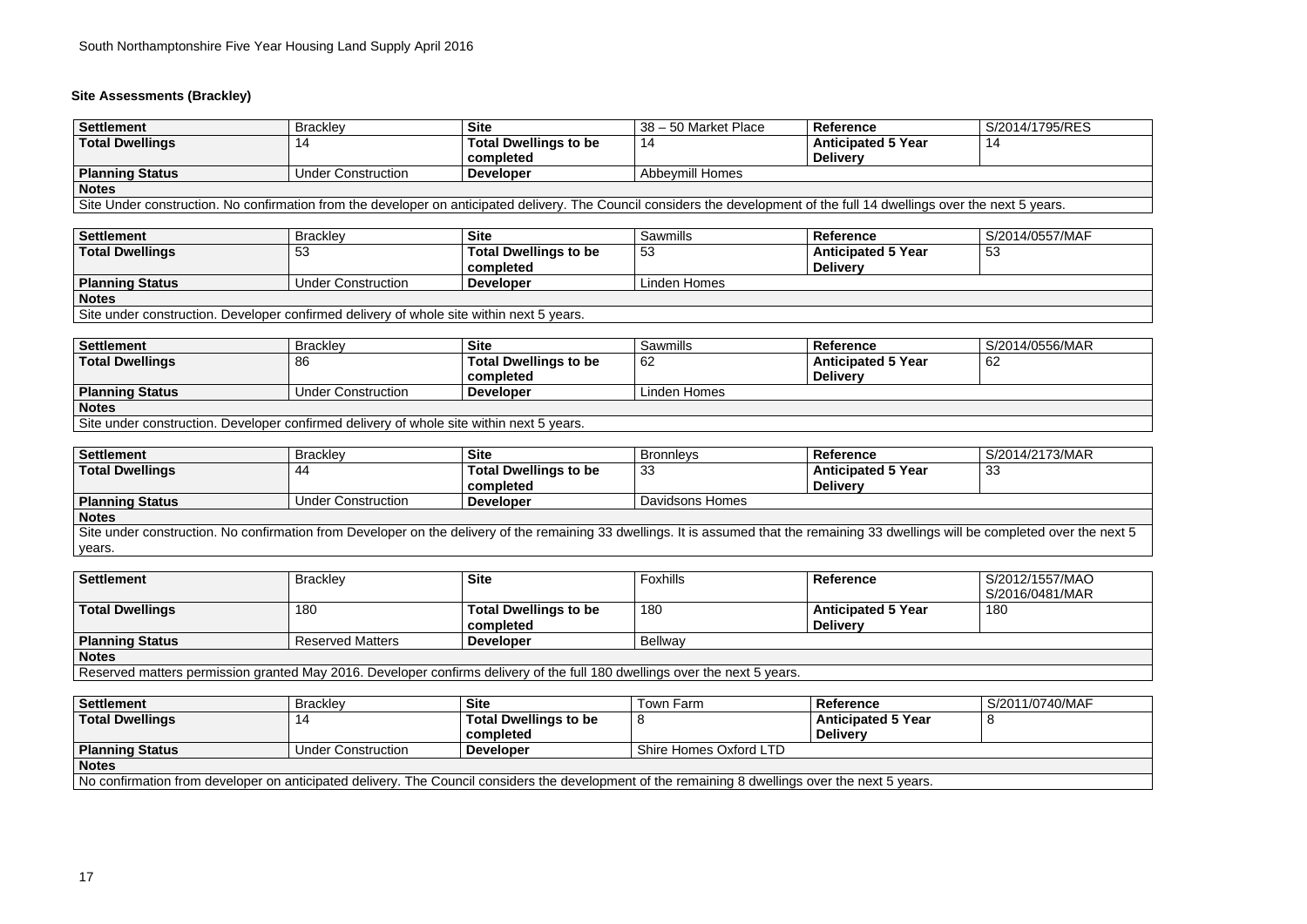| Settlement             | <b>Brackley</b>    | <b>Site</b>                               | Turweston Road   | <b>Reference</b>                             | S/2011/0141/MAO |
|------------------------|--------------------|-------------------------------------------|------------------|----------------------------------------------|-----------------|
| Total Dwellings        | 350                | <b>Total Dwellings to be</b><br>completed | 350              | <b>Anticipated 5 Year</b><br><b>Delivery</b> | 140             |
| <b>Planning Status</b> | Outline Permission | <b>Developer</b>                          | Catalyst Housing |                                              |                 |
| <b>Notes</b>           |                    |                                           |                  |                                              |                 |

Some Pre commencement conditions discharged. Agents acting on behalf of likely developer, Catalyst Housing, expected to submit a detailed planning application at the end of 2016. Developer confirms commencement in 2017 with a 4 year build out programme. Capacity could be reduced to circa 326 dwellings. SNC more cautious approach of assumed delivery rates of 140 dwellings over the next 5 years retained subject to further information being received from Developer.

Agent acting on behalf of all the developers of this site confirms the overall delivery of 407 dwellings from this site. This is in addition to the completion of the 141 dwellings on Phase 1 of the development. Site under construction. It is assumed that the remaining 86 dwellings will be delivered over the next 5 years.

| Settlement             | <b>Brackley</b>           | <b>Site</b>                  | Radstone Fields Phase                 | Reference                 | S/2013/0885/MAR |
|------------------------|---------------------------|------------------------------|---------------------------------------|---------------------------|-----------------|
| <b>Total Dwellings</b> | 162                       | <b>Total Dwellings to be</b> | -86                                   | <b>Anticipated 5 Year</b> | 86              |
|                        |                           | completed                    |                                       | <b>Delivery</b>           |                 |
| <b>Planning Status</b> | <b>Under Construction</b> | <b>Developer</b>             | <b>Barratt and David Wilson Homes</b> |                           |                 |

Agent acting on behalf of all the developers of this site confirms the overall delivery of 407 dwellings from this site. This is in addition to the completion of the 141 dwellings on Phase 1 of the development. Site under construction. It is assumed that the total 141 dwellings will be delivered over the next 5 years.

**Notes** 

| <b>Settlement</b>      | <b>Brackley</b>    | <b>Site</b>                  | Radstone Fields Phase 2               | <b>Reference</b>          | S/2016/0069/MAR |
|------------------------|--------------------|------------------------------|---------------------------------------|---------------------------|-----------------|
| <b>Total Dwellings</b> | 14'                | <b>Total Dwellings to be</b> | 141                                   | <b>Anticipated 5 Year</b> | 141             |
|                        |                    | completed                    |                                       | <b>Delivery</b>           |                 |
| <b>Planning Status</b> | <b>Not Started</b> | <b>Developer</b>             | <b>Barratt and David Wilson Homes</b> |                           |                 |
| <b>Notes</b>           |                    |                              |                                       |                           |                 |

141

Agent acting on behalf of all the developers of this site confirms the overall delivery of 407 dwellings from this site. This is in addition to the completion of the 141 dwellings on Phase 1 of the development. It is assumed that 151 of the remaining outline will be delivered over the next 5 years.

115

 $\overline{141}$  dwellings on Phase 1

| Settlement                                                                                                                                                                               | <b>Brackley</b>           | <b>Site</b>                  | Radstone Fields Phase 2             | Reference                 | S/2015/2884/MAR |  |
|------------------------------------------------------------------------------------------------------------------------------------------------------------------------------------------|---------------------------|------------------------------|-------------------------------------|---------------------------|-----------------|--|
| <b>Total Dwellings</b>                                                                                                                                                                   | 115                       | <b>Total Dwellings to be</b> | 115                                 | <b>Anticipated 5 Year</b> | 115             |  |
|                                                                                                                                                                                          |                           | completed                    |                                     | <b>Delivery</b>           |                 |  |
| <b>Planning Status</b>                                                                                                                                                                   | <b>Under Construction</b> | <b>Developer</b>             | <b>Taylor Wimpey South Midlands</b> |                           |                 |  |
| Notes                                                                                                                                                                                    |                           |                              |                                     |                           |                 |  |
| Agent acting on behalf of all the developers of this site confirms the overall delivery of 407 dwellings from this site. This is in addition to the completion of the 141 dwellings on F |                           |                              |                                     |                           |                 |  |
| of the development. Site under construction. It is assumed that the remaining 115 dwellings will be delivered over the next 5 years.                                                     |                           |                              |                                     |                           |                 |  |

| <b>Settlement</b>      | <b>Brackley</b>           | <b>Site</b>                  | Radstone Fields Phase 3                     | <b>Reference</b>          | S/2010/0995/MAO |
|------------------------|---------------------------|------------------------------|---------------------------------------------|---------------------------|-----------------|
| <b>Total Dwellings</b> | 407                       | <b>Total Dwellings to be</b> | 407                                         | <b>Anticipated 5 Year</b> | 15 <sup>′</sup> |
|                        |                           | completed                    |                                             | <b>Delivery</b>           |                 |
| <b>Planning Status</b> | <b>Outline Permission</b> | <b>Developer</b>             | Currently 4 national house builders on site |                           |                 |
| <b>Notes</b>           |                           |                              |                                             |                           |                 |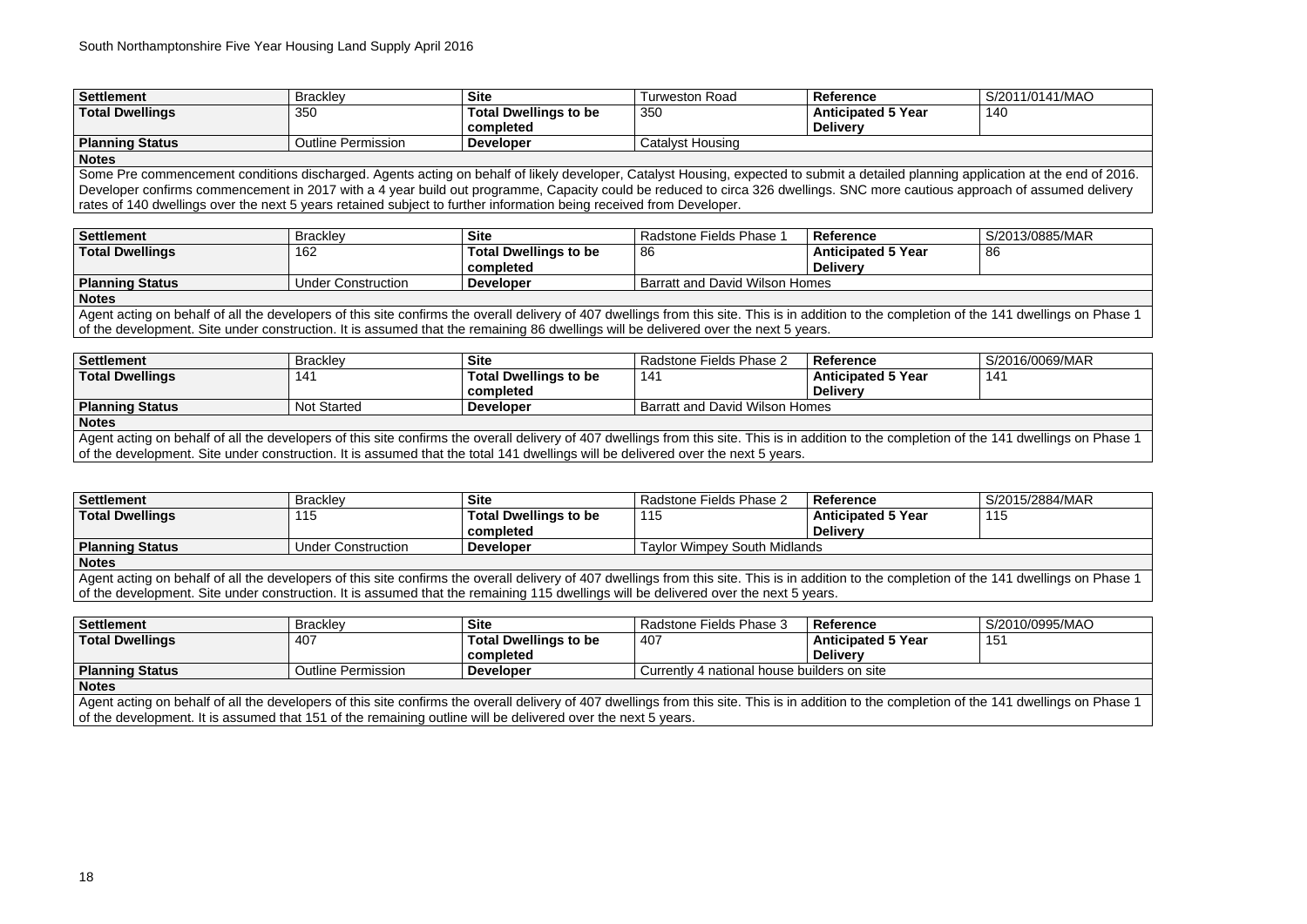| Settlement             | <b>Brackley</b>           | <b>Site</b>                  | <b>Radstone Fields Phase 1</b>      | Reference                 | S/2013/1276/MAR |
|------------------------|---------------------------|------------------------------|-------------------------------------|---------------------------|-----------------|
| <b>Total Dwellings</b> | 88                        | <b>Total Dwellings to be</b> | 88                                  | <b>Anticipated 5 Year</b> |                 |
|                        |                           | completed                    |                                     | <b>Delivery</b>           |                 |
| Planning Status        | <b>Under Construction</b> | <b>Developer</b>             | <b>Taylor Wimpey South Midlands</b> |                           |                 |
| <b>Notes</b>           |                           |                              |                                     |                           |                 |

Agent acting on behalf of all the developers of this site confirms the overall delivery of 407 dwellings from this site. This is in addition to the completion of the 141 dwellings on Phase 1 of the development. Site under construction. It is assumed that the remaining 3 dwellings will be delivered over the next 5 years.

Agent acting on behalf of all the developers of this site confirms the overall delivery of 407 dwellings from this site. This is in addition to the completion of the 141 dwellings on Phase 1 of the development. Site under construction. It is assumed that the remaining 52 dwellings will be delivered over the next 5 years.

> **None. Allocated site in** Local Plan 47

| Settlement             | <b>Brackley</b>           | <b>Site</b>                  | Radstone Fields               | <b>Reference</b>          | S/2013/1096/MAR |
|------------------------|---------------------------|------------------------------|-------------------------------|---------------------------|-----------------|
| <b>Total Dwellings</b> | 8 <sub>1</sub>            | <b>Total Dwellings to be</b> | 52                            | <b>Anticipated 5 Year</b> | 52              |
|                        |                           | completed                    |                               | <b>Delivery</b>           |                 |
| <b>Planning Status</b> | <b>Under Construction</b> | <b>Developer</b>             | Taylor Wimpey (East Midlands) |                           |                 |
| <b>Notes</b>           |                           |                              |                               |                           |                 |

In December 2015 the Council approved the creation of a Local Housing Company. It is expected that this will be completed by Autumn 2016. The Council has identified this site that is allocated in the 1997 South Northamptonshire Local Plan and owned by the Council as an early opportunity for the Company to develop. It is assumed that the full 47 dwellings will be delivered over the next 5 years.

> **None. Allocated site in** Local Plan 55

In December 2015 the Council approved the creation of a Local Housing Company. It is expected that this will be completed by Autumn 2016. The Council has identified this site that is allocated in the 1997 South Northamptonshire Local Plan and owned by the Council as an early opportunity for the Company to develop. It is assumed that the full 47 dwellings will be delivered over the next 5 years.

| <b>Settlement</b>      | <b>Brackley</b> | <b>Site</b>                               | Daniaud Court                                | <b>Reference</b>                             |  |
|------------------------|-----------------|-------------------------------------------|----------------------------------------------|----------------------------------------------|--|
| <b>Total Dwellings</b> | -47             | <b>Total Dwellings to be</b><br>completed | -47                                          | <b>Anticipated 5 Year</b><br><b>Delivery</b> |  |
| <b>Planning Status</b> | Allocation      | <b>Developer</b>                          | South Northamptonshire Local Housing Company |                                              |  |
| <b>Notes</b>           |                 |                                           |                                              |                                              |  |

| <b>Settlement</b>      | <b>Brackley</b> | <b>Site</b>                               | Stuart Road / York Drive                     | <b>Reference</b>                             |  |
|------------------------|-----------------|-------------------------------------------|----------------------------------------------|----------------------------------------------|--|
| <b>Total Dwellings</b> | 55              | <b>Total Dwellings to be</b><br>completed | 55                                           | <b>Anticipated 5 Year</b><br><b>Delivery</b> |  |
| <b>Planning Status</b> | Allocation      | <b>Developer</b>                          | South Northamptonshire Local Housing Company |                                              |  |
| <b>Notes</b>           |                 |                                           |                                              |                                              |  |

14

| Settlement                                                                                                                                 | <b>Brackley</b> | <b>Site</b>                  | The Old Glebe | <b>Reference</b>   | S/2013/1506/MAF |  |  |  |
|--------------------------------------------------------------------------------------------------------------------------------------------|-----------------|------------------------------|---------------|--------------------|-----------------|--|--|--|
| <b>Total Dwellings</b>                                                                                                                     | 49              | <b>Total Dwellings to be</b> | 49            | Anticipated 5 Year | 14              |  |  |  |
|                                                                                                                                            |                 | completed                    |               | <b>Delivery</b>    |                 |  |  |  |
| <b>Planning Status</b>                                                                                                                     | Allocation      | <b>Developer</b>             | Persimmon     |                    |                 |  |  |  |
| <b>Notes</b>                                                                                                                               |                 |                              |               |                    |                 |  |  |  |
| Site under construction. 35 dwellings completed in 2015/2016. It is assumed that the remaining 14 will be completed over the next 5 years. |                 |                              |               |                    |                 |  |  |  |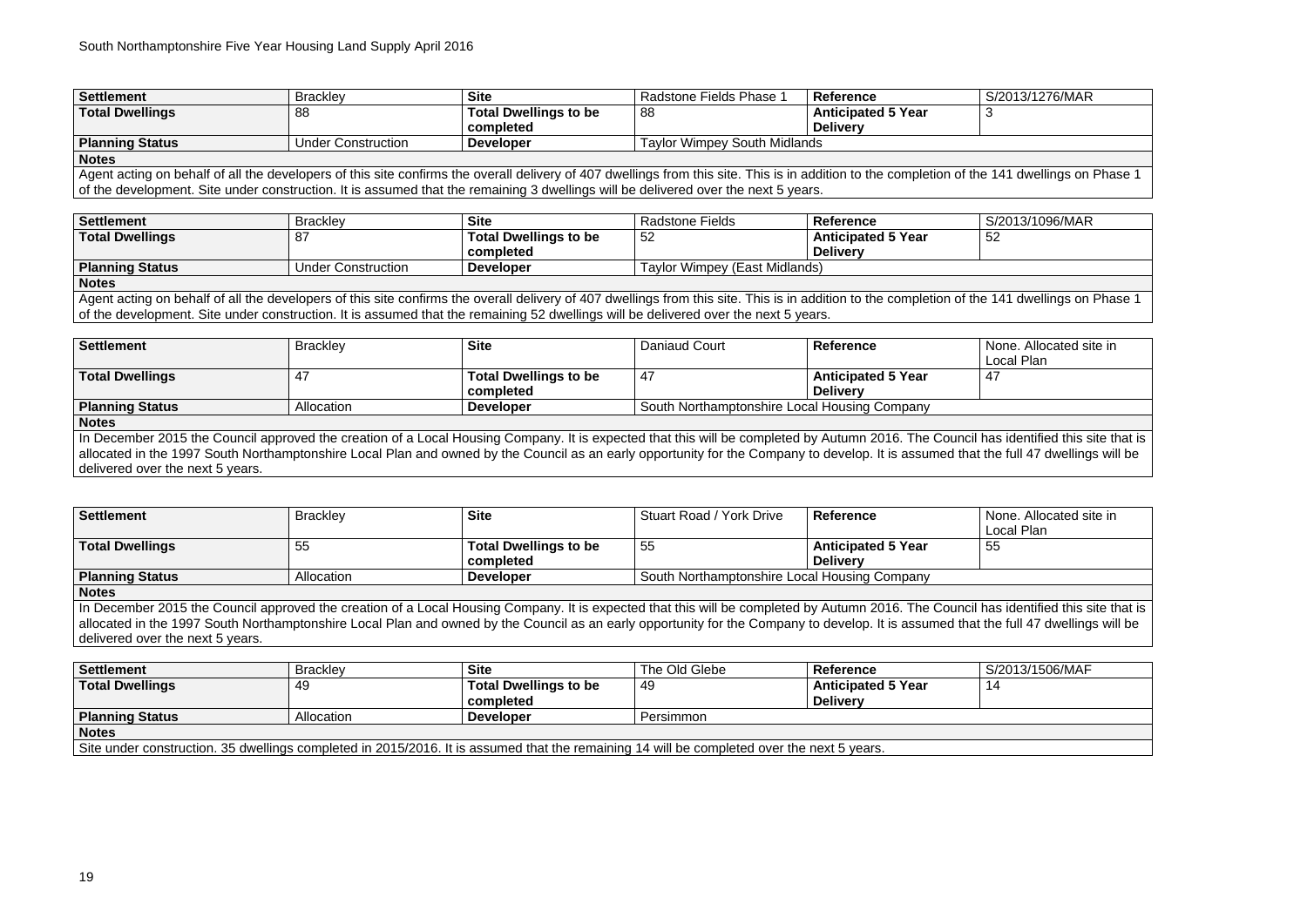#### **Site Assessments Rural Areas**

| Settlement             | <b>Blisworth</b>   | <b>Site</b>                               | Chapel Lane    | <b>Reference</b>                             | S/2013/0225/MAF<br>S/2014/0858/LDE |
|------------------------|--------------------|-------------------------------------------|----------------|----------------------------------------------|------------------------------------|
| <b>Total Dwellings</b> | <u>_</u>           | <b>Total Dwellings to be</b><br>completed | 27<br><u>.</u> | <b>Anticipated 5 Year</b><br><b>Delivery</b> | ົ<br>$\epsilon$                    |
| <b>Planning Status</b> | Under Construction | <b>Developer</b>                          | Orbit          |                                              |                                    |
| <b>Notes</b>           |                    |                                           |                |                                              |                                    |

## S/2014/0858/LDE 27

Certificate of lawful development (existing) to confirm the start was within one year of decision approved. No confirmation on the delivery of the dwellings from this site. Assumed that the full 27 dwellings will be delivered over the next 5 years.

> $S/2015/0968/MAF$ 13

**Settlement** Bugbrooke **Site** Peace Hill **Reference** S/2015/1573/MAF 17

| <b>Settlement</b>               | <b>Bugbrooke</b>       | <b>Site</b>                             | Peace Hill      | <b>Reference</b>          |  |
|---------------------------------|------------------------|-----------------------------------------|-----------------|---------------------------|--|
| <b>Total Dwellings</b>          |                        | <b>Total Dwellings to be</b>            |                 | <b>Anticipated 5 Year</b> |  |
|                                 |                        | completed                               |                 | <b>Delivery</b>           |  |
| <b>Planning Status</b>          | <b>Full Permission</b> | <b>Developer</b>                        | UK Construction |                           |  |
| <b>Notes</b>                    |                        |                                         |                 |                           |  |
| . .<br>$\overline{\phantom{a}}$ | .                      | $\sim$ $\sim$ $\sim$ $\sim$ $\sim$<br>. | .               | .<br>.<br>.<br>.<br>.     |  |

A reserved matters application for the development was approved in March 2016. Confirmation received that the delivery of this site will be delivered within the next 5 years.

| Settlement             | Deanshanger     | <b>Site</b>                  | <b>Hunters</b>             | <b>Reference</b>          |  |
|------------------------|-----------------|------------------------------|----------------------------|---------------------------|--|
| <b>Total Dwellings</b> | ╵┙              | <b>Total Dwellings to be</b> | יי                         | <b>Anticipated 5 Year</b> |  |
|                        |                 | completed                    |                            | <b>Delivery</b>           |  |
| <b>Planning Status</b> | Full permission | <b>Developer</b>             | Mayflower Developments Ltd |                           |  |
| <b>Notes</b>           |                 |                              |                            |                           |  |

Conditions being discharged 2016. No confirmation on the delivery of the dwellings from this site. Assumed that the full 13 dwellings will be delivered over the next 5 years.

| <b>Settlement</b>      | Deanshanger        | <b>Site</b>                  | Haves Road           | <b>Reference</b>          | S/2015/1941/MAO |
|------------------------|--------------------|------------------------------|----------------------|---------------------------|-----------------|
| <b>Total Dwellings</b> | 18                 | <b>Total Dwellings to be</b> | טו                   | <b>Anticipated 5 Year</b> | 10              |
|                        |                    | completed                    |                      | <b>Delivery</b>           |                 |
| <b>Planning Status</b> | Outline permission | <b>Developer</b>             | Opus Partnership LLP |                           |                 |
| <b>Notes</b>           |                    |                              |                      |                           |                 |

18

Developer confirms the full delivery of this site.

| Settlement                                                                                                                                       | Deanshanger            | <b>Site</b>                  | Britannia Works        | <b>Reference</b>          | S/2011/0782/MAF |  |  |
|--------------------------------------------------------------------------------------------------------------------------------------------------|------------------------|------------------------------|------------------------|---------------------------|-----------------|--|--|
| <b>Total Dwellings</b>                                                                                                                           | 14                     | <b>Total Dwellings to be</b> | 14                     | <b>Anticipated 5 Year</b> | 14              |  |  |
|                                                                                                                                                  |                        | completed                    |                        | <b>Delivery</b>           |                 |  |  |
| <b>Planning Status</b>                                                                                                                           | <b>Full Permission</b> | <b>Developer</b>             | I Betts & Faulkner Ltd |                           |                 |  |  |
| <b>Notes</b>                                                                                                                                     |                        |                              |                        |                           |                 |  |  |
| No confirmation on the delivery of this site. Site marketed at end of 2015. Assumed that the 14 dwellings will be delivered in the next 5 years. |                        |                              |                        |                           |                 |  |  |

| <b>Settlement</b>                                                                                                  | Greatworth             | <b>Site</b>                  | Westhorp                   | Reference                 | S/2015/0635/MAF |  |  |  |
|--------------------------------------------------------------------------------------------------------------------|------------------------|------------------------------|----------------------------|---------------------------|-----------------|--|--|--|
| <b>Total Dwellings</b>                                                                                             |                        | <b>Total Dwellings to be</b> | 10                         | <b>Anticipated 5 Year</b> | 10              |  |  |  |
|                                                                                                                    |                        | completed                    |                            | <b>Delivery</b>           |                 |  |  |  |
| <b>Planning Status</b>                                                                                             | <b>Full Permission</b> | <b>Developer</b>             | <b>Grand Union Housing</b> |                           |                 |  |  |  |
| <b>Notes</b>                                                                                                       |                        |                              |                            |                           |                 |  |  |  |
| No confirmation on the delivery of this site. Assumed that the 10 dwellings will be delivered in the next 5 years. |                        |                              |                            |                           |                 |  |  |  |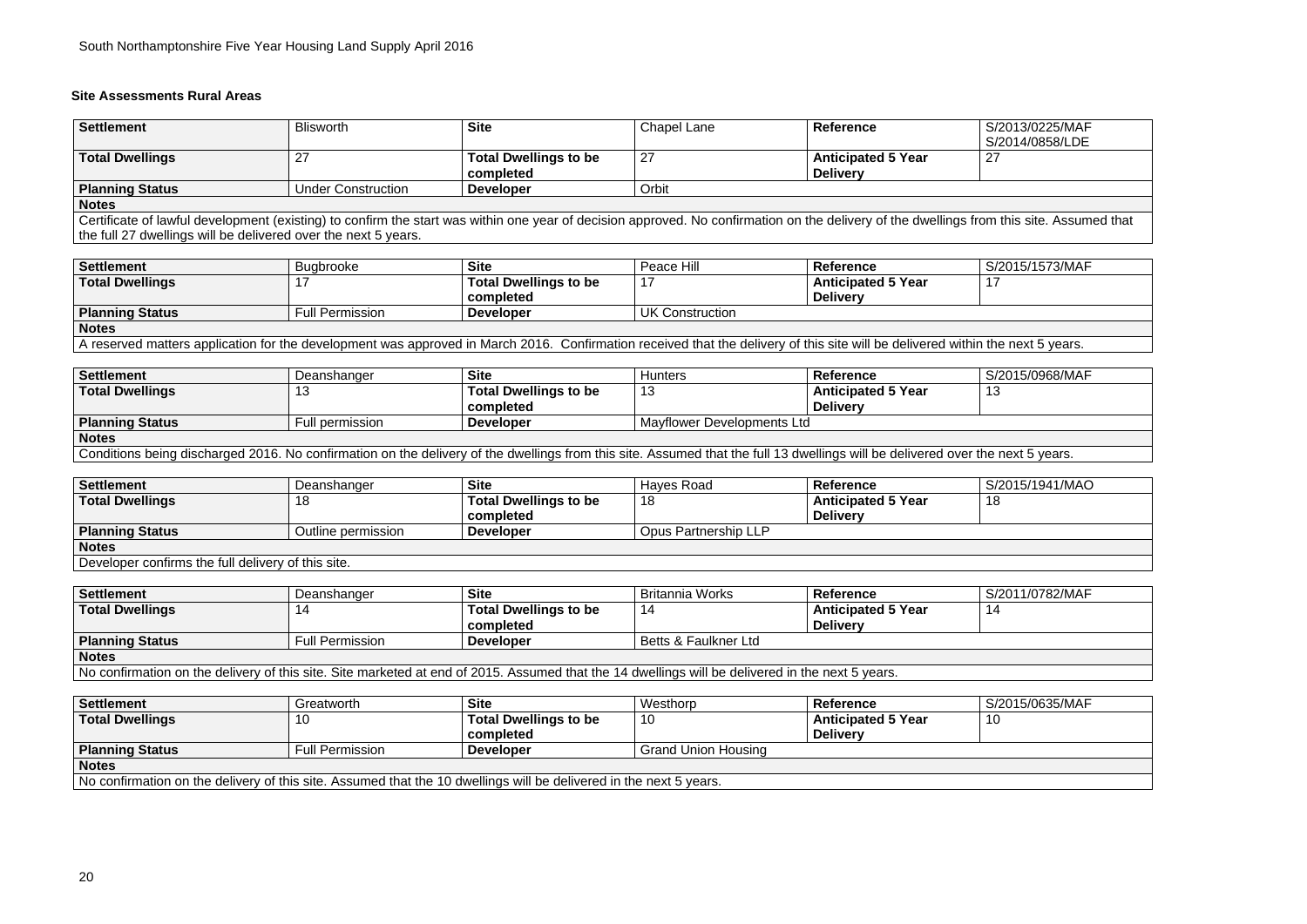35

**Settlement** Kings Sutton **Site** Astrop Grange **Reference** S/2015/1704/MAF 10

| <b>Settlement</b>      | <b>Kings Sutton</b>                                                                 | <b>Site</b>                               | <b>Hampton Drive</b>             | <b>Reference</b>                             | S/2012/1417/MAF |
|------------------------|-------------------------------------------------------------------------------------|-------------------------------------------|----------------------------------|----------------------------------------------|-----------------|
| <b>Total Dwellings</b> | 35                                                                                  | <b>Total Dwellings to be</b><br>completed | 35                               | <b>Anticipated 5 Year</b><br><b>Delivery</b> | 35              |
| <b>Planning Status</b> | <b>Full Permission</b>                                                              | <b>Developer</b>                          | <b>Barwood Homes</b>             |                                              |                 |
| <b>Notes</b>           |                                                                                     |                                           |                                  |                                              |                 |
|                        | The developer confirms the delivery of the full 35 dwellings over the next 5 years  |                                           |                                  |                                              |                 |
|                        |                                                                                     |                                           |                                  |                                              |                 |
| <b>Settlement</b>      | <b>Kings Sutton</b>                                                                 | <b>Site</b>                               | <b>Astrop Grange</b>             | <b>Reference</b>                             | S/2015/1704/MAF |
| <b>Total Dwellings</b> | 10                                                                                  | <b>Total Dwellings to be</b><br>completed | 10                               | <b>Anticipated 5 Year</b><br><b>Delivery</b> | 10              |
| <b>Planning Status</b> | Full Planning permission                                                            | <b>Developer</b>                          | <b>Grand Union Housing Group</b> |                                              |                 |
| <b>Notes</b>           |                                                                                     |                                           |                                  |                                              |                 |
|                        | The developer confirms the delivery of the full 10 dwellings over the next 5 years  |                                           |                                  |                                              |                 |
|                        |                                                                                     |                                           |                                  |                                              |                 |
| <b>Settlement</b>      | <b>Old Stratford</b>                                                                | <b>Site</b>                               | <b>Towcester Road</b>            | <b>Reference</b>                             | S/2014/2183/MAR |
| <b>Total Dwellings</b> | 125                                                                                 | <b>Total Dwellings to be</b><br>completed | 125                              | <b>Anticipated 5 Year</b><br><b>Delivery</b> | 125             |
| <b>Planning Status</b> | <b>Reserved Matters</b>                                                             | <b>Developer</b>                          | Persimmon                        |                                              |                 |
| <b>Notes</b>           |                                                                                     |                                           |                                  |                                              |                 |
|                        | The developer confirms the delivery of the full 125 dwellings over the next 5 years |                                           |                                  |                                              |                 |

**Settlement** Old Stratford **Site** Cosgrove Road **Reference** S/2011/1092/MAO 32

| <b>Settlement</b>                                                                  | Old Stratford             | <b>Site</b>                  | Cosgrove Road | <b>Reference</b>          |  |  |  |  |
|------------------------------------------------------------------------------------|---------------------------|------------------------------|---------------|---------------------------|--|--|--|--|
| <b>Total Dwellings</b>                                                             | 32                        | <b>Total Dwellings to be</b> | 32            | <b>Anticipated 5 Year</b> |  |  |  |  |
|                                                                                    |                           | completed                    |               | <b>Delivery</b>           |  |  |  |  |
| <b>Planning Status</b>                                                             | <b>Outline Permission</b> | <b>Developer</b>             |               |                           |  |  |  |  |
| <b>Notes</b>                                                                       |                           |                              |               |                           |  |  |  |  |
| The landowner confirms the delivery of the full 35 dwellings over the next 5 years |                           |                              |               |                           |  |  |  |  |

| <b>Settlement</b>                                                                        | <b>Old Stratford</b>    | <b>Site</b>                  | East of Deanshanger Road | <b>Reference</b>   | S/2012/0368/MAR |
|------------------------------------------------------------------------------------------|-------------------------|------------------------------|--------------------------|--------------------|-----------------|
| <b>Total Dwellings</b>                                                                   | 33                      | <b>Total Dwellings to be</b> | 33                       | Anticipated 5 Year | -33             |
|                                                                                          |                         | completed                    |                          | <b>Delivery</b>    |                 |
| <b>Planning Status</b>                                                                   | <b>Reserved Matters</b> | <b>Developer</b>             | <b>Abbeymill Homes</b>   |                    |                 |
| <b>Notes</b>                                                                             |                         |                              |                          |                    |                 |
| Developer of the site confirms the delivery of the full 33 dwellings in the next 5 years |                         |                              |                          |                    |                 |

33

**Settlement** Paulerspury **Site** Greys Close **Reference** S/2014/2208/MAF 10

| Settlement                                                                                                                          | <b>Paulerspury</b>      | <b>Site</b>                  | Greys Close                      | Reference                 |  |  |
|-------------------------------------------------------------------------------------------------------------------------------------|-------------------------|------------------------------|----------------------------------|---------------------------|--|--|
| <b>Total Dwellings</b>                                                                                                              |                         | <b>Total Dwellings to be</b> | 10                               | <b>Anticipated 5 Year</b> |  |  |
|                                                                                                                                     |                         | completed                    |                                  | <b>Delivery</b>           |  |  |
| <b>Planning Status</b>                                                                                                              | <b>Reserved Matters</b> | <b>Developer</b>             | <b>SNC Local Housing Company</b> |                           |  |  |
| <b>Notes</b>                                                                                                                        |                         |                              |                                  |                           |  |  |
| The site is owned by SNC. Confirmation that development will be completed by the SNC Local Housing Company within the next 5 years. |                         |                              |                                  |                           |  |  |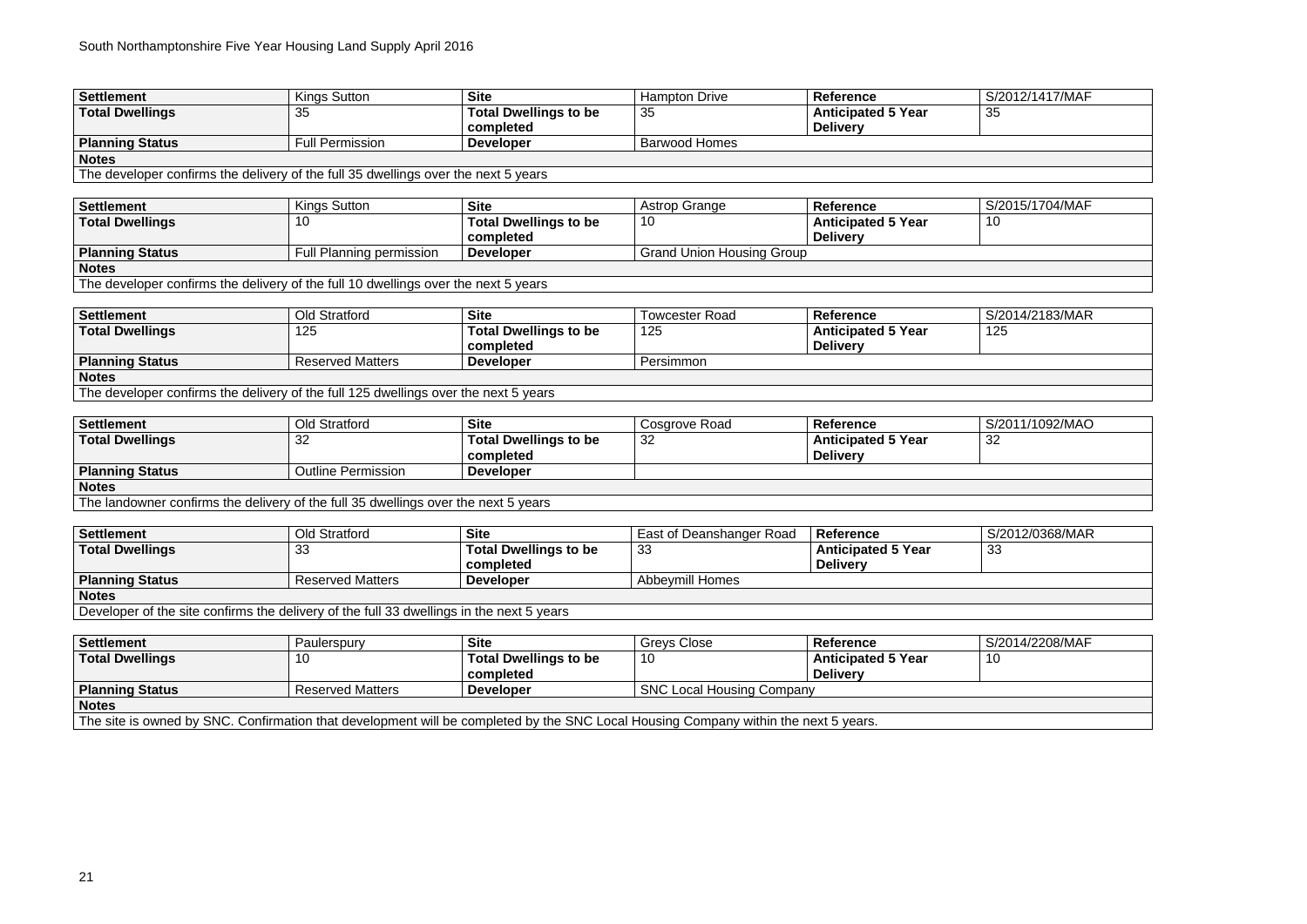**Settlement** Roade **Site** Chaplin's Yard **Reference** S/2013/1409/MAF 52

| <b>Settlement</b>      | Roade                     | <b>Site</b>                  | Chaplin's Yard     | <b>Reference</b>          |  |
|------------------------|---------------------------|------------------------------|--------------------|---------------------------|--|
| <b>Total Dwellings</b> | 105                       | <b>Total Dwellings to be</b> | -52                | <b>Anticipated 5 Year</b> |  |
|                        |                           | completed                    |                    | <b>Delivery</b>           |  |
| <b>Planning Status</b> | <b>Under Construction</b> | <b>Developer</b>             | <b>Orbit Homes</b> |                           |  |
| <b>Notes</b>           |                           |                              |                    |                           |  |

No confirmation from the developer on the delivery of the remaining 52 dwellings. Site under construction. 48 dwellings completed in 2015/16. It is assumed that the remaining 52 dwellings will be completed in the next 5 years

> **Settlement** Roade **Site** Ashton Road (Pianoforte) **Reference** S/2015/0664/MAR 275

| <b>Settlement</b>                                                             | Roade                   | <b>Site</b>                  | Ashton Road (Pianoforte) | <b>Reference</b>          |  |  |  |
|-------------------------------------------------------------------------------|-------------------------|------------------------------|--------------------------|---------------------------|--|--|--|
| <b>Total Dwellings</b>                                                        | 292                     | <b>Total Dwellings to be</b> | 292                      | <b>Anticipated 5 Year</b> |  |  |  |
|                                                                               |                         | completed                    |                          | <b>Delivery</b>           |  |  |  |
| <b>Planning Status</b>                                                        | <b>Reserved Matters</b> | <b>Developer</b>             | Persimmon                |                           |  |  |  |
| <b>Notes</b>                                                                  |                         |                              |                          |                           |  |  |  |
| The developer has confirmed the delivery of 275 dwellings in the next 5 years |                         |                              |                          |                           |  |  |  |

| Settlement             | Silverstone                                                                                                                                              | <b>Site</b>                  | Catchyard Farm     | <b>Reference</b>          | S/2015/0080/MAR |  |  |  |  |
|------------------------|----------------------------------------------------------------------------------------------------------------------------------------------------------|------------------------------|--------------------|---------------------------|-----------------|--|--|--|--|
| <b>Total Dwellings</b> | 220                                                                                                                                                      | <b>Total Dwellings to be</b> | 220                | <b>Anticipated 5 Year</b> | 195             |  |  |  |  |
|                        |                                                                                                                                                          | completed                    |                    | <b>Delivery</b>           |                 |  |  |  |  |
| <b>Planning Status</b> | <b>Under Construction</b>                                                                                                                                | <b>Developer</b>             | <b>Bovis Homes</b> |                           |                 |  |  |  |  |
| <b>Notes</b>           |                                                                                                                                                          |                              |                    |                           |                 |  |  |  |  |
|                        | All pre-commencement conditions discharged and work has commenced. The Developer has confirmed that 195 dwellings will be delivered in the next 5 years. |                              |                    |                           |                 |  |  |  |  |

**Settlement** Syresham **Site** Village Hall **Reference** S/2014/1701/MAO 26

| Settlement                                                                                               | Syresham           | <b>Site</b>                  | Village Hall                 | <b>Reference</b>          |  |  |  |
|----------------------------------------------------------------------------------------------------------|--------------------|------------------------------|------------------------------|---------------------------|--|--|--|
| <b>Total Dwellings</b>                                                                                   | 26                 | <b>Total Dwellings to be</b> | 26                           | <b>Anticipated 5 Year</b> |  |  |  |
|                                                                                                          |                    | completed                    |                              | <b>Delivery</b>           |  |  |  |
| <b>Planning Status</b>                                                                                   | Outline Permission | <b>Developer</b>             | <b>Francis Jackson Homes</b> |                           |  |  |  |
| <b>Notes</b>                                                                                             |                    |                              |                              |                           |  |  |  |
| The Developer has confirmed the delivery of the full 26 dwellings will be delivered in the next 5 years. |                    |                              |                              |                           |  |  |  |
|                                                                                                          |                    |                              |                              |                           |  |  |  |

**Settlement** Yardley Hastings **Site** Bedford Road **Reference** S/2013/1595/MAO 20

| <b>Settlement</b>                                                                     | <b>Yardley Hastings</b>   | <b>Site</b>                  | <b>Bedford Road</b> | <b>Reference</b>          |  |  |  |
|---------------------------------------------------------------------------------------|---------------------------|------------------------------|---------------------|---------------------------|--|--|--|
| <b>Total Dwellings</b>                                                                | 20                        | <b>Total Dwellings to be</b> | 20                  | <b>Anticipated 5 Year</b> |  |  |  |
|                                                                                       |                           | completed                    |                     | <b>Delivery</b>           |  |  |  |
| <b>Planning Status</b>                                                                | <b>Outline Permission</b> | <b>Developer</b>             | Orbit homes         |                           |  |  |  |
| <b>Notes</b>                                                                          |                           |                              |                     |                           |  |  |  |
| The Developer has confirmed the delivery of the full 20 dwellings in the next 5 years |                           |                              |                     |                           |  |  |  |

The Developer has confirmed the delivery of the full 20 dwellings in the next 5 years.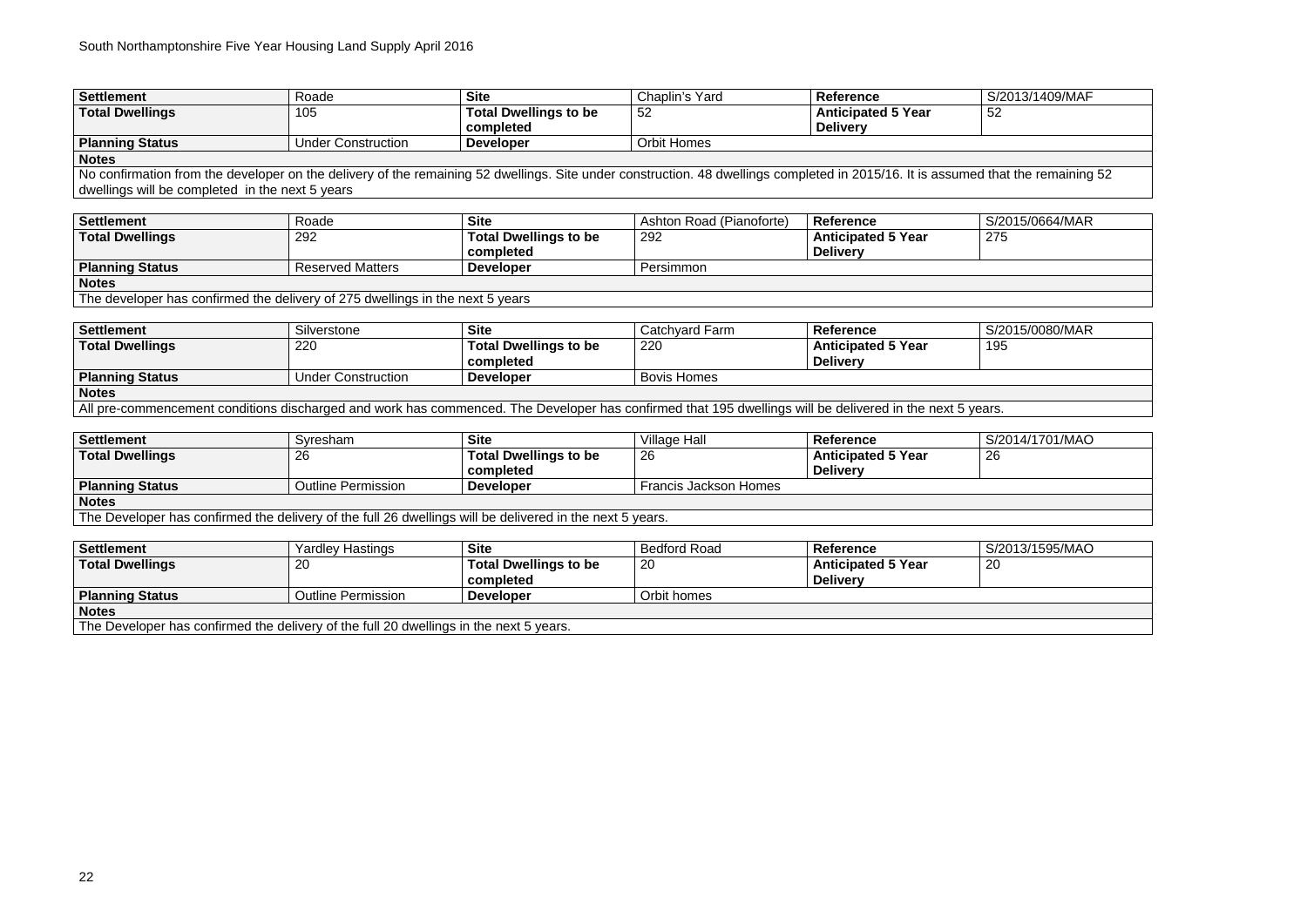| <b>APPENDIX 1: MINOR SITES</b>     |                              |                                                       |                      |                   |                           |                        |                       |               |
|------------------------------------|------------------------------|-------------------------------------------------------|----------------------|-------------------|---------------------------|------------------------|-----------------------|---------------|
| <b>Address</b>                     | <b>Parish</b>                | <b>Reference</b>                                      | <b>Date Approved</b> | <b>Date Lapse</b> | <b>Total</b><br>dwellings | Remaining<br>dwellings | 5 year<br>completions | <b>status</b> |
| <b>Hayes Farm</b>                  | Abthorpe                     | S/2015/2431/PA                                        | 10/12/2015           | 10/12/2018        | 2                         | $\mathbf{2}$           |                       | <b>NS</b>     |
| 3 Pury Road                        | Alderton                     | S/2014/0695/FUL                                       | 11/07/2014           | 11/07/2017        | $\mathbf 0$               | $\mathbf 0$            | $\mathbf 0$           | <b>NS</b>     |
| 15 Roade Hill                      | Ashton                       | S/2014/2139/FUL                                       | 07/01/2015           | 07/01/2018        | $\bf{0}$                  | $\bf{0}$               | $\mathbf 0$           | <b>NS</b>     |
| 29 Hartwell Road                   | Ashton                       | S/2014/2505/FUL                                       | 24/11/2015           | 24/11/2018        |                           |                        |                       | <b>NS</b>     |
| Appletree Stud                     | Aston Le Walls               | S/2015/2075/FUL                                       | 03/11/2015           | 03/11/2018        |                           |                        |                       | <b>NS</b>     |
| Little Paddock Farm                | Aston le Walls               | S/2006/0645/P                                         | 21/06/2006           | 21/06/2009        |                           |                        |                       | <b>UC</b>     |
| Aynhoe Park                        | Aynho                        | S/2014/1570/MAF                                       | 05/09/2014           | 05/09/2017        | 3                         | 3                      | 3                     | <b>NS</b>     |
| <b>Aynhoe Park</b>                 | Aynho                        | S/2013/1208/MAF                                       | 03/12/2013           | 03/12/2016        | $\overline{7}$            | $\overline{7}$         | $\overline{7}$        | <b>NS</b>     |
| Seawell Valley, Foxley             | <b>Blakesley</b>             | S/2013/1548/FUL                                       | 10/01/2014           | 10/01/2017        |                           |                        |                       | <b>NS</b>     |
| Church Farm                        | Blakesley                    | S/2015/0544/FUL                                       | 03/02/2016           | 03/02/2019        |                           |                        |                       | <b>NS</b>     |
| 47 Quinbury End                    | <b>Blakesley</b>             | S/2015/1113/FUL                                       | 10/07/2015           | 10/047/2018       | $\bf{0}$                  | $\mathbf 0$            | $\mathbf 0$           | <b>NS</b>     |
| School Lane                        | <b>Blakesley</b>             | S/2011/0099/FUL                                       | 09/03/2011           | 09/03/2014        |                           |                        |                       | <b>UC</b>     |
| <b>Willow House Towcester Road</b> | <b>Blisworth</b>             | S/2013/0044/EXT<br>S/2009/1143/FUL<br>S/2012/1057/FUL | 07/10/2013           | 07/10/2016        |                           |                        |                       | <b>NS</b>     |
| 30 Stoke Road                      | <b>Blisworth</b>             | S/2014/0090/FUL                                       | 28/02/2014           | 28/02/2017        | $\mathbf{2}$              | $\overline{2}$         | $\mathbf{2}$          | <b>NS</b>     |
| <b>Connegar Leys</b>               | <b>Blisworth</b>             | S/2015/2614/FUL                                       | 12/02/2016           | 12/02/2019        | 4                         | 4                      |                       | <b>NS</b>     |
| <b>Grafton Barns</b>               | <b>Blisworth</b>             | S/2014/1501/FUL                                       | 06/10/214            | 06/10/2017        | 3                         | 3                      | $\mathbf{3}$          | <b>UC</b>     |
| Somerset, Turweston Road           | <b>Brackley</b>              | S/2013/0415/FUL                                       | 06/06/2013           | 06/06/2016        |                           |                        |                       | <b>NS</b>     |
| 78 Valley Road                     | <b>Brackley</b>              | S/2013/0468/EXT                                       | 13/06/2013           | 13/06/2016        |                           |                        |                       | <b>NS</b>     |
| 60 High Street                     | <b>Brackley</b>              | S/2014/0588/FUL                                       | 05/06/2014           | 05/06/2017        |                           |                        |                       | <b>NS</b>     |
| 69 Johnson Avenue                  | <b>Brackley</b>              | S/2014/0622/FUL                                       | 27/06/2014           | 27/06/2017        |                           |                        |                       | <b>NS</b>     |
| 20 Bayard Brow                     | <b>Brackley</b>              | S/2014/2334/FUL                                       | 19/01/2015           | 19/01/2018        |                           |                        |                       | <b>NS</b>     |
| 71 Johnson Avenue                  | <b>Brackley</b>              | S/2016/0327/FUL                                       | 22/03/2016           | 22/03/2019        |                           |                        |                       | <b>NS</b>     |
| <b>Brackley Fields Cottages</b>    | <b>Brackley</b>              | S/2015/1769/FUL                                       | 21/09/2015           | 21/09/2018        | $\mathbf{2}$              | $\mathbf{2}$           | $\mathbf{2}$          | <b>NS</b>     |
| <b>Brackley Fields Cottages</b>    | <b>Brackley</b>              | S/2015/2362/FUL                                       | 19/11/2015           | 19/11/2018        |                           |                        |                       | <b>NS</b>     |
| 64 Banbury Road                    | <b>Brackley</b>              | S/2016/0210/OUT                                       | 31/03/2016           | 31/03/2019        |                           |                        |                       | <b>NS</b>     |
| 7 Halse Road                       | <b>Brackley</b>              | S/2014/1067/FUL                                       | 10/12/2014           | 10/12/2017        | $\mathbf{3}$              | 3                      | $\mathbf{3}$          | <b>NS</b>     |
| Mill Lane                          | <b>Brackley</b>              | S/2015/2758/FUL                                       | 16/02/2015           | 16/02/2019        |                           |                        |                       | <b>NS</b>     |
| <b>Brackley Fields</b>             | <b>Brackley</b>              | S/2012/1188/FUL                                       | 28/11/2012           | 28/11/2015        | 4                         |                        |                       | <b>UC</b>     |
| 6 Banbury Road                     | <b>Brackley</b>              | S/2014/1126/PA                                        | 08/09/2014           | 30/05/2016        |                           |                        |                       | <b>UC</b>     |
| 26 High Street                     | <b>Brackley</b>              | S/2012/0487/EXT                                       | 26/06/2012           | 26/06/2015        | $\boldsymbol{2}$          | $\mathbf{2}$           | $\mathbf{2}$          | <b>UC</b>     |
| 2 Bridge Street                    | <b>Brackley</b>              | S/2012/0099/FUL                                       | 13/04/2012           | 13/04/2015        | 5                         | 3                      | 3                     | <b>UC</b>     |
| 38 Market Place                    | <b>Brackley</b>              | S/2016/0031/FUL                                       | 03/03/2016           | 03/03/2019        | $\mathbf{3}$              | 3                      | $\mathbf{3}$          | <b>UC</b>     |
| 8 Halls Lane                       | <b>Brackley</b>              | S/2014/2548/FUL                                       | 22/05/2015           | 22/05/2018        | 5                         | 5                      |                       | <b>UC</b>     |
| Halls Lane                         | <b>Brackley</b>              | S/2014/2473/FUL                                       | 02/06/2015           | 02/06/2018        | 5                         | 5                      |                       | <b>UC</b>     |
| <b>Tites Barn Blakesley Road</b>   | <b>Bradden</b>               | S/2015/1933/FUL                                       | 29/09/2015           | 29/09/2018        |                           |                        |                       | <b>NS</b>     |
| 61 Bedford Road                    | <b>Brafield on the Green</b> | S/2015/1203/FUL                                       | 24/07/2015           | 24/07/2018        |                           |                        |                       | <b>NS</b>     |
| <b>Orchard Way</b>                 | <b>Bugbrooke</b>             | S/2013/0616/FUL:                                      | 13/09/2013           | 16/09/2016        | $\mathbf 0$               | $\mathbf 0$            | $\mathbf 0$           | <b>NS</b>     |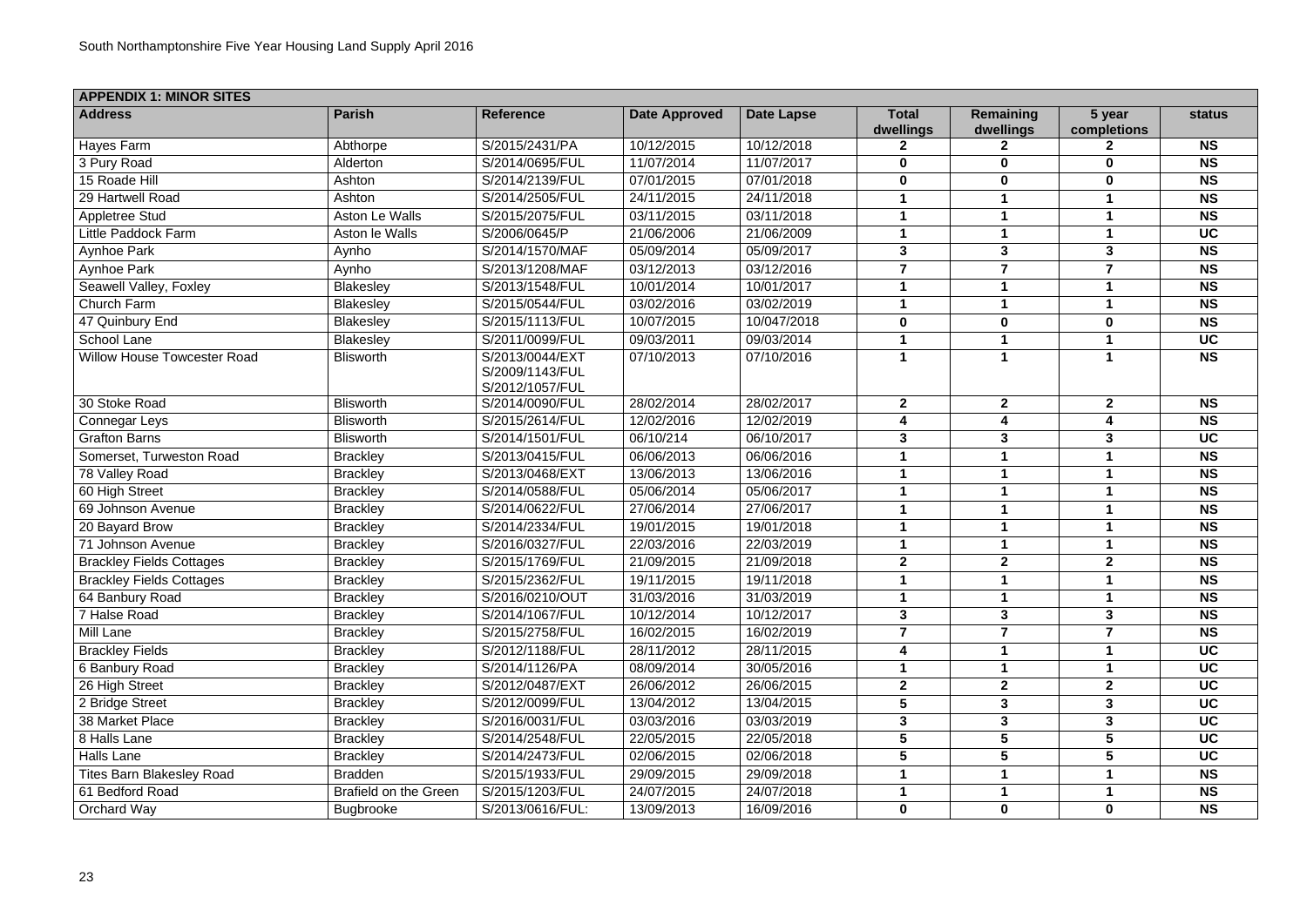| <b>APPENDIX 1: MINOR SITES</b>         |                      |                  |                      |                   |                           |                        |                       |               |  |
|----------------------------------------|----------------------|------------------|----------------------|-------------------|---------------------------|------------------------|-----------------------|---------------|--|
| <b>Address</b>                         | <b>Parish</b>        | <b>Reference</b> | <b>Date Approved</b> | <b>Date Lapse</b> | <b>Total</b><br>dwellings | Remaining<br>dwellings | 5 year<br>completions | <b>status</b> |  |
| <b>High Street</b>                     | <b>Bugbrooke</b>     | S/2014/0066/FUL  | 12/03/2014           | 12/03/2017        |                           |                        |                       | <b>NS</b>     |  |
| 3 The Paddocks                         | <b>Bugbrooke</b>     | S/2015/0086/FUL  | 10/03/2015           | 10/03/2018        |                           |                        |                       | <b>NS</b>     |  |
| 3 Bean Furlong                         | Chacombe             | S/2015/2043/FUL  | 16/10/2015           | 16/10/2018        |                           |                        |                       | <b>NS</b>     |  |
| <b>Bridge Lake Fisheries</b>           | Chacombe             | S/2016/0137/FUL  | 18/03/2016           | 18/03/2019        |                           |                        |                       | <b>NS</b>     |  |
| <b>Arbury Banks</b>                    | Chipping Warden      | S/2015/0882/FUL  | 15/06/2015           | 15/06/2018        | $\boldsymbol{4}$          | 4                      |                       | <b>NS</b>     |  |
| 78 Station Road                        | Cogenhoe             | S/2015/3065/OUT  | 17/02/2016           | 17/02/2019        |                           |                        |                       | <b>NS</b>     |  |
| <b>Station Road</b>                    | Cogenhoe             | S/2015/0248/FUL  | 31/03/2015           | 31/03/2018        | $\mathbf{3}$              | 3                      | $\mathbf{3}$          | <b>NS</b>     |  |
| Old School House, Station Road         | Cogenhoe             | S/2015/0914/FUL  | 17/06/2015           | 17/06/2018        | 5                         | 5                      | 5                     | <b>NS</b>     |  |
| 23, 24, 26 Nene Rise, r/o Station Road | Cogenhoe             | S/1994/0821/PR   | 21/10/1994           | 21/10/1999        | $\mathbf{3}$              |                        |                       | <b>UC</b>     |  |
| adj 3 St Peter's Way                   | Cogenhoe             | S/2005/0914/P    | 23/09/2005           | 23/09/2010        |                           |                        |                       | <b>UC</b>     |  |
| The Old Brewery, The Stocks            | Cosgrove             | S/2013/0705/PA   | 25/07/2013           | 30/05/2016        |                           |                        |                       | <b>NS</b>     |  |
| Unit B The Old Brewery, The Stocks     | Cosgrove             | S/2013/1067/PA   | 01/10/2013           | 30/05/2016        |                           |                        |                       | <b>NS</b>     |  |
| <b>Cosgrove House</b>                  | Cosgrove             | S/2015/2142/FUL  | 27/11/2015           | 27/11/2018        |                           |                        |                       | <b>NS</b>     |  |
| <b>Cosgrove House</b>                  | Cosgrove             | S/2016/0169/FUL  | 21/03/2016           | 21/03/2019        |                           |                        |                       | <b>NS</b>     |  |
| 6a Stratford Road                      | Cosgrove             | S/2016/0260/FUL  | 23/03/2016           | 23/03/2019        | 2 <sup>2</sup>            | $\boldsymbol{2}$       | $\overline{2}$        | <b>NS</b>     |  |
| 2 The Stocks                           | Cosgrove             | S/2014/2409/FUL  | 04/02/2015           | 04/02/2018        |                           |                        |                       | <b>UC</b>     |  |
| The Stables, Church Lane               | Croughton            | S/2014/0541/FUL  | 04/06/2014           | 04/06/2017        |                           |                        |                       | <b>NS</b>     |  |
| Lodge Bungalow, Culworth Grounds       | Culworth             | S/2013/1388/FUL  | 12/12/2013           | 12/12/2016        | $\mathbf 0$               |                        |                       | <b>NS</b>     |  |
| The Paddocks Sulgrave Road             | Culworth             | S/2015/3062/FUL  | 01/03/2016           | 01/03/2019        |                           |                        |                       | <b>NS</b>     |  |
| <b>Culworth Grounds</b>                | Culworth             | S/2016/0096/PA   | 10/03/2016           | 10/03/2019        | $\boldsymbol{2}$          | $\mathbf{2}$           | $\mathbf{2}$          | <b>NS</b>     |  |
| Well House, Banbury Lane               | Culworth             | S/2013/0720/FUL  | 30/07/2013           | 30/07/2016        |                           |                        |                       | <b>UC</b>     |  |
| <b>Stratford Road</b>                  | Deanshanger          | S/2013/0926/FUL  | 13/09/2013           | 14/09/2016        |                           |                        |                       | <b>NS</b>     |  |
| <b>Green Farm Puxley</b>               | Deanshanger          | S/2015/0679/PA   | 04/06/2015           | 04/06/2018        |                           |                        |                       | <b>NS</b>     |  |
| Northway                               | Deanshanger          | S/2015/2616/FUL  | 12/02/2016           | 12/02/2019        | $\boldsymbol{2}$          | $\mathbf{2}$           | $\boldsymbol{2}$      | <b>NS</b>     |  |
| Parva Farm                             | Duncote              | S/2014/2550/FUL  | 17/02/2015           | 17/02/2018        | $\bf{0}$                  | $\bf{0}$               | $\mathbf 0$           | <b>NS</b>     |  |
| Rye Hill Barn Leicester Lane           | Eydon                | S/2015/0457/FUL  | 27/04/2015           | 27/04/2018        |                           |                        |                       | <b>NS</b>     |  |
| <b>Woodford Road</b>                   | Eydon                | S/2014/2490/RES  | 16/02/2015           | 16/02/2018        | $\overline{2}$            | $\mathbf{2}$           | $\mathbf{2}$          | <b>UC</b>     |  |
| <b>Colready Farm</b>                   | Farthinghoe          | S/2014/1724/PA   | 12/11/2014           | 30/05/2016        |                           |                        |                       | <b>NS</b>     |  |
| <b>Cockley Farm</b>                    | Farthinghoe          | S/2015/3029/FUL  | 10/02/2016           | 10/02/2019        |                           |                        |                       | <b>NS</b>     |  |
| Floyds Farm Brackley Road              | Greatworth           | S/2015/0471/FUL  | 05/05/2015           | 05/05/2015        |                           |                        |                       | <b>NS</b>     |  |
| 6a High Street                         | <b>Greens Norton</b> | S/2014/0599/FUL  | 13/06/2014           | 13/06/2017        |                           |                        |                       | <b>NS</b>     |  |
| <b>Greens Norton Methodist Chapel</b>  | <b>Greens Norton</b> | S/2015/1126/FUL  | 15/07/2015           | 15/07/2018        |                           |                        |                       | <b>NS</b>     |  |
| 46 Towcester Road                      | <b>Greens Norton</b> | S/2015/2078/FUL  | 19/10/2015           | 19/10/2018        |                           |                        |                       | <b>NS</b>     |  |
| 8a Denton Road                         | Hackleton            | S/2015/0319/FUL  | 09/04/2015           | 09/04/2018        |                           |                        |                       | <b>NS</b>     |  |
| 44 Upper High                          | Harpole              | S/2014/0392/FUL  | 16/05/2014           | 16/05/2017        |                           |                        |                       | <b>NS</b>     |  |
| 86 Larkhall Lane                       | Harpole              | S/2015/2257/FUL  | 23/11/2015           | 23/11/2018        | $\bf{0}$                  | $\bf{0}$               | $\bf{0}$              | <b>NS</b>     |  |
| <b>Larkhall Lane</b>                   | Harpole              | S/2015/1068/FUL  | 24/09/2015           | 24/09/2018        | $\mathbf{3}$              | 3                      | 3                     | <b>NS</b>     |  |
| Long Acre Kennels                      | Hartwell             | S/2014/0389/FUL  | 14/05/2014           | 14/05/2017        |                           |                        |                       | <b>NS</b>     |  |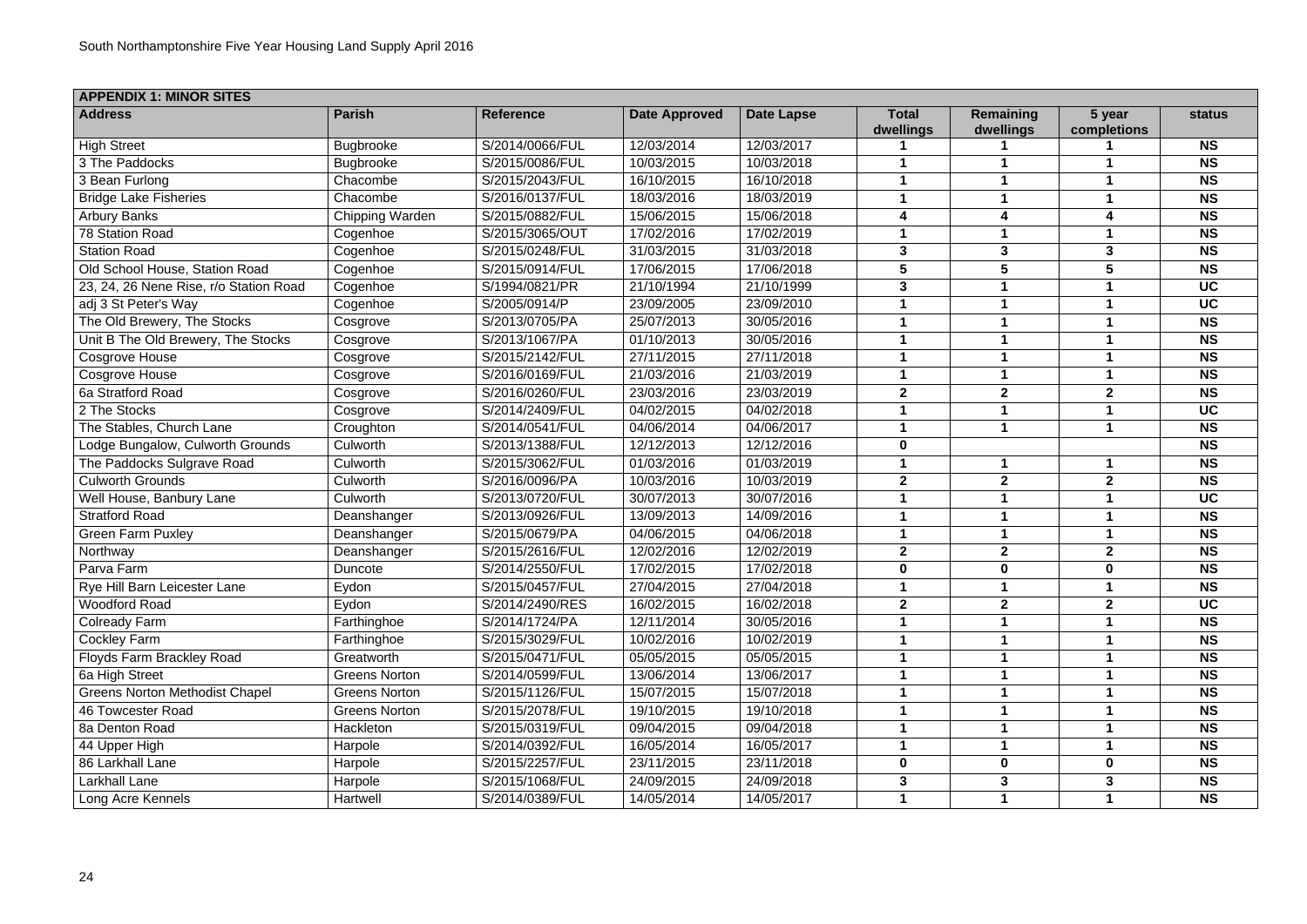| <b>APPENDIX 1: MINOR SITES</b>    |                      |                  |                      |                   |                           |                        |                       |               |
|-----------------------------------|----------------------|------------------|----------------------|-------------------|---------------------------|------------------------|-----------------------|---------------|
| <b>Address</b>                    | <b>Parish</b>        | <b>Reference</b> | <b>Date Approved</b> | <b>Date Lapse</b> | <b>Total</b><br>dwellings | Remaining<br>dwellings | 5 year<br>completions | <b>status</b> |
| 24 Salcey Avenue                  | Hartwell             | S/2014/1929/FUL  | 27/11/2014           | 27/11/2017        |                           |                        |                       | <b>NS</b>     |
| 2 Park Road                       | Hartwell             | S/2014/2485/FUL  | 12/02/2015           | 12/02/2018        |                           |                        |                       | <b>NS</b>     |
| 122 Forest Road                   | Hartwell             | S/2015/0096/FUL  | 23/03/2015           | 23/03/2018        |                           |                        |                       | <b>NS</b>     |
| <b>Amber View Folly Lane</b>      | Hartwell             | S/2015/0727/FUL  | 02/07/2015           | 02/07/2018        | $\mathbf 0$               | $\mathbf 0$            | $\bf{0}$              | <b>NS</b>     |
| 124 Forest Road                   | Hartwell             | S/2016/0280/FUL  | 24/03/2016           | 24/03/2019        | $\boldsymbol{0}$          | $\mathbf 0$            | $\mathbf 0$           | <b>NS</b>     |
| Forest Park, Forest Road          | Hartwell             | S/2014/0759/FUL  | 24/07/2014           | 24/07/2017        | $\mathbf{3}$              | 3                      | $\mathbf{3}$          | <b>NS</b>     |
| 22-24 Park Road                   | Hartwell             | S/2013/0385/FUL  | 28/05/2013           | 29/05/2016        |                           |                        |                       | <b>UC</b>     |
| Park Hall Farm                    | Heathencote          | S/1998/0695/P    | 02/11/1998           | 02/11/2003        | $\mathbf{3}$              | $\boldsymbol{2}$       | $\mathbf{2}$          | <b>UC</b>     |
| 87 Wappenham Road                 | Helmdon              | S/2014/0320/DMD  | 04/04/2014           | 04/04/2017        | -1                        | $-1$                   | $-1$                  | <b>NS</b>     |
| Jubilee Farm Astwell              | Helmdon              | S/2014/1733/PA   | 17/11/2014           | 30/05/2016        | -1                        |                        |                       | <b>NS</b>     |
| 75 Wappenham Road                 | Helmdon              | S/2013/1328/FUL  | 28/01/2014           | 28/01/2017        |                           |                        |                       | <b>NS</b>     |
| 15 Wappenham Road                 | Helmdon              | S/2015/1293/FUL  | 30/07/2015           | 30/07/2018        |                           |                        |                       | <b>NS</b>     |
| The Cedar Bungalow                | Helmdon              | S/2004/0033/P    | 12/03/2004           | 12/03/2009        | $\boldsymbol{0}$          | $\mathbf 0$            | $\bf{0}$              | <b>UC</b>     |
| <b>Steane Grounds</b>             | Hinton in the Hedges | S/2015/1658/FUL  | 01/09/2015           | 01/09/2018        |                           |                        |                       | <b>NS</b>     |
| <b>Riddlesden House</b>           | Hinton in the Hedges | S/2015/2236/FUL  | 20/11/2015           | 20/11/2018        |                           |                        |                       | <b>NS</b>     |
| 8 Denton Road                     | Horton               | S/2012/1349/OUT  | 31/07/2013           | 31/07/2016        |                           |                        |                       | <b>NS</b>     |
| 7 The Drive                       | Horton               | S/2013/0500/OUT  | 13/08/2013           | 13/08/2016        |                           |                        |                       | <b>NS</b>     |
| The Granary Station Road          | Horton               | S/2014/2400/FUL  | 19/02/2015           | 19/02/2018        |                           |                        |                       | <b>NS</b>     |
| Garden House, Little Horton House | Horton               | S/2015/1826/OUT  | 23/09/2015           | 23/09/2018        | -1                        |                        |                       | <b>NS</b>     |
| Horton Lodge, Brafield Road       | Horton               | S/2015/1894/MAF  | 05/10/2015           | 05/10/2018        | $\mathbf{2}$              | $\mathbf{2}$           | $\overline{2}$        | <b>NS</b>     |
| Horton Paddocks Denton Road       | Horton               | S/2016/0326/FUL  | 29/03/2016           | 29/03/2019        |                           |                        |                       | <b>NS</b>     |
| <b>Captain Court</b>              | Horton               | S/2012/0686/FUL  | 28/05/2013           | 28/05/2016        |                           |                        |                       | <b>UC</b>     |
| 29 The Drive                      | Horton               | S/2015/1605/FUL  | 15/09/2015           | 15/09/218         |                           |                        |                       | <b>UC</b>     |
| <b>Greenacre Brafield Road</b>    | Horton               | S/2014/2347/FUL  | 30/01/2015           | 30/01/2018        | $\boldsymbol{2}$          | $\mathbf{2}$           | $\overline{2}$        | <b>UC</b>     |
| Horton Paddocks Denton Road       | Horton               | S/2015/1073/FUL  | 08/07/2015           | 08/07/2018        | $\mathbf{2}$              | $\mathbf{2}$           | $\boldsymbol{2}$      | <b>UC</b>     |
| 24 Whittall Street                | <b>Kings Sutton</b>  | S/2014/0847/RES  | 26/08/2014           | 26/08/2017        |                           |                        |                       | <b>NS</b>     |
| 9 The Willows                     | <b>Kings Sutton</b>  | S/2015/0133/RES  | 30/03/2015           | 30/03/2018        |                           |                        |                       | <b>NS</b>     |
| <b>College Farm</b>               | <b>Kings Sutton</b>  | S/2012/0753/FUL  | 06/09/2012           | 06/09/2015        |                           |                        |                       | <b>UC</b>     |
| 15-17 Red Lion Street             | <b>Kings Sutton</b>  | S/2013/0725/EXT  | 30/07/2013           | 30/07/2016        |                           |                        |                       | <b>UC</b>     |
| Home Farm, Bulls Lane             | <b>Kings Sutton</b>  | S/2009/0834/LDP  | 18/02/2010           | 19/02/2013        | $\mathbf{3}$              | $\mathbf{3}$           | $\mathbf{3}$          | <b>UC</b>     |
| 17 Mill Road                      | Kislingbury          | S/2015/1027/FUL  | 02/07/2015           | 02/07/2018        |                           |                        |                       | <b>NS</b>     |
| 2 Twigden Road                    | Kislingbury          | S/2013/1078/FUL  | 14/10/2013           | 14/10/2016        | $\overline{2}$            | $\mathbf{2}$           | $\mathbf{2}$          | <b>NS</b>     |
| 17 Mill Road                      | Kislingbury          | S/2013/1174/FUL  | 01/11/2011           | 01/11/2016        | $\mathbf{2}$              | $\mathbf{2}$           | $\mathbf{2}$          | <b>UC</b>     |
| 3a Church Street                  | Kislingbury          | S/2014/1731/FUL  | 14/11/2014           | 14/11/2017        | $\boldsymbol{0}$          | $\mathbf 0$            | $\mathbf 0$           | <b>UC</b>     |
| <b>Towcester Road</b>             | Litchborough         | S/1993/0046/P    | 04/03/1993           | 04/03/1998        |                           |                        |                       | <b>UC</b>     |
| 22 Meadow Lane                    | Little Houghton      | S/2013/1324/FUL  | 26/11/2013           | 26/11/2016        | $\mathbf 0$               | $\mathbf 0$            | $\mathbf 0$           | <b>NS</b>     |
| 21 Station Road                   | Little Houghton      | S/2013/1384/FUL  | 06/12/20130          | 06/12/2016        | $\mathbf 0$               | $\mathbf 0$            | $\mathbf 0$           | <b>NS</b>     |
| Paradise Farm                     | Lower Boddington     | S/2015/1795/FUL  | 29/09/2015           | 29/09/2018        | 1                         |                        |                       | <b>NS</b>     |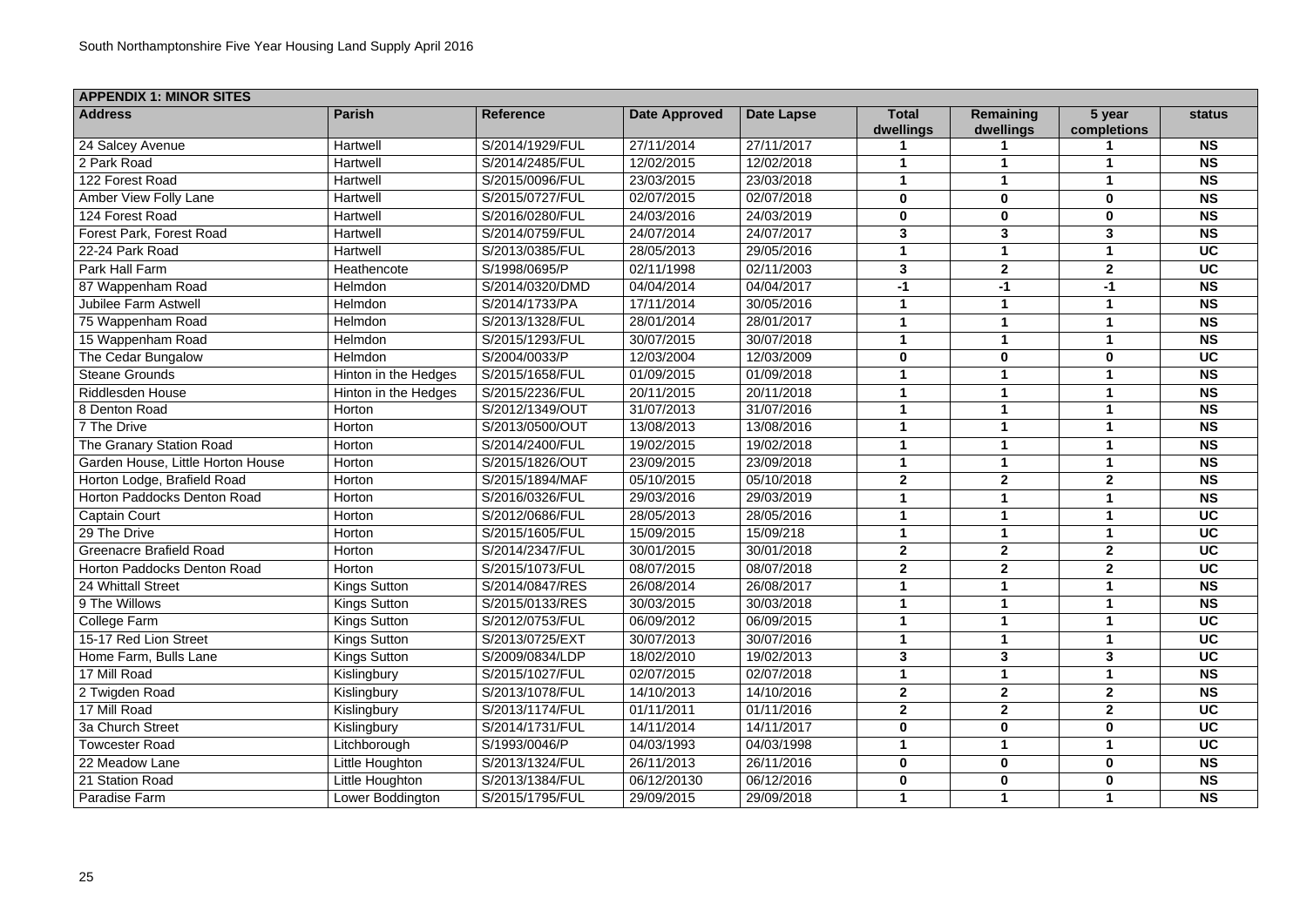| <b>APPENDIX 1: MINOR SITES</b>    |                         |                  |                      |                   |                           |                        |                       |               |
|-----------------------------------|-------------------------|------------------|----------------------|-------------------|---------------------------|------------------------|-----------------------|---------------|
| <b>Address</b>                    | <b>Parish</b>           | <b>Reference</b> | <b>Date Approved</b> | <b>Date Lapse</b> | <b>Total</b><br>dwellings | Remaining<br>dwellings | 5 year<br>completions | <b>status</b> |
| <b>King Street</b>                | Maidford                | S/2016/0147/FUL  | 18/03/2016           | 18/03/2019        |                           | 2                      |                       | <b>NS</b>     |
| Foxwood Farm                      | Maidford                | S/2006/1210/P    | 29/11/2006           | 29/11/2009        | 3                         | 3                      | 3                     | <b>UC</b>     |
| 4 Braggintons Lane                | <b>Middleton Cheney</b> | S/2015/1062/FUL  | 06/07/2015           | 06/07/2015        |                           |                        |                       | <b>NS</b>     |
| <b>Waters Lane</b>                | <b>Middleton Cheney</b> | S/2015/1352/FUL  | 07/08/2015           | 07/08/2015        | $\bf{0}$                  | $\bf{0}$               | $\bf{0}$              | <b>NS</b>     |
| 27 High Street                    | <b>Middleton Cheney</b> | S/2015/0752/PA   | 02/06/2015           | 30/05/2016        |                           |                        |                       | <b>NS</b>     |
| <b>Purston Crossroads</b>         | <b>Middleton Cheney</b> | S/2015/0410/PA   | 22/04/2015           | 30/05/2016        |                           |                        |                       | <b>NS</b>     |
| <b>Mansionhill Stud Main Road</b> | <b>Middleton Cheney</b> | S/2015/0182/FUL  | 01/05/2015           | 01/05/2018        |                           |                        |                       | <b>NS</b>     |
| <b>Pinfolds Barn Church Lane</b>  | <b>Middleton Cheney</b> | S/2015/2079/FUL  | 27/10/2015           | 27/10/2018        |                           |                        |                       | <b>NS</b>     |
| The Cottage Thenford Road         | <b>Middleton Cheney</b> | S/2015/2581/FUL  | 13/01/2016           | 13/01/2019        |                           |                        |                       | <b>NS</b>     |
| 18 High Street                    | <b>Middleton Cheney</b> | S/2015/1833/PA   | 05/10/2015           | 05/10/2018        |                           |                        |                       | <b>NS</b>     |
| 5 Braggingtons Lane               | <b>Middleton Cheney</b> | S/2013/1046/FUL  | 04/10/2013           | 04/10/2016        | $\mathbf{2}$              | $\boldsymbol{2}$       | $\mathbf{2}$          | <b>NS</b>     |
| <b>Dands Drive</b>                | Middleton Cheney        | S/2015/1943/FUL  | 24/09/2015           | 24/09/2018        | $\mathbf{3}$              | 3                      | $\mathbf{3}$          | <b>NS</b>     |
| 27 Chacombe Road                  | <b>Middleton Cheney</b> | S/2015/1917/OUT  | 07/10/2015           | 07/10/2018        | 4                         | 4                      | 4                     | <b>NS</b>     |
| <b>Swan Close</b>                 | <b>Middleton Cheney</b> | S/2015/2147/FUL  | 28/07/2015           | 28/07/2018        | 7                         |                        |                       | <b>NS</b>     |
| 1 Barn Lane                       | <b>Milton Malsor</b>    | S/2013/0727/OUT  | 01/08/2013           | 01/08/2016        |                           |                        |                       | <b>NS</b>     |
| Home Farm, Malsor Lane            | <b>Milton Malsor</b>    | S/2008/0809/P    | 18/11/2008           | 19/11/2011        |                           |                        |                       | <b>UC</b>     |
| Old Mill Farmhouse                | <b>Moreton Pinkney</b>  | S/2015/0579/FUL  | 30/06/2015           | 30/06/2018        |                           |                        |                       | <b>NS</b>     |
| Ashbrook House, Weston Road       | <b>Moreton Pinkney</b>  | S/2013/0344/FUL  | 13/05/2013           | 13/05/2016        | $\bf{0}$                  | $\bf{0}$               | $\bf{0}$              | <b>UC</b>     |
| <b>Hillside Crescent</b>          | Nether Heyford          | S/2015/2590/FUL  | 30/03/2016           | 30/03/2019        |                           |                        |                       | <b>NS</b>     |
| 6 Wheelwrights Way                | <b>Old Stratford</b>    | S/2014/0042/FUL  | 11/03/2014           | 11/03/2017        |                           |                        |                       | <b>NS</b>     |
| 5 Towcester Road                  | Old Stratford           | S/2014/0493/OUT  | 05/12/2014           | 05/12/2017        |                           |                        |                       | <b>NS</b>     |
| 25 Deanshanger Road               | <b>Old Stratford</b>    | S/2015/0915/OUT  | 17/06/2015           | 17/06/2018        | $\mathbf{3}$              | 3                      | $\mathbf{3}$          | <b>NS</b>     |
| 5 Cosgrove Road                   | <b>Old Stratford</b>    | S/2015/1787/FUL  | 24/09/2015           | 24/09/2018        | $\boldsymbol{2}$          | $\boldsymbol{2}$       | $\boldsymbol{2}$      | <b>UC</b>     |
| <b>Bowling Green Farm</b>         | Overthorpe              | S/2015/2432/PA   | 10/12/2015           | 10/12/2018        |                           |                        |                       | <b>NS</b>     |
| Vale Cottage, Butchers Lane       | Pattishall              | S/2010/1085/EXT  | 14/10/2010           | 14/10/2013        |                           |                        |                       | <b>UC</b>     |
| 16 The Crescent                   | Pattishall              | S/2013/1048/RES  | 03/10/2013           | 03/10/2016        | 3                         | 3                      | 3                     | <b>UC</b>     |
| <b>Barn of Cuttle Mill Lane</b>   | Paulerspury             | S/2015/1632/PA   | 14/09/2015           | 14/09/2015        |                           |                        |                       | <b>NS</b>     |
| 32 High Street                    | Paulerspury             | S/2013/1538/FUL  | 31/01/2014           | 31/01/2017        |                           |                        |                       | <b>NS</b>     |
| 13 Longcroft Lane                 | Paulerspury             | S/2015/0310/FUL  | 27/05/2015           | 27/05/2018        | $\bf{0}$                  | $\mathbf 0$            | $\bf{0}$              | <b>NS</b>     |
| 15 Lumber Lane                    | Paulerspury             | S/2015/2365/FUL  | 04/12/2015           | 04/12/2018        | $\mathbf 0$               | $\mathbf 0$            | $\mathbf 0$           | <b>NS</b>     |
| Normandy Barn, High Street        | Paulerspury             | S/2016/0182/PA   | 23/03/2016           | 23/03/2019        |                           |                        |                       | <b>NS</b>     |
| <b>Plumpton End</b>               | Paulerspury             | S/2014/2138/FUL  | 18/12/2014           | 18/12/2017        | $\overline{2}$            | $\mathbf{2}$           | $\mathbf{2}$          | <b>NS</b>     |
| Grays Lane                        | Paulerspury             | S/2015/2026/FUL  | 13/11/2015           | 13/11/2018        | $\mathbf{2}$              | $\mathbf{2}$           | $\mathbf{2}$          | <b>NS</b>     |
| 8 Lumber Lane                     | Paulerspury             | S/2010/1556/FUL  | 08/02/2011           | 08/02/2014        | $\mathbf{2}$              | $\mathbf{2}$           | $\mathbf{2}$          | <b>UC</b>     |
| 14 Tews End Lane                  | Paulespury              | S/2015/1598/OUT  | 01/09/2015           | 01/09/2018        |                           |                        |                       | <b>NS</b>     |
| 31 Forest Road                    | Piddington              | S/2013/1534/FUL  | 07/02/2014           | 07/02/2017        |                           |                        |                       | <b>NS</b>     |
| 43 Watling Street                 | Potterspury             | S/2014/1757/FUL  | 24/11/2014           | 24/11/2017        | -1                        |                        |                       | <b>NS</b>     |
| 43 Watling Street                 | Potterspury             | S/2015/2215/FUL  | 16/11/2015           | 16/11/2018        | $\mathbf 1$               |                        | 1                     | <b>NS</b>     |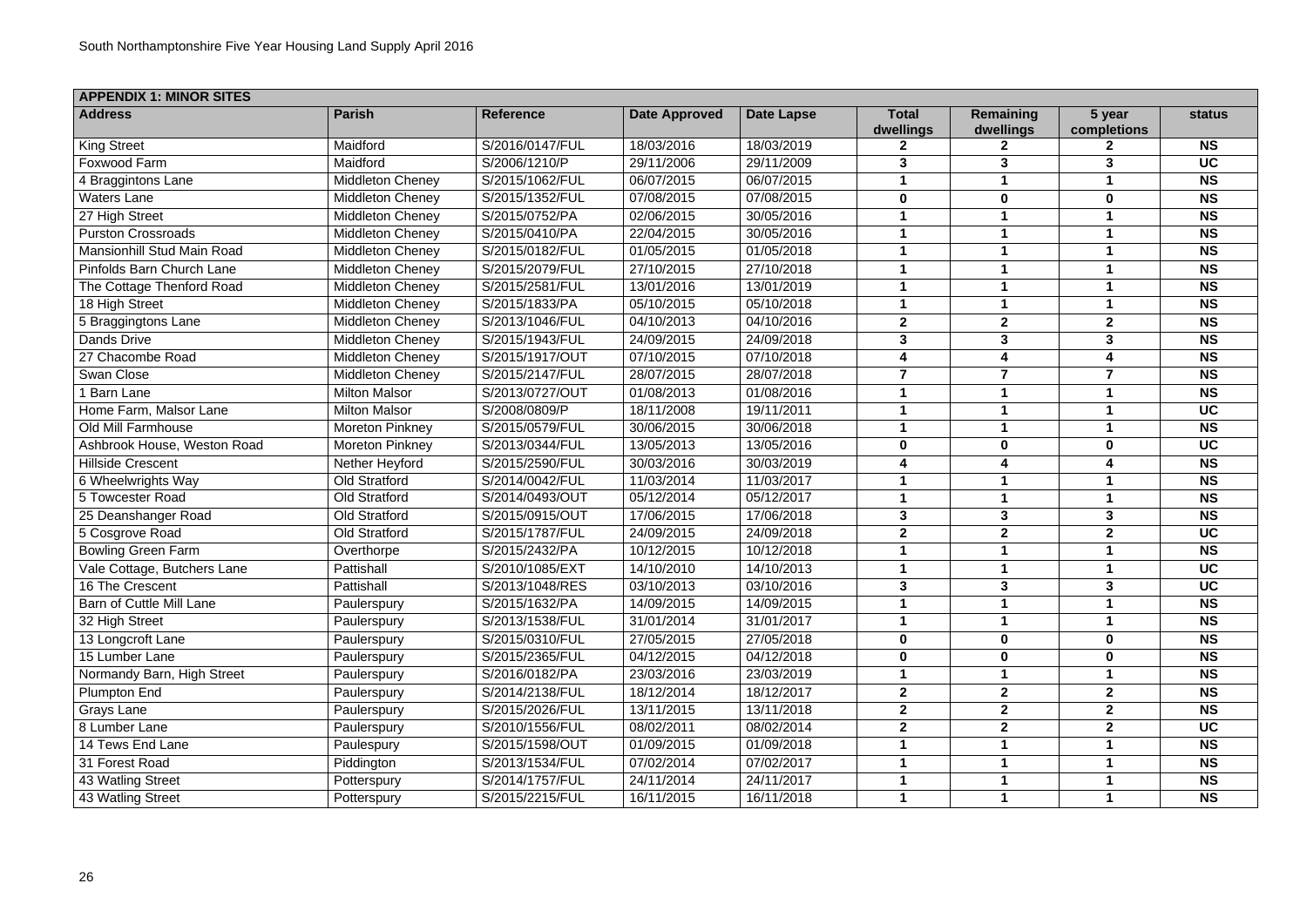| <b>APPENDIX 1: MINOR SITES</b>  |                         |                  |                      |                   |                           |                        |                       |               |
|---------------------------------|-------------------------|------------------|----------------------|-------------------|---------------------------|------------------------|-----------------------|---------------|
| <b>Address</b>                  | <b>Parish</b>           | <b>Reference</b> | <b>Date Approved</b> | <b>Date Lapse</b> | <b>Total</b><br>dwellings | Remaining<br>dwellings | 5 year<br>completions | <b>status</b> |
| 43 Watling Street               | Potterspury             | S/2014/1479/FUL  | 09/10/2014           | 09/10/2017        |                           |                        |                       | <b>NS</b>     |
| 43 Watling Street               | Potterspury             | S/2014/2081/FUL  | 30/12/2014           | 30/12/2017        |                           |                        |                       | <b>NS</b>     |
| <b>Hill View Cottage</b>        | Purston                 | S/2015/1775/FUL  | 23/09/2015           | 23/09/2018        |                           |                        |                       | <b>NS</b>     |
| <b>Puxley Farm</b>              | Puxley                  | S/2014/0233/FUL  | 08/05/2014           | 08/05/2017        |                           |                        |                       | <b>NS</b>     |
| <b>Preston Deanery Road</b>     | Quinton                 | S/2015/3075/OUT  | 17/02/2016           | 17/02/2019        | $\overline{\mathbf{4}}$   | 4                      |                       | <b>NS</b>     |
| Hall Farm                       | Radstone                | S/2014/1416/FUL  | 03/10/2014           | 03/10/2017        |                           |                        |                       | <b>NS</b>     |
| 13 Hartwell Road                | Roade                   | S/2013/1296/FUL  | 08/01/2014           | 08/01/2017        |                           |                        |                       | <b>NS</b>     |
| 16A London Roade                | Roade                   | S/2014/0384/FUL  | 20/05/2014           | 20/05/2017        |                           |                        |                       | <b>NS</b>     |
| 33 Hartwell Road                | Roade                   | S/2015/2339/FUL  | 27/11/2015           | 27/11/2018        |                           |                        |                       | <b>NS</b>     |
| 10-12 Hyde Road                 | Roade                   | S/2013/0550/FUL  | 20/06/2013           | 21/06/2013        |                           |                        |                       | <b>NS</b>     |
| <b>Bailey Brooks Lane</b>       | Roade                   | S/2012/0970/OUT  | 10/10/2013           | 10/10/2016        | 8                         | 8                      | 8                     | <b>NS</b>     |
| 33 Hartwell Road                | Roade                   | S/2012/1200/RES  | 22/02/2013           | 22/02/2016        | 4                         |                        |                       | <b>UC</b>     |
| 16 Stratford Road               | Roade                   | S/2013/0851/FUL  | 01/10/2013           | 01/10/2016        |                           |                        |                       | <b>UC</b>     |
| 28 North Street                 | Rothersthorpe           | S/2014/2136/FUL  | 10/02/2016           | 10/02/2019        |                           |                        |                       | <b>NS</b>     |
| <b>Strouds Farm</b>             | Rothersthorpe           | S/2014/2233/FUL  | 21/01/2015           | 21/01/2018        | $\overline{2}$            | $\mathbf{2}$           | $\overline{2}$        | <b>NS</b>     |
| 5 Main Road                     | Shutlanger              | S/2014/0029/FUL  | 06/03/2014           | 06/03/2017        |                           |                        |                       | <b>NS</b>     |
| <b>Monastery Barn</b>           | Shutlanger              | S/2014/1238/FUL  | 12/09/2014           | 12/09/2017        |                           |                        |                       | <b>NS</b>     |
| The Monastery                   | Shutlanger              | S/2014/2001/FUL  | 28/11/2014           | 28/11/2017        |                           |                        |                       | <b>NS</b>     |
| 61 Main Road                    | Shutlanger              | S/2014/0660/FUL  | 18/03/2015           | 18/03/2018        |                           |                        |                       | <b>NS</b>     |
| <b>Bleak Hall Barn</b>          | Silverstone             | S/2014/1249/PA   | 19/09/2014           | 30/05/2016        |                           |                        |                       | <b>NS</b>     |
| <b>West End Business Park</b>   | Silverstone             | S/2014/0658/PA   | 04/07/2014           | 30/05/2016        |                           |                        |                       | <b>NS</b>     |
| The Old Telephone Exchange      | Silverstone             | S/2015/2784/FUL  | 18/01/2016           | 18/01/2019        |                           |                        |                       | <b>NS</b>     |
| <b>Green Lane</b>               | Silverstone             | S/2015/2264/FUL  | 10/11/2015           | 10/11/2018        |                           |                        |                       | <b>NS</b>     |
| 4 Church Street                 | Silverstone             | S/2014/1866/OUT  | 22/01/2015           | 22/01/2018        |                           |                        |                       | <b>NS</b>     |
| <b>Whittlebury Road</b>         | Silverstone             | S/2014/1526/OUT  | 13/03/2015           | 13/03/2018        | 6                         | 6                      | 6                     | <b>NS</b>     |
| <b>Silverstone Poultry Farm</b> | Silverstone             | S/2006/0317/P    | 12/05/2006           | 12/05/2008        |                           |                        |                       | <b>UC</b>     |
| <b>Slapton Manor Farm</b>       | Slapton                 | S/2013/1075/FUL  | 10/10/2013           | 10/10/2016        | $\overline{2}$            | $\mathbf{2}$           | $\overline{2}$        | <b>NS</b>     |
| Manor Farm                      | <b>Steane</b>           | S/2013/1097/FUL  | 17/10/2013           | 17/10/2016        |                           |                        |                       | <b>NS</b>     |
| 3 Bridge Road                   | <b>Stoke Bruerne</b>    | S/2015/2542/FUL  | 18/12/2015           | 18/12/2018        |                           |                        |                       | <b>NS</b>     |
| <b>Stutchbury Hall Farm</b>     | Sulgrave                | S/2013/0894/FUL  | 03/09/2013           | 03/09/2016        |                           |                        |                       | <b>NS</b>     |
| Helmdon Road                    | Sulgrave                | S/2015/3071/FUL  | 12/02/2016           | 12/02/2019        | $\mathbf{2}$              | $\mathbf{2}$           | $\mathbf{2}$          | <b>NS</b>     |
| <b>Fleet Farm Little Street</b> | Sulgrave                | S/2015/0728/FUL  | 22/05/2015           | 22/05/2018        | 4                         | 4                      | 4                     | <b>NS</b>     |
| Litchlake Barn                  | Syresham                | S/2014/2222/FUL  | 08/01/2015           | 08/01/2018        |                           |                        |                       | <b>NS</b>     |
| The Pound                       | Syresham                | S/2015/2437/FUL  | 30/07/2015           | 30/07/2018        | $\mathbf{3}$              | 3                      | $\mathbf{3}$          | <b>NS</b>     |
| <b>Bell Lane</b>                | Syresham                | S/2011/1540/FUL  | 18/01/2012           | 18/01/2015        | $\mathbf 0$               | $\mathbf 0$            | $\mathbf 0$           | <b>UC</b>     |
| Home Farm Cottage               | Syresham                | S/1990/0946/P    |                      | 10/08/2005        | $\mathbf{2}$              | $\mathbf{2}$           | $\mathbf{2}$          | <b>UC</b>     |
| <b>Manor Farm Thenford</b>      | <b>Thenford</b>         | S/2015/1282/FUL  | 25/08/2015           | 25/08/2018        |                           |                        |                       | <b>UC</b>     |
| <b>Banbury Lane</b>             | <b>Thope Mandeville</b> | S/2015/0477/OUT  | 27/04/2015           | 27/04/2018        |                           |                        |                       | <b>NS</b>     |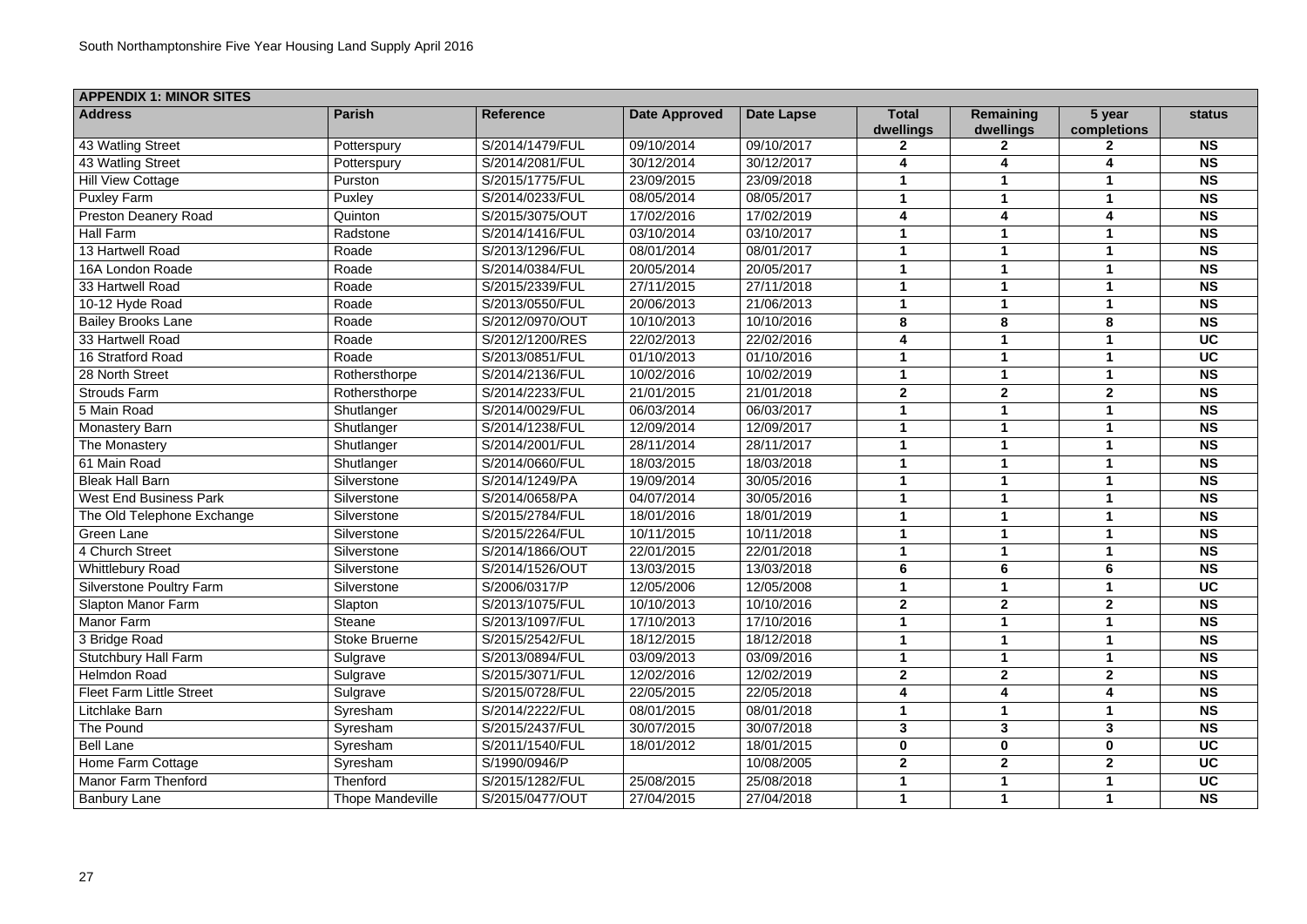| <b>APPENDIX 1: MINOR SITES</b>     |                         |                  |                      |                   |                           |                        |                       |               |  |  |  |  |
|------------------------------------|-------------------------|------------------|----------------------|-------------------|---------------------------|------------------------|-----------------------|---------------|--|--|--|--|
| <b>Address</b>                     | <b>Parish</b>           | <b>Reference</b> | <b>Date Approved</b> | <b>Date Lapse</b> | <b>Total</b><br>dwellings | Remaining<br>dwellings | 5 year<br>completions | <b>status</b> |  |  |  |  |
| Top Farm                           | <b>Tiffield</b>         | S/2015/0005/PA   | 02/03/2015           | 30/05/2016        |                           |                        |                       | <b>NS</b>     |  |  |  |  |
| <b>Burcote Road</b>                | Towcester               | S/2015/1099/FUL  | 17/07/2015           | 17/07/2018        | $-1$                      | $-1$                   | $-1$                  | <b>NS</b>     |  |  |  |  |
| 61 Watling Street                  | Towcester               | S/2013/0593/FUL  | 18/09/2013           | 18/09/2016        |                           |                        |                       | <b>NS</b>     |  |  |  |  |
| 136 Watling Street                 | Towcester               | S/2013/1111/FUL  | 26/09/2013           | 26/09/2016        |                           |                        |                       | <b>NS</b>     |  |  |  |  |
| 40 Hesketh Crescent                | Towcester               | S/2014/0510/FUL  | 15/08/2014           | 15/08/2017        |                           |                        |                       | <b>NS</b>     |  |  |  |  |
| Old Post Office Yard               | Towcester               | S/2014/2330/FUL  | 22/01/2015           | 22/01/2018        |                           |                        |                       | <b>NS</b>     |  |  |  |  |
| 61 Watling Street                  | Towcester               | S/2015/1841/FUL  | 02/10/2015           | 02/10/2018        |                           |                        |                       | <b>NS</b>     |  |  |  |  |
| Solly Way                          | Towcester               | S/2015/2591/FUL  | 15/03/2016           | 15/03/2019        |                           |                        |                       | <b>NS</b>     |  |  |  |  |
| <b>Uplands Farm Caldecote</b>      | Towcester               | S/2015/2169/FUL  |                      |                   |                           |                        |                       | <b>NS</b>     |  |  |  |  |
| Sun Yard                           | Towcester               | S/2015/3006/FUL  | 08/02/2016           | 08/02/2019        | $\mathbf{2}$              | $\mathbf{2}$           | $\mathbf{2}$          | <b>NS</b>     |  |  |  |  |
| 59 Brackley Road                   | Towcester               | S/2013/0828/OUT  | 19/08/2013           | 19/08/2016        | $\mathbf{3}$              | 3                      | $\mathbf{3}$          | <b>NS</b>     |  |  |  |  |
| 173 Watling Street                 | Towcester               | S/2016/0261/FUL  | 24/03/2016           | 24/03/2019        | $\mathbf{3}$              | $\mathbf{3}$           | $\mathbf{3}$          | <b>NS</b>     |  |  |  |  |
| 8 Watling Street                   | Towcester               | S/2014/0749/FUL  | 17/07/2014           | 17/07/2017        | $\overline{7}$            | 7                      | $\overline{7}$        | <b>NS</b>     |  |  |  |  |
| 122 Brackley Road                  | Towcester               | S/2014/0169/FUL  | 01/04/2014           | 01/04/2017        | $\bf{0}$                  | $\bf{0}$               | $\bf{0}$              | <b>UC</b>     |  |  |  |  |
| 156 Watling Street                 | Towcester               | S/2015/0450/FUL  | 01/05/2015           | 01/05/2018        |                           |                        |                       | <b>UC</b>     |  |  |  |  |
| 10 Pomfret Road                    | Towcester               | S/2012/0370/FUL  | 24/05/2012           | 24/05/2015        | $\mathbf{2}$              | $\mathbf{2}$           | $\mathbf{2}$          | <b>UC</b>     |  |  |  |  |
| <b>Highlands Farm</b>              | <b>Upper Boddington</b> | S/2015/1647/PA   | 16/09/2015           | 16/09/2018        |                           |                        |                       | <b>NS</b>     |  |  |  |  |
| 29 High Street                     | Wappenham               | S/2014/1702/PA   |                      | 30/05/2016        |                           |                        |                       | <b>NS</b>     |  |  |  |  |
| 3 Brookside                        | Wappenham               | S/2014/0228/FUL  | 11/04/2014           | 11/04/2017        |                           |                        |                       | <b>NS</b>     |  |  |  |  |
| Jacksons Barn                      | Wappenham               | S/2014/1960/FUL  | 04/12/2014           | 04/12/2017        |                           |                        |                       | <b>NS</b>     |  |  |  |  |
| Wappenham Road Weedon Lois         | Wappenham               | S/2015/3035/PA   | 15/02/2016           | 15/02/2019        |                           |                        |                       | <b>NS</b>     |  |  |  |  |
| 2 High Street                      | <b>Weedon Lois</b>      | S/2014/0634/FUL  | 24/06/2014           | 24/06/2017        | $\bf{0}$                  | $\mathbf 0$            | $\mathbf 0$           | <b>NS</b>     |  |  |  |  |
| Manor Barn Lois Weedon             | Weston                  | S/2015/2064/PA   | 22/10/2015           | 22/10/2018        | $\boldsymbol{2}$          | $\boldsymbol{2}$       | $\boldsymbol{2}$      | <b>NS</b>     |  |  |  |  |
| Coolington Barn, Helmdon Road      | Weston/Sulgrave         | S/2015/1420/PA   | 18/08/2015           | 18/08/2018        |                           |                        |                       | <b>NS</b>     |  |  |  |  |
| 2 Church Way                       | Whittlebury             | S/2013/0374/FUL  | 13/05/2013           | 13/05/2016        | $-1$                      | -1                     | -1                    | <b>NS</b>     |  |  |  |  |
| 12 High Street                     | Whittlebury             | S/2014/0641/FUL  | 04/07/2014           | 04/07/2017        |                           |                        |                       | <b>NS</b>     |  |  |  |  |
| Lodge Park                         | Whittlebury             | S/2015/2852/FUL  | 26/01/2016           | 26/01/2019        |                           |                        |                       | <b>NS</b>     |  |  |  |  |
| 41 Leckhampstead Road              | Wicken                  | S/2015/0557/FUL  | 17/06/2015           | 17/06/2018        |                           |                        |                       | <b>NS</b>     |  |  |  |  |
| <b>Folly Buildings</b>             | Wicken                  | S/2015/1928/FUL  | 13/10/2015           | 13/10/2018        |                           |                        |                       | <b>NS</b>     |  |  |  |  |
| 26 Leckhampstead Road              | Wicken                  | S/2009/0939/FUL  | 24/11/2009           | 24/11/2012        |                           |                        |                       | <b>UC</b>     |  |  |  |  |
| Manor Farm                         | <b>Wood Burcote</b>     | S/2013/1381/FUL  | 13/12/2013           | 13/12/2016        | 4                         | 4                      |                       | <b>NS</b>     |  |  |  |  |
| 5 Burcote Road                     | <b>Wood Burcote</b>     | S/2015/1533/FUL  | 28/08/2015           | 28/08/2015        |                           |                        |                       | <b>UC</b>     |  |  |  |  |
| The Barn Southfields               | Woodend                 | S/2015/0293/PA   | 12/05/2015           | 30/05/2016        | $\mathbf{3}$              | 3                      | $\mathbf{3}$          | <b>NS</b>     |  |  |  |  |
| 4 Lower Green                      | Woodend                 | S/2013/0441/FUL  | 27/06/2013           | 27/06/2016        | $\mathbf 0$               | $\mathbf 0$            | $\mathbf 0$           | <b>UC</b>     |  |  |  |  |
| The White House, Potterspury Lodge | <b>Yardley Gobion</b>   | S/2014/0540/FUL  | 04/06/2014           | 04/06/2017        |                           |                        |                       | <b>NS</b>     |  |  |  |  |
| 54 Moorend Road                    | <b>Yardley Gobion</b>   | S/2015/2074/FUL  | 22/10/2015           | 22/10/2018        |                           |                        |                       | <b>UC</b>     |  |  |  |  |
| Old School Hall The Square         | <b>Yardley Hastings</b> | S/2014/0352/PA   | 07/05/2014           | 30/05/2016        | $\mathbf{2}$              | 2 <sup>1</sup>         | $\overline{2}$        | <b>NS</b>     |  |  |  |  |
|                                    |                         |                  |                      |                   | 345                       | 334                    | 334                   |               |  |  |  |  |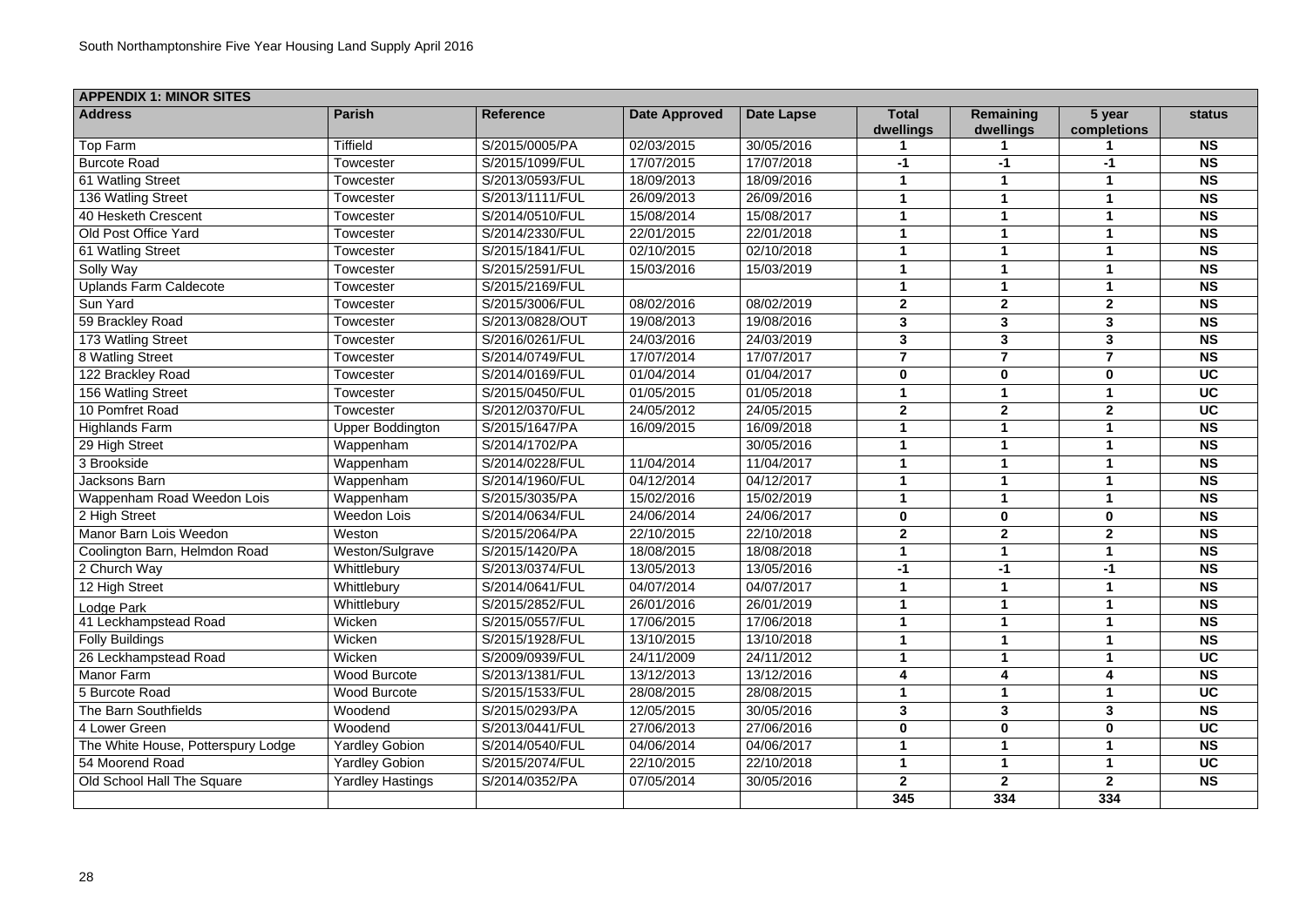| <b>Summary of Minor sites</b> |                        |                        |                                                       |  |  |  |  |  |  |  |  |  |
|-------------------------------|------------------------|------------------------|-------------------------------------------------------|--|--|--|--|--|--|--|--|--|
|                               | <b>Total Dwellings</b> | <b>Total remaining</b> | Total remaining dwellings to be built in next 5 years |  |  |  |  |  |  |  |  |  |
| Urban                         | 69                     | 64                     | 64                                                    |  |  |  |  |  |  |  |  |  |
| Rural                         | 276                    | 270                    | 270                                                   |  |  |  |  |  |  |  |  |  |
| Totals                        | 345                    | 334                    | 333                                                   |  |  |  |  |  |  |  |  |  |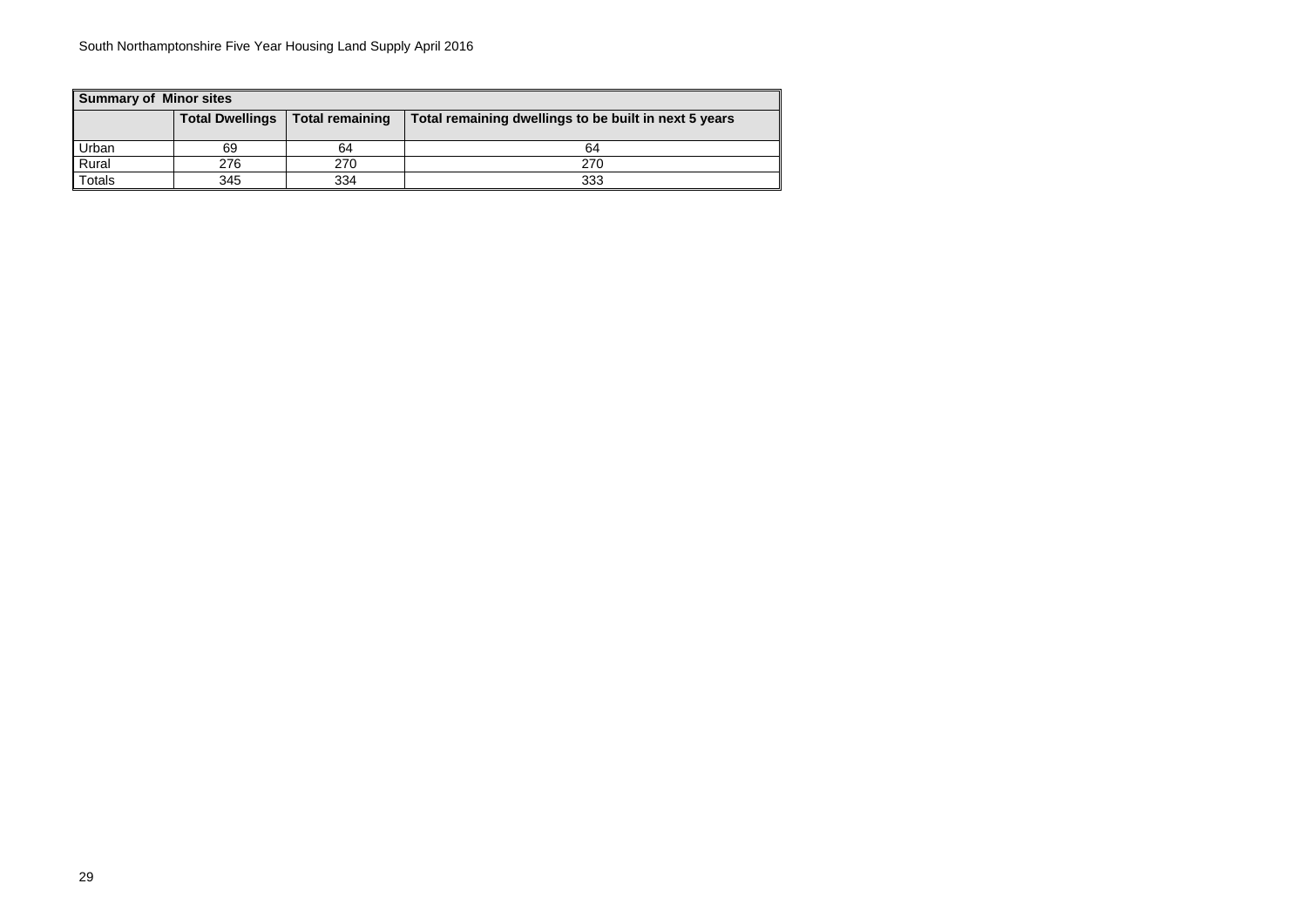#### **APPENDIX 2: WINDFALL ALLOWANCE**

|         | <b>Completions</b><br>(including)<br><b>NRDA</b> | <b>Completions</b><br>(excluding<br>NRDA) | <b>Completions</b><br>on Allocated<br><b>Sites</b><br>(excluding<br>NRDA) | <b>All Windfall</b><br><b>Completions</b><br>(excluding<br>NRDA) | <b>Windfall as</b><br>%age of<br>completions<br>(excluding<br>NRDA) | Windfall $-$<br><b>Sites less</b><br>than 10<br>dwellings | Windfall $-$<br><b>Sites less</b><br>than 10 as<br>%age of<br>completions<br>(excluding<br><b>NRDA)</b> |
|---------|--------------------------------------------------|-------------------------------------------|---------------------------------------------------------------------------|------------------------------------------------------------------|---------------------------------------------------------------------|-----------------------------------------------------------|---------------------------------------------------------------------------------------------------------|
| 2001/02 | 647                                              | 498                                       | 214                                                                       | 284                                                              | 57                                                                  | 200                                                       | 40                                                                                                      |
| 2002/03 | 993                                              | 366                                       | 129                                                                       | 237                                                              | 68                                                                  | 121                                                       | 33                                                                                                      |
| 2003/04 | 431                                              | 174                                       | 71                                                                        | 102                                                              | 59                                                                  | 82                                                        | 47                                                                                                      |
| 2004/05 | 595                                              | 325                                       | 162                                                                       | 161                                                              | 50                                                                  | 76                                                        | 23                                                                                                      |
| 2005/06 | 310                                              | 236                                       | 133                                                                       | 103                                                              | 44                                                                  | 69                                                        | 29                                                                                                      |
| 2006/07 | 257                                              | 236                                       | 69                                                                        | 167                                                              | 71                                                                  | 85                                                        | 36                                                                                                      |
| 2007/08 | 248                                              | 211                                       | 12                                                                        | 199                                                              | 94                                                                  | 99                                                        | 47                                                                                                      |
| 2008/09 | 220                                              | 222                                       | 19                                                                        | 201                                                              | 91                                                                  | 94                                                        | 43                                                                                                      |
| 2009/10 | 258                                              | 258                                       | 18                                                                        | 240                                                              | 93                                                                  | 145                                                       | 56                                                                                                      |
| 2010/11 | 206                                              | 206                                       | 21                                                                        | 185                                                              | 90                                                                  | 88                                                        | 43                                                                                                      |
| 2011/12 | 304                                              | 304                                       | $\mathbf 0$                                                               | 304                                                              | 100                                                                 | 101                                                       | 33                                                                                                      |
| 2012/13 | 226                                              | 226                                       | $\mathbf 0$                                                               | 226                                                              | 100                                                                 | 79                                                        | 34                                                                                                      |
| 2013/14 | 333                                              | 333                                       | $\mathbf 0$                                                               | 333                                                              | 100                                                                 | 92                                                        | 27                                                                                                      |
| 2014/15 | 343                                              | 343                                       | 40                                                                        | 303                                                              | 88                                                                  | 88                                                        | 25                                                                                                      |
| 2015/16 | 516                                              | 465                                       | 189                                                                       | 276                                                              | 59                                                                  | 79                                                        | 17                                                                                                      |
|         |                                                  |                                           |                                                                           |                                                                  |                                                                     |                                                           |                                                                                                         |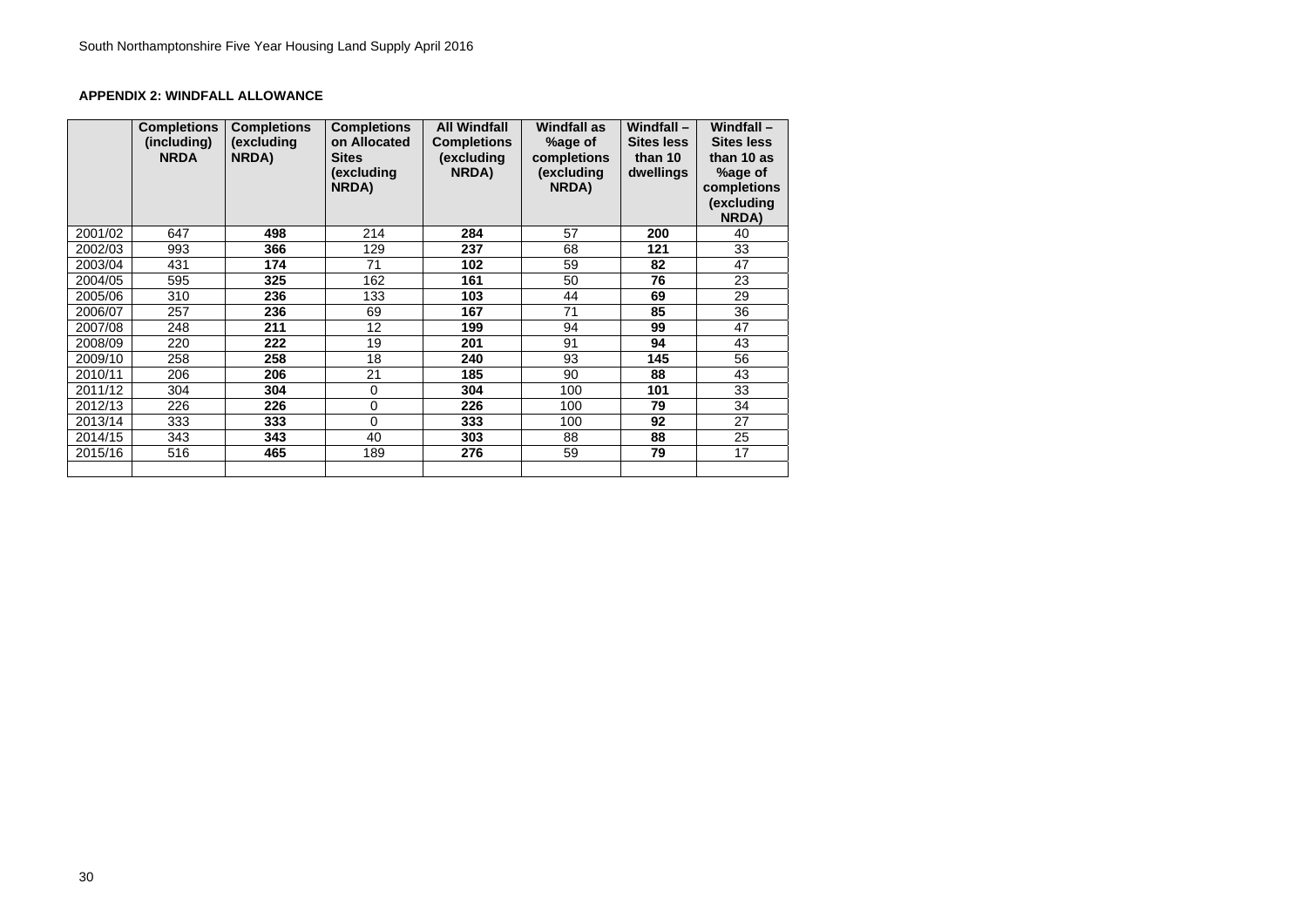#### **APPENDIX 3: LAPSE RATE**

| Annual Lapse Rate for South Northamptonshire (2001 - 2015) |                                   |                                                                       |                  |  |  |  |  |  |  |  |
|------------------------------------------------------------|-----------------------------------|-----------------------------------------------------------------------|------------------|--|--|--|--|--|--|--|
| Year                                                       | No of Lapsed<br>Dwellings in year | <b>Number of Outstanding Planning</b><br>Permissions at start of year | Lapse<br>Rate(%) |  |  |  |  |  |  |  |
| $2001 - 2002$                                              |                                   | 1064                                                                  | 0.1              |  |  |  |  |  |  |  |
| 2002 - 2003                                                | $\overline{0}$                    | 770                                                                   | $\overline{0}$   |  |  |  |  |  |  |  |
| $2003 - 2004$                                              | 13                                | 798                                                                   | 1.6              |  |  |  |  |  |  |  |
| $2004 - 2005$                                              | 3                                 | 815                                                                   | 0.4              |  |  |  |  |  |  |  |
| $2005 - 2006$                                              | $\mathbf{1}$                      | 613                                                                   | 0.2              |  |  |  |  |  |  |  |
| $2006 - 2007$                                              | 3                                 | 717                                                                   | 0.4              |  |  |  |  |  |  |  |
| $2007 - 2008$                                              | 3                                 | 722                                                                   | 0.4              |  |  |  |  |  |  |  |
| $2008 - 2009$                                              | 119                               | 770                                                                   | 15.5             |  |  |  |  |  |  |  |
| 2009 - 2010                                                | 19                                | 572                                                                   | 3.3              |  |  |  |  |  |  |  |
| 2010 - 2011                                                | 47                                | 984                                                                   | 4.8              |  |  |  |  |  |  |  |
| 2011 - 2012                                                | $37^7$                            | 1380                                                                  | 2.7              |  |  |  |  |  |  |  |
| 2012 - 2013                                                | 17                                | 1354                                                                  | 1.2              |  |  |  |  |  |  |  |
| 2013 - 2014                                                | 11                                | 1407                                                                  | 0.78             |  |  |  |  |  |  |  |
| $2014 - 2015$                                              | 12                                | 2,857                                                                 | 0.4              |  |  |  |  |  |  |  |
| 2015 - 2016                                                | $46^8$                            | 2,240                                                                 | 2.0              |  |  |  |  |  |  |  |

 $^7$  Includes 13 on one major site. All other lapses between 2011 and April 2015 have been on minor sites of less than 10 dwellings.<br><sup>8</sup> Includes 26 on one major site. All other lapses between 2011 and April 2015 have bee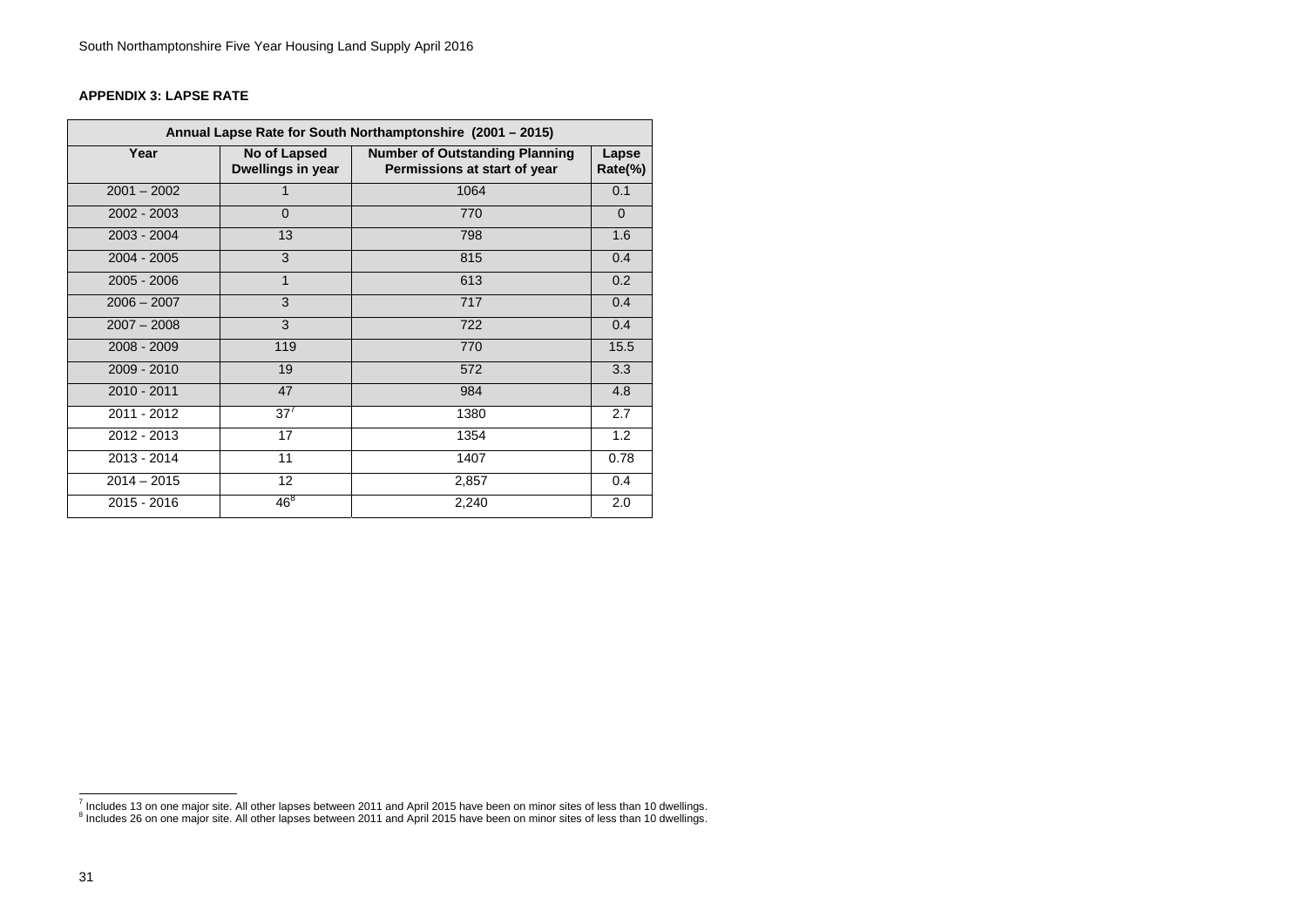| <b>APPENDIX 4: TRAJECTORY</b>          |           |             |                 |                 |                 |                |                |                |                |                |                |                |                |                |                |                          |
|----------------------------------------|-----------|-------------|-----------------|-----------------|-----------------|----------------|----------------|----------------|----------------|----------------|----------------|----------------|----------------|----------------|----------------|--------------------------|
|                                        | 2001/2011 | 2011 / 2016 | 16/17           | 17/18           | 18/19           | 19/20          | 20/21          | 21/22          | 22/23          | 23/24          | 24/25          | 25/26          | 26/27          | 27/28          | 28/29          | Total<br>$(2011 - 2029)$ |
| <b>Major sites</b>                     |           |             |                 |                 |                 |                |                |                |                |                |                |                |                |                |                |                          |
| <b>Towcester South</b>                 |           |             | $\overline{0}$  | 40              | 100             | 100            | 100            | 200            | 200            | 220            | 225            | 225            | 230            | 230            | 230            | 2100                     |
| <b>Burcote Road</b>                    |           |             | 10              | 40              | 40              | $\overline{0}$ | $\overline{0}$ | 0              | $\Omega$       | $\overline{0}$ | $\mathbf 0$    | $\Omega$       | $\mathbf 0$    | $\overline{0}$ | 0              |                          |
| Moat Lane                              |           |             | $\overline{3}$  | 17              | 20 <sub>2</sub> | 20             | 12             | $\overline{0}$ | 0              | $\mathbf 0$    | $\mathbf 0$    | 0              | $\mathbf 0$    | $\mathbf 0$    | 0              | 72                       |
| Springfields                           |           |             | 40              | 13              | $\overline{0}$  | $\overline{0}$ | $\overline{0}$ | $\mathbf 0$    | 0              | $\mathbf 0$    | $\pmb{0}$      | $\Omega$       | 0              | 0              | 0              | 53                       |
| <b>Wood Burcote Court</b>              |           |             | 8               | 51              | 48              | 48             | 48             | $\overline{7}$ | 0              | $\mathbf 0$    | $\pmb{0}$      | 0              | $\mathbf 0$    | $\mathbf 0$    | 0              | 210                      |
| <b>Sub Total (Towcester)</b>           |           | 758         | 61              | 161             | 208             | 168            | 160            | 207            | 200            | 220            | 225            | 225            | 230            | 230            | 230            | 2525                     |
| <b>Daniaud Court</b>                   |           |             | $\overline{0}$  | $\overline{0}$  | 20              | 20             | 7 <sup>1</sup> | $\mathbf 0$    | $\mathbf{0}$   | $\mathbf 0$    | $\mathbf 0$    | $\Omega$       | $\mathbf 0$    | $\mathbf 0$    | $\mathbf 0$    | 47                       |
| <b>Stuart Road</b>                     |           |             | $\overline{0}$  | $\overline{0}$  | 20              | 20             | 15             | $\mathbf 0$    | $\mathbf 0$    | $\overline{0}$ | $\mathbf 0$    | 0              | $\mathbf 0$    | $\mathbf 0$    | $\Omega$       | 55                       |
| 38-50 Market Place                     |           |             | $\overline{0}$  | 14              | $\overline{0}$  | $\overline{0}$ | $\overline{0}$ | $\overline{0}$ | $\mathbf 0$    | $\mathbf 0$    | $\mathbf 0$    | 0              | $\mathbf 0$    | $\mathbf 0$    | $\mathbf 0$    | 14                       |
| The Old Glebe                          |           |             | 14              | $\overline{0}$  | $\overline{0}$  | $\overline{0}$ | $\overline{0}$ | $\mathbf 0$    | 0              | $\mathbf 0$    | $\mathbf 0$    | $\Omega$       | 0              | 0              | $\Omega$       | 14                       |
| Phase 1 Radstone Fields (87)           |           |             | 52              | $\overline{0}$  | $\overline{0}$  | $\overline{0}$ | $\overline{0}$ | 0              | $\Omega$       | $\overline{0}$ | $\mathbf 0$    | 0              | $\mathbf 0$    | $\mathbf 0$    | $\Omega$       | 52                       |
| Radstone Fields (outline)              |           |             | $\overline{0}$  | $\overline{0}$  | 50              | 50             | 51             | 100            | $\overline{7}$ | $\mathbf 0$    | $\mathbf 0$    | 0              | 0              | 0              | $\mathbf 0$    | 258                      |
| Phase 1 Radstone Fields (88)           |           |             | 3 <sup>2</sup>  | $\overline{0}$  | $\overline{0}$  | $\overline{0}$ | $\overline{0}$ | $\overline{0}$ | $\overline{0}$ | $\overline{0}$ | $\mathbf 0$    | $\Omega$       | $\mathbf 0$    | $\mathbf 0$    | $\mathbf 0$    | 3                        |
| Phase 2 Radstone Fields (141)          |           |             | $\overline{0}$  | 50              | 50              | 41             | $\overline{0}$ | $\mathbf 0$    | 0              | $\mathbf 0$    | ∩              | $\Omega$       | 0              | 0              | $\Omega$       | 141                      |
| Phase 2 Radstone Fields (115)          |           |             | $\overline{0}$  | 50              | 50              | 15             | $\overline{0}$ | $\mathbf 0$    | $\mathbf 0$    | 0              | $\Omega$       | 0              | $\mathbf 0$    | $\Omega$       | $\Omega$       | 115                      |
| Phase 1 Radstone Fields (162)          |           |             | 50              | 36              | $\overline{0}$  | $\overline{0}$ | $\overline{0}$ | $\mathbf 0$    | 0              | $\overline{0}$ | $\mathbf 0$    | 0              | 0              | $\mathbf 0$    | $\mathbf{0}$   | 86                       |
| <b>Bronnleys</b>                       |           |             | 33              | $\overline{0}$  | $\overline{0}$  | $\overline{0}$ | $\overline{0}$ | 0              | 0              | $\mathbf 0$    | $\mathbf 0$    | $\Omega$       | 0              | $\mathbf 0$    | $\Omega$       | 33                       |
| <b>Foxhill Brackley North</b>          |           |             | $\overline{0}$  | 45              | 45              | 45             | 45             | $\mathbf 0$    | 0              | $\mathbf 0$    | $\pmb{0}$      | 0              | $\mathbf 0$    | $\mathbf 0$    | 0              | 180                      |
| Town Farm                              |           |             | 8               | $\overline{0}$  | $\overline{0}$  | $\overline{0}$ | $\overline{0}$ | $\mathbf 0$    | $\Omega$       | $\mathbf 0$    | $\mathbf 0$    | $\Omega$       | $\mathbf{0}$   | $\overline{0}$ | 0              | 8                        |
| <b>Turweston Road</b>                  |           |             | $\overline{0}$  | 35              | 35              | 35             | 35             | 35             | 35             | 35             | 35             | 35             | 35             | $\mathbf 0$    | 0              | 350                      |
| <b>Brackley Sawmills</b>               |           |             | 35              | 34              | 34              | 12             | $\overline{0}$ | $\overline{0}$ | $\mathbf 0$    | $\mathbf 0$    | $\mathbf 0$    | 0              | $\mathbf 0$    | $\mathbf 0$    | 0              | 115                      |
| <b>Sub Total (Brackley)</b>            | 1912      | 1154        | 195             | 264             | 304             | 238            | 153            | 135            | 42             | 35             | 35             | 35             | 35             | $\bf{0}$       | $\mathbf{0}$   | 1471                     |
| Chaplins Yard, Roade site              |           |             | 40              | 12              | $\overline{0}$  | $\overline{0}$ | $\Omega$       | 0              | $\Omega$       | $\Omega$       | $\Omega$       | $\Omega$       | ∩              | $\Omega$       | $\mathbf 0$    | 52                       |
| Chapel Lane Blisworth                  |           |             | $\overline{0}$  | 15              | 12              | $\overline{0}$ | $\overline{0}$ | $\overline{0}$ | $\mathbf 0$    | $\overline{0}$ | $\mathbf 0$    | $\Omega$       | $\mathbf 0$    | $\overline{0}$ | $\overline{0}$ | 27                       |
| Peace Hill Bugbrooke                   |           |             | $\overline{0}$  | $\overline{0}$  | 17              | $\overline{0}$ | $\overline{0}$ | $\overline{0}$ | $\overline{0}$ | $\mathbf 0$    | $\overline{0}$ | 0              | $\overline{0}$ | $\mathbf 0$    | $\overline{0}$ | 17                       |
| The Hunters Deanshanger                |           |             | 13              | $\overline{0}$  | $\overline{0}$  | $\overline{0}$ | $\overline{0}$ | $\overline{0}$ | $\mathbf 0$    | $\mathbf 0$    | $\mathbf 0$    | $\mathbf 0$    | $\overline{0}$ | $\overline{0}$ | $\overline{0}$ | 13                       |
| Hayes road Deanshanger                 |           |             | $\overline{0}$  | 6               | 6               | 6 <sup>1</sup> | $\overline{0}$ | $\overline{0}$ | $\mathbf 0$    | $\mathbf 0$    | $\overline{0}$ | 0              | $\overline{0}$ | $\mathbf 0$    | $\overline{0}$ | 18                       |
| Britannia Works Deanshanger            |           |             | $\overline{0}$  | 14              | $\overline{0}$  | $\overline{0}$ | $\overline{0}$ | $\overline{0}$ | $\overline{0}$ | $\overline{0}$ | $\pmb{0}$      | $\Omega$       | $\overline{0}$ | $\mathbf 0$    | $\overline{0}$ | 14                       |
| Banbury Lane Middleton Cheney          |           |             | 6               | $\overline{0}$  | $\overline{0}$  | $\overline{0}$ | $\overline{0}$ | $\overline{0}$ | $\Omega$       | $\mathbf 0$    | U              | $\overline{0}$ | $\mathbf 0$    | $\mathbf 0$    | 0              | 6                        |
| Hampton Drive Kings Sutton             |           |             | 30 <sup>°</sup> | $5\overline{)}$ | $\overline{0}$  | $\overline{0}$ | $\overline{0}$ | $\overline{0}$ | $\mathbf 0$    | $\mathbf 0$    | $\overline{0}$ | 0              | $\mathbf 0$    | $\mathbf 0$    | $\overline{0}$ | $35\phantom{a}$          |
| Main Road Middleton Cheney             |           |             | $\overline{2}$  | $\overline{0}$  | $\overline{0}$  | $\overline{0}$ | $\overline{0}$ | $\overline{0}$ | $\overline{0}$ | $\mathbf 0$    | $\mathbf 0$    | 0              | $\overline{0}$ | $\mathbf 0$    | $\overline{0}$ | $\overline{2}$           |
| Astrop Grange Kings Sutton             |           |             | $\overline{0}$  | 10              | $\overline{0}$  | $\overline{0}$ | $\overline{0}$ | $\overline{0}$ | $\overline{0}$ | $\mathbf 0$    | $\overline{0}$ | $\mathbf{0}$   | $\overline{0}$ | $\mathbf 0$    | $\overline{0}$ | 10                       |
| Westhorp Greatworth                    |           |             | $\overline{0}$  | 10              | $\overline{0}$  | $\overline{0}$ | $\overline{0}$ | $\overline{0}$ | 0              | 0              | 0              | 0              | $\pmb{0}$      | $\mathbf 0$    | $\Omega$       | 10                       |
| Cosgrove Road Old Stratford            |           |             | $\overline{0}$  | $\overline{0}$  | $\overline{0}$  | 32             | $\overline{0}$ | $\mathbf 0$    | $\overline{0}$ | $\mathbf 0$    | $\mathbf 0$    | $\overline{0}$ | $\mathbf{0}$   | $\mathbf 0$    | $\overline{0}$ | 32                       |
| East of Deanshanger Road Old Stratford |           |             | 15              | 18              | $\overline{0}$  | $\overline{0}$ | $\overline{0}$ | $\mathbf 0$    | $\mathbf 0$    | $\mathbf 0$    | $\overline{0}$ | 0              | $\overline{0}$ | $\mathbf 0$    | $\overline{0}$ | 33                       |
| Grey's Close Paulerspury               |           |             | $\overline{0}$  | $\overline{0}$  | 10              | $\overline{0}$ | $\overline{0}$ | $\overline{0}$ | $\overline{0}$ | $\mathbf 0$    | $\overline{0}$ | $\mathbf 0$    | $\overline{0}$ | $\overline{0}$ | $\overline{0}$ | 10                       |
| <b>Towcester Road Old Stratford</b>    |           |             | 15              | 55              | 55              | $\overline{0}$ | $\overline{0}$ | $\mathbf 0$    | $\mathbf 0$    | $\mathbf 0$    | $\overline{0}$ | $\overline{0}$ | $\mathbf 0$    | $\mathbf 0$    | $\overline{0}$ | 125                      |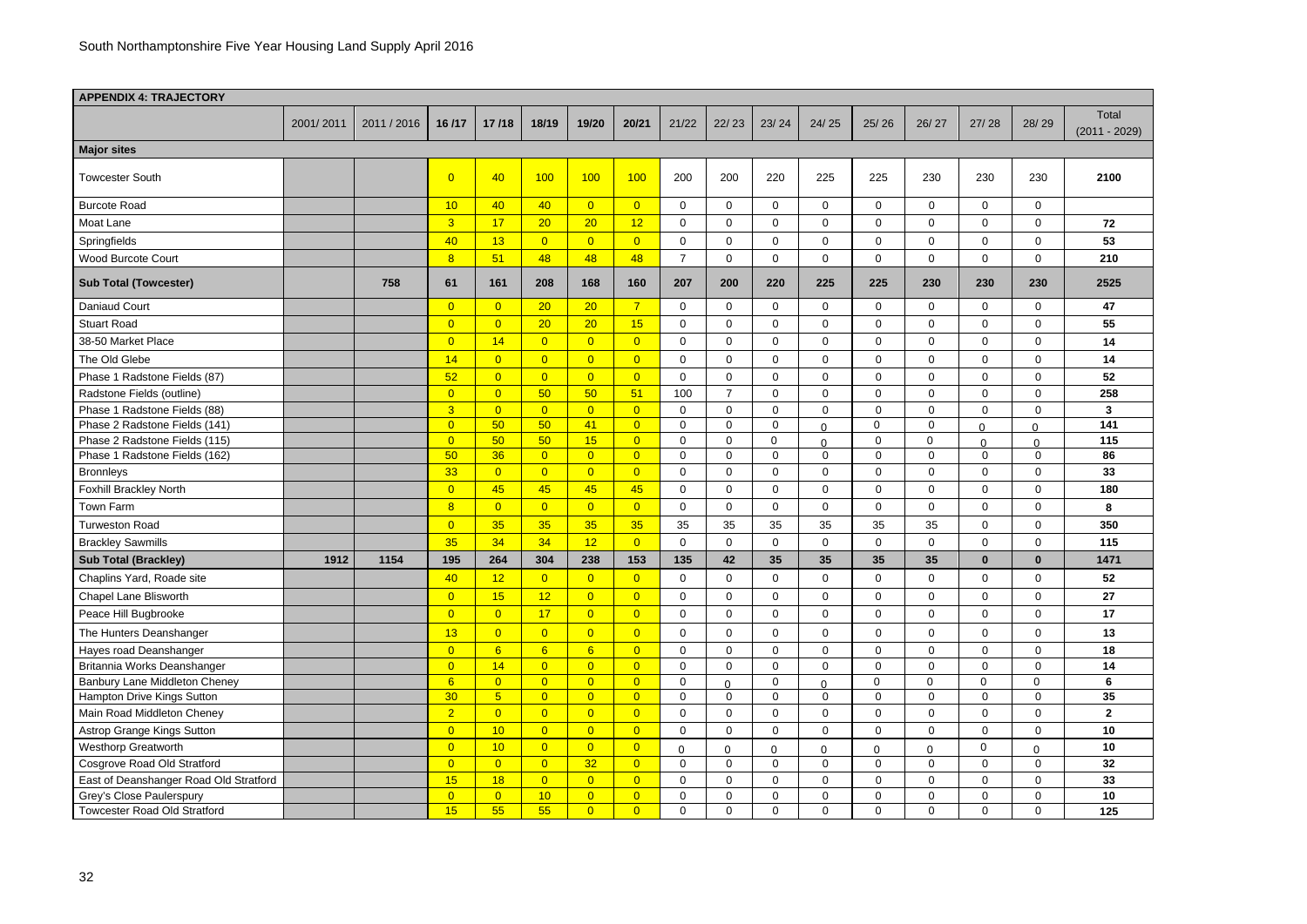| <b>APPENDIX 4: TRAJECTORY</b>                                                           |           |             |                 |                 |                 |                 |                |                 |                 |                 |                 |              |                 |                 |                 |                          |
|-----------------------------------------------------------------------------------------|-----------|-------------|-----------------|-----------------|-----------------|-----------------|----------------|-----------------|-----------------|-----------------|-----------------|--------------|-----------------|-----------------|-----------------|--------------------------|
|                                                                                         | 2001/2011 | 2011 / 2016 | 16/17           | 17/18           | 18/19           | 19/20           | 20/21          | 21/22           | 22/23           | 23/24           | 24/25           | 25/26        | 26/27           | 27/28           | 28/29           | Total<br>$(2011 - 2029)$ |
| Village Hall Syresham                                                                   |           |             | $\overline{0}$  | $\overline{0}$  | $\overline{5}$  | 10              | 11             | $\overline{0}$  | $\mathbf 0$     | 0               | 0               | 0            | 0               | $\mathbf 0$     | $\mathbf 0$     | 26                       |
| <b>Catchyard Silverstone</b>                                                            |           |             | 15              | 45              | 45              | 45              | 45             | 25              | $\Omega$        | $\Omega$        | 0               | $\Omega$     | $\mathbf{0}$    | $\mathbf 0$     | $\Omega$        | 220                      |
| Pianoforte, Roade                                                                       |           |             | 15              | 65              | 65              | 65              | 65             | 17              | $\mathbf 0$     | 0               | 0               | 0            | $\mathbf 0$     | $\mathbf 0$     | 0               | 292                      |
| Land north of Bedford Road, Yardley<br>Hastings                                         |           |             | $\overline{0}$  | $\overline{0}$  | 20              | $\overline{0}$  | $\overline{0}$ | $\overline{0}$  | $\mathbf 0$     | $\Omega$        | $\mathbf 0$     | 0            | $\mathbf 0$     | $\mathbf 0$     | $\Omega$        | 20                       |
| <b>Sub Total (Rural Areas)</b>                                                          |           | 920         | 151             | 255             | 235             | 158             | 121            | 42              | $\mathbf 0$     | $\bf{0}$        | $\mathbf{0}$    | $\mathbf{0}$ | $\mathbf{0}$    | $\mathbf{0}$    | $\mathbf{0}$    | 962                      |
| Sub Total (Towcester, Brackley and<br><b>Rural Areas)</b>                               |           | 2832        | 407             | 680             | 747             | 564             | 434            | 384             | 242             | 255             | 260             | 260          | 265             | 230             | 230             | 4958                     |
| <b>Minor sites</b>                                                                      |           |             |                 |                 |                 |                 |                |                 |                 |                 |                 |              |                 |                 |                 |                          |
| <b>Brackley</b>                                                                         |           |             | 8               | 8               | $\overline{8}$  | 8               | 8 <sup>2</sup> | $\mathbf 0$     | $\mathbf 0$     | $\overline{0}$  | 0               | 0            | $\overline{0}$  | $\overline{0}$  | $\mathbf 0$     | 40                       |
| <b>Sub Total (Brackley)</b>                                                             |           |             | 8               | 8               | 8               | 8               | 8              | $\bf{0}$        | $\mathbf{0}$    | $\bf{0}$        | $\mathbf{0}$    | $\bf{0}$     | $\bf{0}$        | $\mathbf{0}$    | $\bf{0}$        | 40                       |
| Towcester                                                                               |           |             | $5\overline{)}$ | $5\overline{5}$ | $\overline{5}$  | 5               | $\overline{4}$ | $\overline{0}$  | $\mathbf 0$     | $\Omega$        | 0               | 0            | 0               | $\mathbf 0$     | 0               | 24                       |
| <b>Sub Total (Towcester)</b>                                                            |           |             | $5\phantom{1}$  | $5\phantom{.0}$ | $5\phantom{1}$  | $5\phantom{1}$  | 4              | $\mathbf 0$     | $\mathbf{0}$    | $\bf{0}$        | $\mathbf{0}$    | $\bf{0}$     | $\mathbf{0}$    | $\mathbf{0}$    | $\mathbf{0}$    | 24                       |
| <b>Rural Areas</b>                                                                      |           |             | 54              | 54              | 54              | 54              | 54             | $\mathbf 0$     | $\mathbf 0$     | $\Omega$        | 0               | $\Omega$     | $\mathbf 0$     | 0               | $\Omega$        | 270                      |
| <b>Sub Total (Rural Areas)</b>                                                          |           |             | 54              | 54              | 54              | 54              | 54             | $\mathbf 0$     | $\bf{0}$        | $\bf{0}$        | $\bf{0}$        | $\bf{0}$     | $\bf{0}$        | $\mathbf{0}$    | $\bf{0}$        | 270                      |
| Sub Total (Towcester, Brackley and<br><b>Rural Areas)</b>                               |           |             | 67              | 67              | 67              | 67              | 66             | $\bf{0}$        | $\bf{0}$        | $\bf{0}$        | $\bf{0}$        | $\bf{0}$     | $\mathbf{0}$    | $\bf{0}$        | $\bf{0}$        | 334                      |
| <b>Urban Capacity and Windfalls</b>                                                     |           |             |                 |                 |                 |                 |                |                 |                 |                 |                 |              |                 |                 |                 |                          |
| Windfalls (Towcester) not elsewhere in<br>this table)                                   |           |             | $\overline{0}$  | $\overline{0}$  | $5\overline{5}$ | $5\overline{)}$ | 5 <sup>5</sup> | $\sqrt{5}$      | $\overline{5}$  | 5               | $\,$ 5 $\,$     | 5            | 5               | $\sqrt{5}$      | 5               | 55                       |
| <b>Sub Total (Towcester)</b>                                                            |           |             | $\mathbf{0}$    | $\mathbf{0}$    | $5\phantom{1}$  | $5\phantom{.0}$ | 5 <sup>5</sup> | 5               | $5\phantom{.0}$ | 5               | $5\phantom{.0}$ | 5            | $5\phantom{.0}$ | 5 <sup>5</sup>  | $5\phantom{1}$  | 55                       |
| Windfalls (Brackley) not elsewhere in<br>this table)                                    |           |             | $\overline{0}$  | $\overline{0}$  | $\overline{5}$  | $5\overline{)}$ | 5 <sup>5</sup> | $5\phantom{.0}$ | 5               | 5               | $5\phantom{.0}$ | 5            | 5               | $5\phantom{.0}$ | 5               | 55                       |
| <b>Sub Total (Brackley)</b>                                                             |           |             | $\mathbf 0$     | $\bf{0}$        | $5\phantom{1}$  | $5\phantom{.0}$ | 5 <sup>5</sup> | 5 <sup>5</sup>  | $5\phantom{.0}$ | $5\phantom{.0}$ | 5 <sup>5</sup>  | 5            | $5\phantom{.0}$ | $5\overline{)}$ | $5\phantom{.0}$ | 55                       |
| Windfalls (Rural Areas) not elsewhere in<br>this table)                                 |           |             | $\overline{0}$  | $\overline{0}$  | 45              | 45              | 45             | 45              | 45              | 45              | 45              | 45           | 45              | 45              | 45              | 495                      |
| <b>Sub total (Rural Areas)</b>                                                          |           |             | $\bf{0}$        | $\mathbf{0}$    | 45              | 45              | 45             | 45              | 45              | 45              | 45              | 45           | 45              | 45              | 45              | 495                      |
| Sub total (Towcester, Brackley and<br><b>Rural Areas)</b>                               |           |             | $\bf{0}$        | $\mathbf 0$     | 55              | 55              | 55             | 55              | 55              | 55              | 55              | 55           | 55              | 55              | 55              | 605                      |
| <b>Actual/ Projected completions</b><br>(Towcester)                                     | 490       | 135         | 66              | 166             | 218             | 178             | 169            | 212             | 205             | 225             | 230             | 230          | 235             | 235             | 235             | 2739                     |
| <b>Actual/ Projected completions</b><br>(Brackley)                                      | 430       | 340         | 203             | 272             | 317             | 251             | 166            | 140             | 47              | 40              | 40              | 40           | 40              | $5\phantom{.0}$ | $5\overline{)}$ | 1906                     |
| <b>Actual/Projected completions (Rural</b><br>Areas)                                    | 1,812     | 1,196       | 205             | 309             | 334             | 257             | 220            | 87              | 45              | 45              | 45              | 45           | 45              | 45              | 45              | 2923                     |
| <b>Actual/ Projected completions</b><br><b>(Brackley, Towcester and Rural</b><br>Areas) | 2,732     | 1,671       | 474             | 747             | 869             | 686             | 555            | 439             | 297             | 310             | 315             | 315          | 320             | 285             | 285             | 7568                     |
| Housing requirement SNC: (OAN)                                                          | 2,732     | 1,685       | 386             | 386             | 351             | 351             | 351            | 351             | 351             | 351             | 351             | 351          | 351             | 351             | 351             | 6,318                    |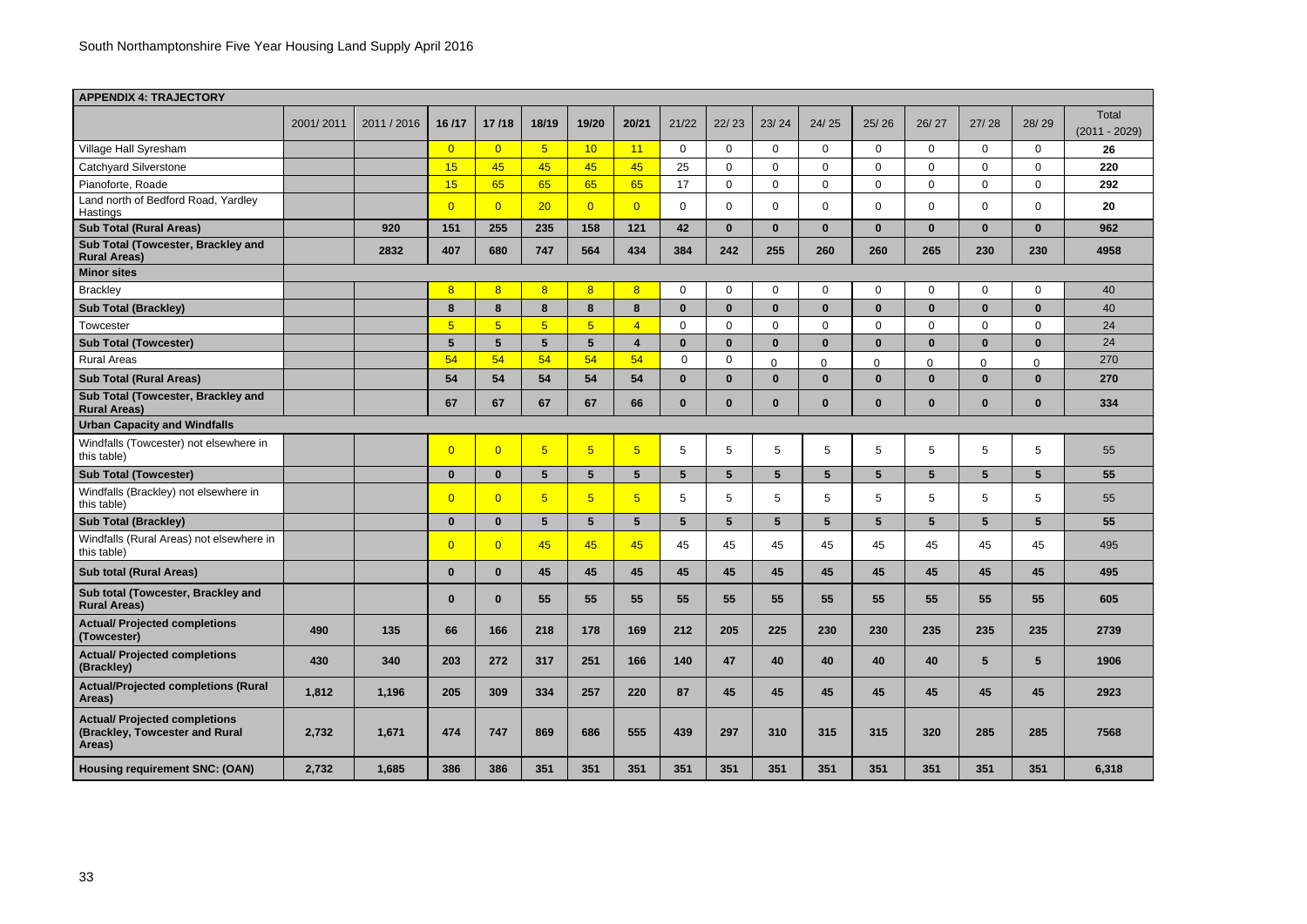| <b>APPENDIX 4: TRAJECTORY</b>                                                                                |       |                              |     |       |     |                |       |       |     |                 |       |       |       |       |       |                 |
|--------------------------------------------------------------------------------------------------------------|-------|------------------------------|-----|-------|-----|----------------|-------|-------|-----|-----------------|-------|-------|-------|-------|-------|-----------------|
|                                                                                                              |       | 2001/2011 2011 / 2016 16 /17 |     |       |     | 19/20<br>18/19 |       |       |     | $22/23$   23/24 | 24/25 | 25/26 | 26/27 | 27/28 | 28/29 | Total           |
|                                                                                                              |       |                              |     | 17/18 |     |                | 20/21 | 21/22 |     |                 |       |       |       |       |       | $(2011 - 2029)$ |
| <b>Amended Housing requirement to</b><br>take account of 5% buffer and<br><b>shortfall (OAN 2011 - 2029)</b> | 2,732 | 1,671                        | 407 | 408   | 372 | 373            | 371   | 339   | 339 | 339             | 339   | 340   | 340   | 340   | 340   | 6,318           |